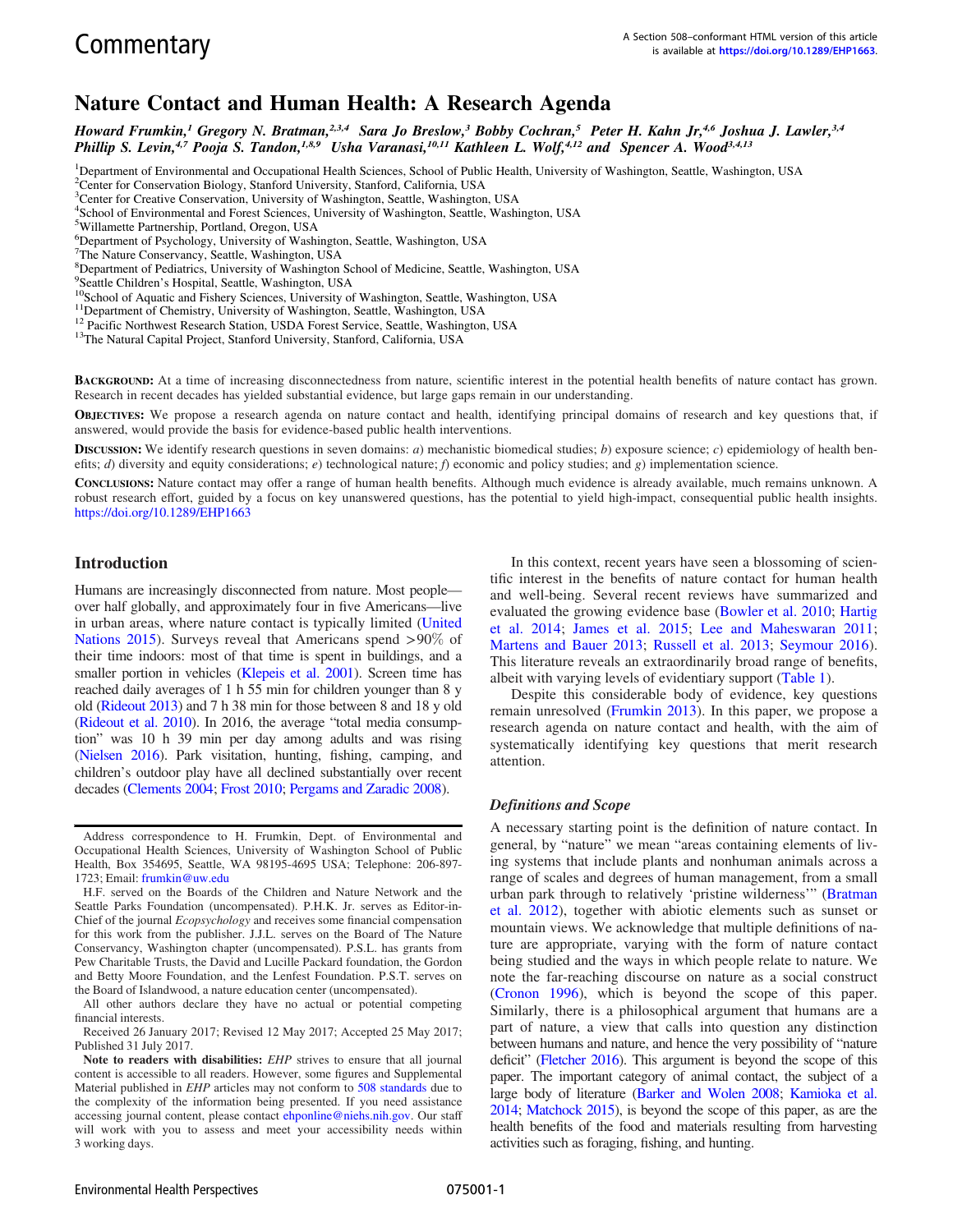#### <span id="page-1-0"></span>Table 1. Summary of evidence-based health benefits of nature contact.

| No.            | Health/well-being benefits                                                    | References                                                                                                                                                                                                                                  |
|----------------|-------------------------------------------------------------------------------|---------------------------------------------------------------------------------------------------------------------------------------------------------------------------------------------------------------------------------------------|
| $\mathbf{1}$   | Reduced stress                                                                | Berto 2014; Fan et al. 2011; Nielsen and Hansen 2007; Stigsdotter et al. 2010; van den<br>Berg and Custers 2011; van den Berg et al. 2010; Ward Thompson et al. 2016                                                                        |
| $\overline{c}$ | Better sleep                                                                  | Astell-Burt et al. 2013; Grigsby-Toussaint et al. 2015; Morita et al. 2011                                                                                                                                                                  |
| 3              | Improved mental health:                                                       |                                                                                                                                                                                                                                             |
|                | Reduced depression                                                            | Astell-Burt et al. 2014c; Beyer et al. 2014; Cohen-Cline et al. 2015; Gascon et al. 2015;<br>Kim et al. 2009; Maas et al. 2009b; McEachan et al. 2016; Nutsford et al. 2013; Sturm<br>and Cohen 2014; Taylor et al. 2015; White et al. 2013 |
|                | Reduced anxiety                                                               | Beyer et al. 2014; Bratman et al. 2015a; Maas et al. 2009b; Nutsford et al. 2013; Song<br>et al. 2013; Song et al. 2015                                                                                                                     |
| $\overline{4}$ | Greater happiness, well-being, life satisfaction                              | Ambrey 2016; Fleming et al. 2016; Larson et al. 2016; MacKerron and Mourato 2013;<br>Van Herzele and de Vries 2012; White et al. 2013                                                                                                       |
| 5              | Reduced aggression                                                            | Bogar and Beyer 2016; Branas et al. 2011; Kuo and Sullivan 2001a, b; Troy et al. 2012;<br>Younan et al. 2016                                                                                                                                |
| 6              | Reduced ADHD symptoms                                                         | Amoly et al. 2014; Faber Taylor et al. 2001; Faber Taylor and Kuo 2009; Faber Taylor<br>and Kuo 2011; Kuo and Faber Taylor 2004; Markevych et al. 2014b; van den Berg and<br>van den Berg 2011                                              |
| $\tau$         | Increased prosocial behavior and social connectedness                         | Broyles et al. 2011; Dadvand et al. 2016; de Vries et al. 2013; Fan et al. 2011; Holtan<br>et al. 2015; Home et al. 2012; Piff et al. 2015; Sullivan et al. 2004                                                                            |
| 8              | Lower blood pressure                                                          | Duncan et al. 2014; Markevych et al. 2014a; Shanahan et al. 2016                                                                                                                                                                            |
| $\mathbf{9}$   | Improved postoperative recovery                                               | Park and Mattson 2008; Park and Mattson 2009; Ulrich 1984                                                                                                                                                                                   |
| 10             | Improved birth outcomes                                                       | Reviewed by Dzhambov et al. 2014                                                                                                                                                                                                            |
| 11             | Improved congestive heart failure                                             | Mao et al. 2017                                                                                                                                                                                                                             |
| 12             | Improved child development (cognitive and motor)                              | Fiørtoft 2001; Kellert 2005                                                                                                                                                                                                                 |
| 13             | Improved pain control                                                         | Acutely (Diette et al. 2003; Lechtzin et al. 2010) and chronically (Han et al. 2016)                                                                                                                                                        |
| 14             | Reduced obesity                                                               | Bell et al. 2008; Cleland et al. 2008; P. Dadvand et al. 2014a; Lachowycz and Jones<br>2011; Sanders et al. 2015; Stark et al. 2014                                                                                                         |
| 15             | Reduced diabetes                                                              | Astell-Burt et al. 2014a; Bodicoat et al. 2014; Brown et al. 2016; Thiering et al. 2016                                                                                                                                                     |
| 16             | Better eyesight                                                               | French et al. 2013; Guggenheim et al. 2012; He et al. 2015                                                                                                                                                                                  |
| 17             | Improved immune function                                                      | Li et al. 2006; Li et al. 2008a; Li et al. 2008b; Li et al. 2010; Li and Kawada 2011                                                                                                                                                        |
| 18             | Improved general health:                                                      |                                                                                                                                                                                                                                             |
|                | Adults                                                                        | Brown et al. 2016; de Vries et al. 2003; Kardan et al. 2015; Maas et al. 2006; Maas et al.<br>2009b; Stigsdotter et al. 2010; Wheeler et al. 2015                                                                                           |
|                | Cancer survivors                                                              | Ray and Jakubec 2014                                                                                                                                                                                                                        |
|                | Children                                                                      | Kim et al. 2016                                                                                                                                                                                                                             |
| 19             | Reduced mortality                                                             | Coutts et al. 2010; Gascon et al. 2016b; Hu et al. 2008; James et al. 2016; Takano et al.<br>2002; Villeneuve et al. 2012                                                                                                                   |
| 20             | Asthma and/or allergies (studies show both improvements<br>and exacerbations) | Andrusaityte et al. 2016; Dadvand et al. 2014a; Fuertes et al. 2014; Fuertes et al. 2016;<br>Lovasi et al. 2013; Lovasi et al. 2008; Ruokolainen et al. 2015                                                                                |

Note: ADHD, attention-deficit hyperactivity disorder. The references in [Table 1](#page-1-0) are illustrative rather than exhaustive; they include both recent reviews and research reports and older, widely cited publications.

There are many forms of nature contact, varying by spatial scale, proximity, the sensory pathway through which nature is experienced (visual, auditory, etc.), the individual's activities and level of awareness while in a natural setting, and other factors. [Figure 1](#page-2-0) displays various examples of nature contact along just two of these two scales, spatial and temporal. Much contemporary research focuses on greenspace as the exposure of interest, perhaps because of ease of measurement, but we take a broader approach, ranging from plants in a room to views through windows to camping trips to virtual reality imagery. Researchers must define and operationalize the specific form of nature contact they are studying. We return to this point below in our discussion of exposure assessment.

With regard to outcomes, we take a broad definition of health, including physical and mental health, social well-being, academic and job performance, and happiness. The effects of nature contact on proenvironmental knowledge, attitudes, and behavior are the subject of an extensive body of literature [\(Collado et al. 2015](#page-11-3); [Wells and Lekies 2006\)](#page-17-1) but are beyond the scope of this paper. Similarly, the outcomes we consider are limited to those affecting humans, excluding impacts of human– nature contact on other species or on natural systems more generally.

## Methods

We assembled a multidisciplinary group at the University of Washington including expertise in epidemiology, environmental health, clinical medicine, psychology, ecology, landscape architecture, urban studies, public policy, and anthropology. The group studied published reviews of the nature–health connection, as well as primary research reports, and discussed research needs with endusers ranging from conservationists to nature preschool administrators to parks officials. Through iterative discussion and consensus formation, we sought to identify domains in which important questions remain unanswered, and in which research would advance the field. Within each domain, we identified specific research priorities.

Several principles guided the formulation of this research agenda. First, we recognized the value of diverse disciplines and professions. Second, we recognized the need to balance linear, reductionist approaches to research with complex, systems-based approaches, as advocated in other relevant domains of research [\(Dooris 2006](#page-12-3); [Liu et al. 2007\)](#page-14-2), and we entertained research topics and strategies reflecting both approaches. Third, we recognized the need to integrate quantitative and qualitative data, and we entertained research topics that would draw on both kinds of data. Fourth, we emphasized research topics that are relevant and useful for decision makers and affected communities so that research results might have the greatest likelihood of being applied and benefiting people. Fifth, we emphasized research topics that, when appropriate, could engage affected populations both in defining research questions and methods and in conducting the research. For example, community-based participatory research, a well-established set of methods that improve the quality and relevance of research ([Blumenthal et al. 2013;](#page-10-2) [Jason and](#page-13-3)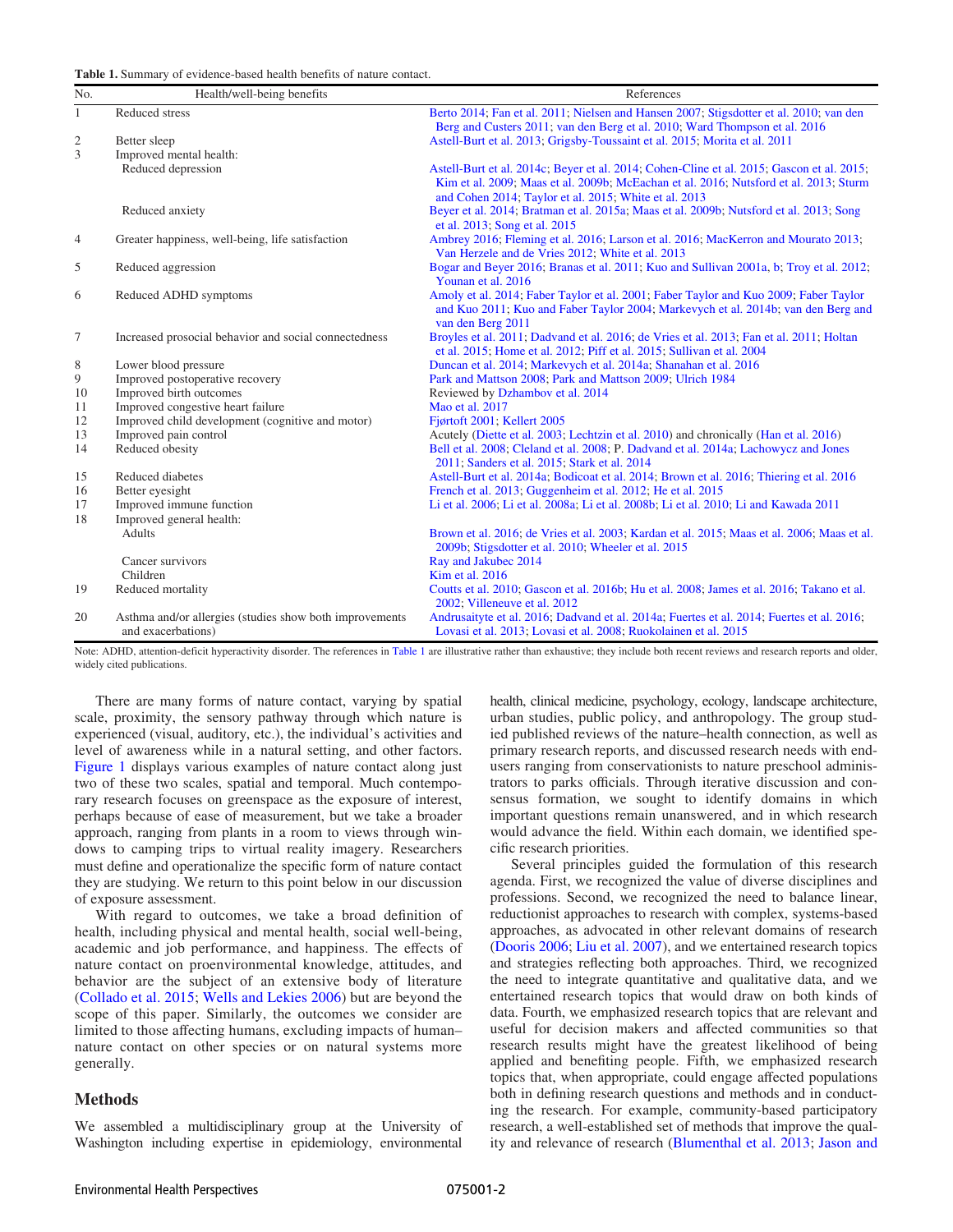<span id="page-2-0"></span>

Figure 1. A spectrum of forms of nature contact.

[Glenwick 2016\)](#page-13-3), has been applied to the study of nature contact [\(Bijker and Sijtsma 2017\)](#page-10-14).

We identified seven domains of research on nature contact and health, as shown in [Table 2.](#page-2-1) We considered ranking topics within each domain in order of importance but elected not to do so, mindful that in this highly interdisciplinary and contextdependent field, different investigators and decision makers likely differ in their scientific perspectives and information needs. However, we did identify top-level research questions based on scientific importance, tractability, and potential public health impact; these questions are designated with bold-face type in the listings that follow.

# Domain 1: Mechanistic Biomedical Studies

A central aspect of health research is identifying the mechanisms that account for observed health effects: for example, the components of cigarette smoke that are carcinogenic and the immunologic pathways by which the smallpox vaccine confers protection. With respect to nature contact and health, the diversity of benefits suggests a broad, nonspecific physiological pathway of action, a multiplicity of pathways, or a combination of these. These pathways may have an evolutionary origin, as proposed by the biophilia hypothesis [\(Kellert and Wilson 1993;](#page-13-12) [Wilson 1984](#page-17-15)). The mechanisms are only partially understood, and authors are unanimous in noting the need for deeper understanding [\(Dadvand et al.](#page-11-8) [2016;](#page-11-8) [de Vries et al. 2013;](#page-11-9) [Groenewegen et al. 2012;](#page-12-20) [Hartig et al.](#page-13-0) [2014;](#page-13-0) [Keniger et al. 2013](#page-13-13); [Lachowycz and Jones 2013](#page-14-21); [Shanahan](#page-16-12) [et al. 2015b](#page-16-12); [Sullivan and Kaplan 2016](#page-16-13)). Such understanding

<span id="page-2-1"></span>Table 2. Nature contact and health research domains.

| Domain                                 |  |  |
|----------------------------------------|--|--|
| 1. Mechanistic biomedical studies      |  |  |
| 2. Exposure science                    |  |  |
| 3. Epidemiology of health benefits     |  |  |
| 4. Diversity and equity considerations |  |  |
| 5. Technological nature                |  |  |
| 6. Economic and policy studies         |  |  |
| 7. Implementation science              |  |  |

would be invaluable in designing and testing strategies for delivering beneficial nature contact.

Several mechanisms have been hypothesized: psychological pathways, enhanced immune function, physical activity, social contact, and improved air quality. Each of these is considered below.

# Psychological Pathways

Two complementary theoretical frameworks, both invoking psychological mechanisms, have been identified ([Berto 2014](#page-10-3)). Stress Recovery Theory (SRT) emphasizes the role of nature in relieving physiological stress, whereas Attention Restoration Theory (ART) emphasizes the role of nature in relieving mental fatigue.

Stress reduction is both a health benefit in and of itself and a potential mechanism for other health benefits [\(Lovallo 2015](#page-14-22)). Some research has focused on short-term indicators: for example, experiments that expose subjects to stressful stimuli with and without nature contact and measure acute responses such as skin conductance and salivary cortisol levels ([Parsons et al. 1998](#page-15-16); [Ulrich et al. 1991](#page-17-16); [van den Berg and Custers 2011\)](#page-17-2). Other research has focused on a longer time frame: for example, comparing people living in more- and less-green neighborhoods with regard to subjective levels of stress ([Nielsen and Hansen 2007](#page-15-6); [Stigsdotter et al. 2010;](#page-16-2) [Ward Thompson et al. 2016\)](#page-17-4) or ability to cope with stressful life events ([van den Berg et al. 2010;](#page-17-3) [Ward](#page-17-4) [Thompson et al. 2016](#page-17-4)). The results consistently show that nature contact reduces stress; the relative importance of this direct pathway, and mediation through social contact, physical activity, and/ or other factors, is less clear ([Ward Thompson et al. 2016\)](#page-17-4).

Attention restoration was proposed as a mechanism by Kaplan and Kaplan [\(Kaplan and Kaplan 1989;](#page-13-14) [Kaplan 1995\)](#page-13-15). This theory holds that excessive concentration can lead to "directed attention fatigue," and that contact with nature—specifically with sufficient extent to feel immersed, and in ways that confer a sense of being away, that capture attention effortlessly ("soft fascination"), and that are compatible with personal preferences—engages a less taxing, indirect form of attention, thereby facilitating recovery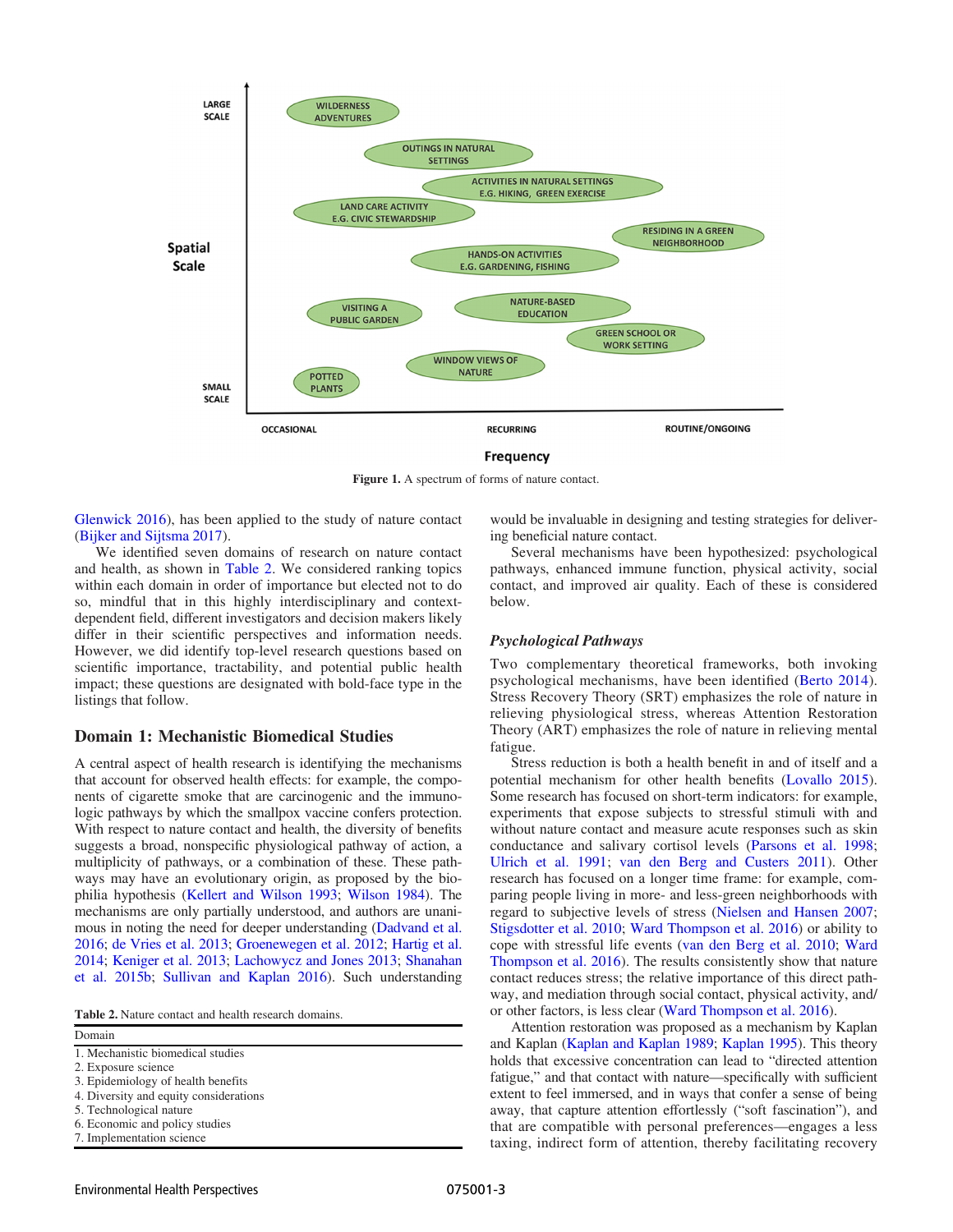of directed attention capacity. Empirical support has come from studies of attention deficit disorder ([Faber Taylor and Kuo](#page-12-9) [2009](#page-12-9), [2011](#page-12-10); [van den Berg and van den Berg 2011](#page-17-10)) and from diverse settings and populations ([Brunson et al. 2001;](#page-11-16) [Evensen](#page-12-21) [et al. 2015](#page-12-21); [Li and Sullivan 2016](#page-14-23)). There is some evidence that the two mechanisms—stress reduction and attention restoration—may operate concurrently, yielding cognitive and affective benefits independently or through an interaction of the psychological processes involved [\(Li and Sullivan 2016\)](#page-14-23).

Additional psychological mechanisms might interact with (or be independent of) stress reduction, attention restoration, or both. What is the role of awe—the sense of wonder, amazement, and smallness that may occur in response to perceptually vast stimuli [\(Keltner and Haidt 2003](#page-13-16); Piff [et al. 2015](#page-15-11); [Rudd et al. 2012](#page-16-14); [Shiota et al. 2007](#page-16-15))? What is the role of mystery—the allure of seeing and knowing more by entering more deeply into a setting [\(Herzog and Bryce 2007](#page-13-17); [Szolosi et al. 2014](#page-16-16))? How does nature contact influence the regulation of emotions (in adaptive and/or maladaptive ways) ([Bratman et al. 2015a\)](#page-11-5)? How might personality structure mediate the benefits of nature contact [\(Ambrey and](#page-10-15) [Cartlidge 2017\)](#page-10-15)? How might stress reduction and attention restoration operate differently in different groups, based on such factors as cultural background and socioeconomic position [\(Russell](#page-16-0) [et al. 2013\)](#page-16-0)?

Each of these constructs—stress reduction, attention restoration, awe, mystery—is based in theory. With increasing use of more precise psychophysiological measures in both laboratory and field settings, it is likely that they will evolve toward operationally defined constructs grounded in specific neural pathways.

#### Enhanced Immune Function

In a recent review, Kuo [\(Kuo 2015](#page-14-24)) argued that improved immune function accounts for many of the health benefits of nature, based on meeting three criteria: accounting for the magnitude of observed health benefits; accounting for the specific health outcomes observed; and subsuming other possible pathways. Nature contact may enhance immune function in at least two ways on very different time scales. First, consistent with the "hygiene hypothesis," contact with microbial and other antigens in natural settings during particular developmental windows may modify immune function over the lifespan [\(Hanski et al. 2012](#page-13-18); [Kondrashova et al. 2013;](#page-14-25) [Nicolaou et al. 2005;](#page-15-17) [Rook 2013](#page-16-17); [Ruokolainen et al. 2015;](#page-16-11) [Stiemsma et al. 2015\)](#page-16-18), perhaps operating through effects on the microbiome [\(Lee and Mazmanian](#page-14-26) [2010](#page-14-26)). Second, short-term exposures to some natural substances (such as phytoncides from trees) have been associated with improved natural killer (NK) cell activity ([Li et al. 2006](#page-14-27), [2008a,](#page-14-13) [2008b,](#page-14-14) [2010;](#page-14-16) [Li and Kawada 2011\)](#page-14-17). Stress recovery and immune function mechanisms may not be distinct because of reciprocal relationships between these two physiologic systems [\(Irwin and](#page-13-19) [Cole 2011](#page-13-19); [Nusslock and Miller 2016\)](#page-15-18).

### Increased Physical Activity

Physical activity confers a broad range of health benefits, including prevention and/or amelioration of obesity, cardiovascular disease, some cancers, diabetes, some mental illness, osteoporosis, gall bladder disease, and other conditions [\(Bauman et al. 2016](#page-10-16); [Lee et al. 2012;](#page-14-28) [WHO 2010](#page-17-17)). Natural surroundings such as vegetated streetscapes, parks, and schoolyards are generally associated with higher levels of physical activity in both children and adults, a plausible mechanism for many of the observed health benefits of nature contact ([Bancroft et al. 2015;](#page-10-17) [Bingham et al.](#page-10-18) [2016](#page-10-18); [Calogiuri and Chroni 2014;](#page-11-17) [Fraser and Lock 2011;](#page-12-22) [Gray](#page-12-23) [et al. 2015](#page-12-23); [Hunter et al. 2015;](#page-13-20) [Kaczynski and Henderson 2007](#page-13-21);

[Koohsari et al. 2015](#page-14-29); [Lee et al. 2015](#page-14-30); [O'Donoghue et al. 2016](#page-15-19); [Shanahan et al. 2016](#page-16-19); [Sugiyama et al. 2014\)](#page-16-20). The mechanisms by which green surroundings might facilitate physical activity are not well understood; aesthetic preference may play a role [\(Shanahan](#page-16-7) [et al. 2016\)](#page-16-7). In children, evidence suggests that play in natural environments is associated with the development of motor skills such as balance and coordination, which in turn enable and predict physical activity ([Fjørtoft 2001](#page-12-13); [Fjørtoft 2004\)](#page-12-24). The dynamic and irregular characteristics of natural play spaces may explain this observation. Some studies have demonstrated a benefit from green neighborhoods independent of physical activity [\(Cohen-Cline et al. 2015](#page-11-4); [Fan et al. 2011](#page-12-4); [Feda et al. 2015;](#page-12-25) [Nielsen and Hansen 2007](#page-15-6)), and some studies have found weak or no association between nature contact and physical activity [\(Gubbels et al. 2016;](#page-12-26) [Hillsdon et al.](#page-13-22) [2006](#page-13-22); [Witten et al. 2008\)](#page-17-18), suggesting that physical activity only partially accounts for health benefits. A challenge in interpreting these results is the possibility of reverse causation: people inclined to be physically active may seek recreation in green, outdoor settings. Moreover, the nature  $\rightarrow$  physical activity  $\rightarrow$  health pathway may vary across subpopulations, settings, levels of access, programming, and other factors.

A promising line of research regarding physical activity in natural settings pertains to "green exercise." There is some evidence that physical activity in outdoor, natural settings confers more benefits than equivalent exertion in indoor or constructed settings ([Barton et al. 2016](#page-10-19); [Coon et al. 2011\)](#page-11-18). A better understanding of this phenomenon might help clarify the mechanisms by which nature contact benefits health.

#### Social Connectedness

Social connectedness is strongly associated with health [\(Kawachi](#page-13-23) [et al. 2008](#page-13-23)). To the extent that nature contact promotes social connections, this may be a mechanism for associated health benefits [\(Maas et al. 2009a\)](#page-14-31).

Support for this pathway comes from studies of prosocial behavior and of social capital (networks of social relationships and the norms of trust and reciprocity). With regard to prosocial behavior and attitudes, observational studies of residential greenness ([Dadvand et al. 2016](#page-11-8); [Kweon et al. 1998;](#page-14-32) [Sullivan et al.](#page-16-6) [2004](#page-16-6)) and of nearby parks [\(Fan et al. 2011\)](#page-12-4) and experimental studies of brief nature exposures (Piff [et al. 2015;](#page-15-11) [Zelenski et al.](#page-17-19) [2015](#page-17-19)) have found an association between nature contact and prosocial outcomes. [One exception was a study of children in Kaunas, Lithuania, which found the opposite result ([Balseviciene](#page-10-20) [et al. 2014\)](#page-10-20)]. With regard to social capital, studies have found that living in greener neighborhoods ([de Vries et al. 2013](#page-11-9); [Holtan](#page-13-4) [et al. 2015](#page-13-4); [Kemperman and Timmermans 2014](#page-13-24)) and using parks [\(Broyles et al. 2011;](#page-11-7) [Home et al. 2012](#page-13-5); Kaźmierczak 2013) are associated with greater social cohesion, with the strength and extent of social networks, or with both. Further research could clarify the ways in which natural features promote social connectedness and how this pathway interacts with other possible mechanisms of benefit.

#### Improved Air Quality

Air quality in rural or wilderness settings is generally superior to that in urban settings. In urban settings, tree canopy may reduce ambient levels of particulate matter and gaseous air pollutants, although most studies find this air-quality improvement to be slight [\(Nowak et al. 2013;](#page-15-20) [Nowak et al. 2014](#page-15-21)). Moreover, any benefits must be weighed against potential disbenefits. Trees can in some cases worsen asthma ([Andrusaityte et al. 2016;](#page-10-13) [Dadvand](#page-11-19) [et al. 2014a](#page-11-19); [Kimes et al. 2004](#page-14-33); [Lovasi et al. 2013](#page-14-19)), a likely result of pollen, soil fungi, other vegetation-associated allergens, the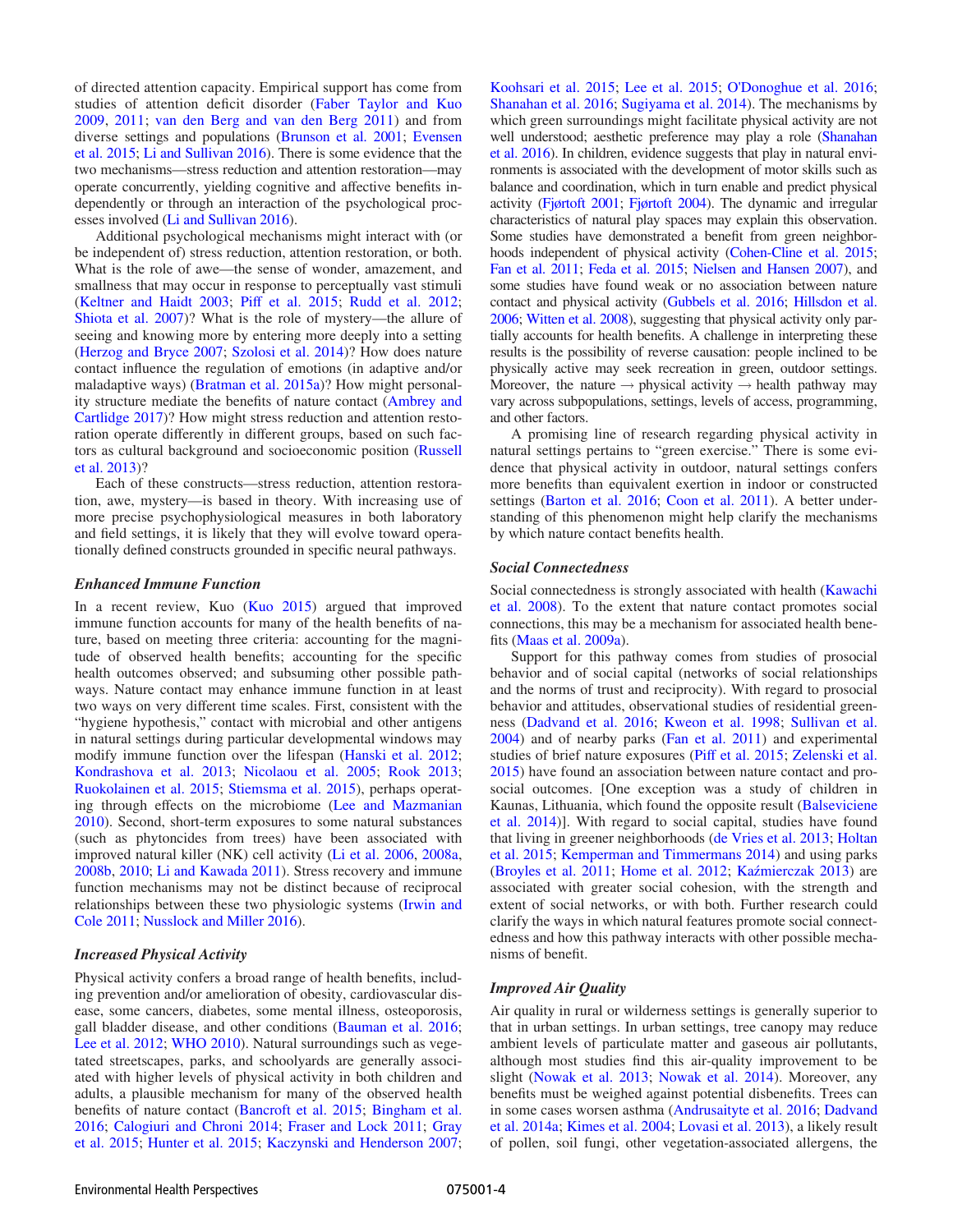production of hydrocarbons (ozone precursors), or a combination of these factors ([Grote et al. 2016\)](#page-12-27). Trees can also impede air circulation, reducing the dispersion of air pollutants in urban canyons ([Vos et al. 2013\)](#page-17-20). To the extent that vegetation improves air quality, nature contact may offer protection against respiratory and cardiovascular disease.

## Other Benefits of Nearby Nature

There are myriad other benefits of nearby nature that extend beyond these psychological and physical health mechanisms [\(Bolund and Hunhammar 1999](#page-10-21); [Livesley et al. 2016;](#page-14-34) [Tzoulas](#page-17-21) [et al. 2007\)](#page-17-21). For example, urban vegetation, particularly trees, can reduce and filter storm-water runoff [\(Berland et al. 2017](#page-10-22)); regulate local temperatures, resulting in attenuated heat island effects ([Bowler et al. 2010\)](#page-10-23) and reduced energy demand ([Nowak](#page-15-22) [et al. 2017](#page-15-22)); provide pollination services [\(Hall et al. 2017](#page-12-28); [Threlfall et al. 2015\)](#page-17-22) and wildlife habitat ([Alvey 2006](#page-10-24); [Murgui](#page-15-23) [and Hedblom 2017\)](#page-15-23); reduce urban noise [\(Margaritis and Kang](#page-14-35) [2017](#page-14-35)); and sequester and store carbon [\(Davies et al. 2011](#page-11-20)). Larger natural areas outside of cities can contribute even more to carbon sequestration and storage, water filtration, and timber and game production.

#### Proposed research priorities

- 1.1. To what extent does stress reduction mediate observed health benefits of nature contact?
	- 1.1a. Both short-term and long-term
	- 1.1b. Which natural elements are most associated with stress reduction?
	- 1.1c. Which markers of stress reduction are most useful in studying this effect?
- 1.2. To what extent does improved immune function mediate observed health benefits of nature contact?
	- 1.2a. Both short-term and long-term
	- 1.2b. Which natural elements are most associated with improved immune function?
	- 1.2c. Which markers of immune function are most useful in studying this effect?
	- 1.2d. What is the role of the human microbiome in mediating this effect?
- 1.3. To what extent does social connectedness account for, or mediate, observed health benefits of nature contact?
	- 1.3a. Both short-term and long-term
	- 1.3b. Which social arrangements or activities best optimize the benefits of nature contact through this pathway?
- 1.4. Does nature-based physical activity confer benefits above and beyond equivalent physical activity in nature-free settings?

1.4a. If so, which natural elements best account for the additional benefits?

1.5. For each of these potential mechanisms, how do other factors—demographic, social, biomedical, and ecological—affect the associations between nature contact and health?

# Domain 2: Exposure Science

Exposure science (or exposure assessment) is: "the process of estimating or measuring the magnitude, frequency, and duration of exposure to an agent, along with the number and characteristics of the population exposed. Ideally, it describes the sources, pathways, routes, and the uncertainties in the assessment" [\(Zartarian et al. 2005\)](#page-17-23). This discipline is a sine qua non of research on environmental impacts on people, whether the research focus is on pathogens, medications, toxic chemicals, social circumstances, or salutary exposures such as nature [\(Armstrong et al. 2008;](#page-10-25) [Lioy and Weisel 2014;](#page-14-36) [Nieuwenhuijsen](#page-15-24) [2003](#page-15-24)). Despite the centrality of exposure assessment in epidemiologic research, there is little agreement on how best to define nature contact for research purposes [\(Hunter and Luck 2015;](#page-13-26) [Taylor](#page-17-24) [and Hochuli 2017](#page-17-24)), let alone how to measure it ([Mitchell et al.](#page-15-25) [2011](#page-15-25); [Wheeler et al. 2015](#page-17-13)). Various approaches have been used.

In some research, quantitative measures of natural elements serve as metrics of nature contact. Most recent research has measured greenspace; as noted above, greenspace is a more limited construct than nature contact. Two main kinds of exposure metrics are typically used: "cumulative opportunity" and distance [\(Ekkel and de Vries 2017\)](#page-12-29). Cumulative opportunity refers to the total amount of nearby greenness (on the assumption that nature contact is proportional to this parameter). The most frequently used measure is the Normalized Difference Vegetation Index (NDVI), which assesses the density of photosynthetically active biomass based on satellite imagery ([Gascon et al. 2016a;](#page-12-30) [Rhew](#page-15-26) [et al. 2011](#page-15-26)). Related metrics include the Enhanced Vegetation Index (EVI) ([Huete et al. 2002\)](#page-13-27), the Leaf Area Index (LAI) [\(Hu](#page-13-28) [et al. 2014\)](#page-13-28), the Building Proximity to Green Spaces Index (BGPI) ([Li et al. 2014](#page-14-17)), and Object-Based Image Analysis (OBIA) using light detection and ranging (LiDAR), a laser-based imaging technology [\(MacFaden et al. 2012\)](#page-14-37). To date, most studies have defined exposure to these quantitative measures based on the residential environment, an approach limited by spatial resolution and subject to misclassification (if people spend highly variable amounts of time at home). However, such data can be combined with Global Positioning System (GPS) tracking using devices such as smartphones to characterize individual exposure patterns as people move about during defined periods of observation [\(Chaix et al. 2013](#page-11-21)). The second quantitative approach, distance to greenspace, such as distance from home to a park, uses geospatial information. Few studies have compared cumulative opportunity and distance as exposure assessment strategies, but in studies that used both ([Amoly et al. 2014](#page-10-9); [Coutts et al. 2010](#page-11-15); [Dadvand et al. 2014b](#page-11-19); [Jonker et al. 2014](#page-13-29); [Triguero-Mas et al.](#page-17-25) [2015](#page-17-25)), cumulative opportunity was a better predictor of health outcomes [\(Ekkel and de Vries 2017](#page-12-29)) [with at least one exception [\(Grazuleviciene et al. 2015\)](#page-12-31)].

Semiquantitative measures of nature contact are also used. Examples include the presence or absence of plants in a classroom [\(Han 2009\)](#page-13-30), the presence or absence of a tree view from a window ([Ulrich 1984\)](#page-17-11), the proportion of aquatic elements in a picture [\(White et al. 2010](#page-17-26)), or the density of fish in an aquarium [\(Cracknell et al. 2016](#page-11-22)). At a larger spatial scale, land-use or landcover maps are often used. These maps classify landscape elements as "dense urban," "forest," "cropland," and so on. An extensive listing of such databases is available for the United States at the U.S. Geological Survey Land Cover Institute web site ([https://landcover.usgs.gov/\)](https://landcover.usgs.gov/) and for the United Kingdom at the U.K. Office for National Statistics Generalised Land Use Database [\(https://data.gov.uk/dataset/land\\_use\\_statistics\\_generalised\\_land\\_use\\_](https://data.gov.uk/dataset/land_use_statistics_generalised_land_use_database) [database\)](https://data.gov.uk/dataset/land_use_statistics_generalised_land_use_database). "Exposure" is approximated by integrating the time spent in each setting. Innovative technology permits more complex characterizations. For example, Google Street View can be used to assess the degree of nature encountered by a person at street level [\(Li et al.](#page-14-38) [2016\)](#page-14-38). Similarly, social media data can help quantify visits to natural areas and behavior patterns within those areas [\(Sessions et al. 2016](#page-16-21); [Wood et al. 2013\)](#page-17-27).

Standard approaches to exposure measurement share at least five limitations. First, they fail to capture variations in how people experience nature, nuances that may be highly relevant to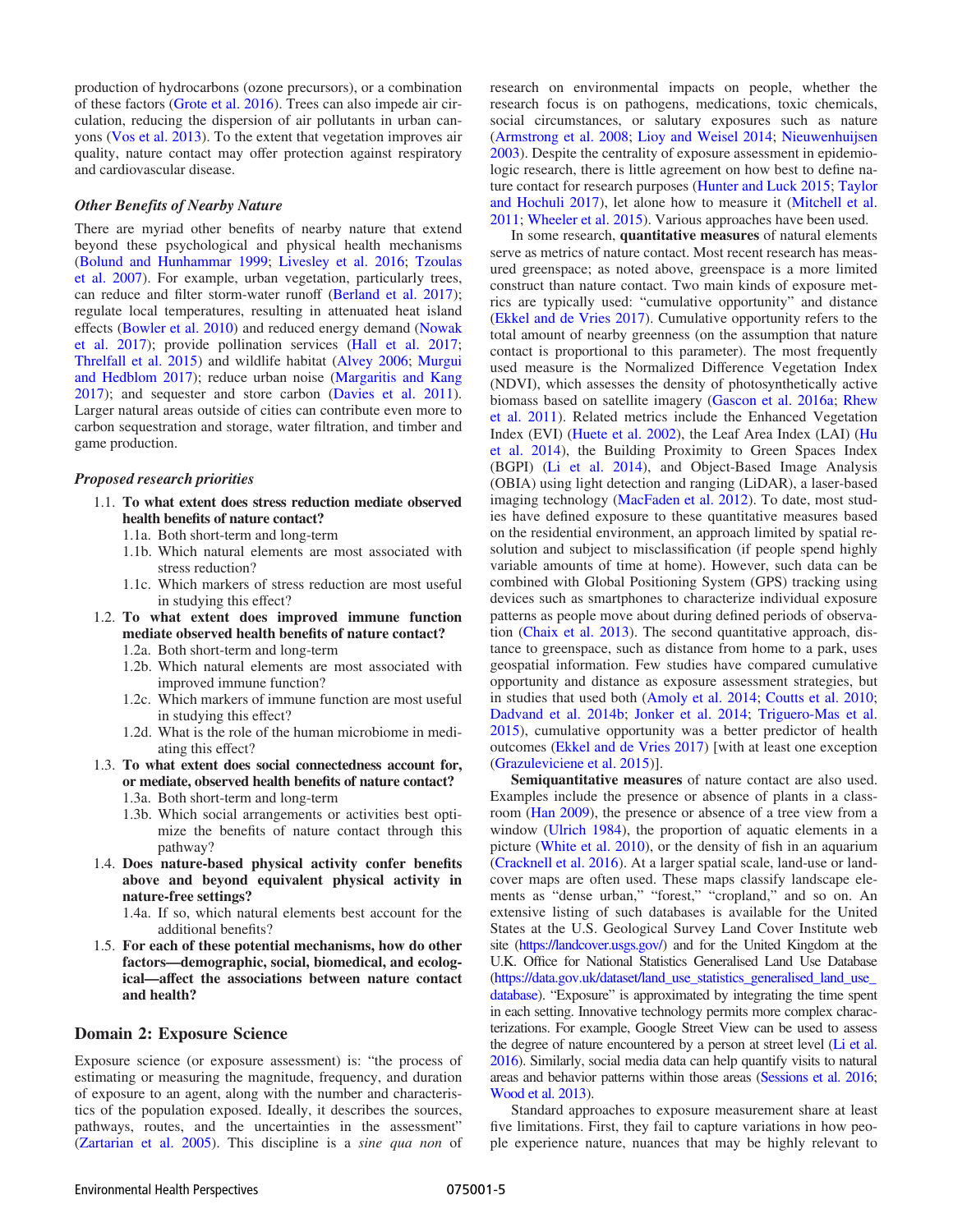<span id="page-5-0"></span>health benefits ([Kahn 2010\)](#page-13-31). Suppose that one person sits in a car atop a seaside bluff and admires the view of the beach (while checking e-mail on a smartphone), a second person walks barefoot along the shore, enjoying not only the view but the feel of the sea breeze and the lapping waves, and a third person plunges in for a swim. The designation "beach contact" or a measure of "time at the beach" would fall far short of capturing the variation in their experiences. Among the relevant variables are the specific sensory modalities involved. Most research assumes that people's contact with nature is visual, but other modes, such as auditory (Conniff [and Craig 2016](#page-11-23); [Feld 2015](#page-12-32)), tactile, and olfactory, likely play a role. Specific forms of nature contact (Step 4 in Figure 2) need to be identified and measured.

Second, commonly used exposure measures have low reproducibility. Several studies have assessed the concordance among various measures of greenspace or tree canopy. These measures include direct observation; the use of Google Street View, Google Earth, or similar technologies; and the use of secondary sources such as land-cover data sets ([Ben-Joseph et al. 2013](#page-10-26); [Charreire et al. 2014;](#page-11-24) [Clarke et al. 2010;](#page-11-25) [Pliakas et al. 2017](#page-15-27); [Rundle et al. 2011](#page-16-22); [Taylor et al. 2011\)](#page-16-23). These measures have generally shown poor to fair agreement among the different approaches, suggesting a pervasive problem with measuring greenspace exposure (much less nature contact).

Third, commonly used exposure measures cannot quantify the "dose," that is to say, what a person experiences during an episode of nature contact. If two people—one observant and highly attuned to nature, the other oblivious or distracted—both walk down the same forest path, they are likely to "absorb" differing levels of nature. "Nature connectedness" and/or awareness may be important (and highly culture-specific) mediators of "dose,"

and through it of health benefits ([Cervinka et al. 2012](#page-11-26); [Lin et al.](#page-14-39) [2014](#page-14-39); [Perrin and Benassi 2009\)](#page-15-28). Even among people who are highly attuned to nature, perceptions may vary substantially [\(Beaudreau et al. 2011](#page-10-27); [Stier et al. 2017\)](#page-16-24). Qualitative measures may have a role in addressing such limitations. Indeed, subjective ratings of vegetation or scenery [\(Hoyle et al. 2017](#page-13-32); [Seresinhe](#page-16-25) [et al. 2015](#page-16-25)) may approximate "dose" as well as, or better than, objective measures. Emerging technologies such as smartphone apps that allow people to describe their surroundings may play an important role here ([Schootman et al. 2016\)](#page-16-26). Such crowdsourced data need to be evaluated in terms of validity and generalizability.

Fourth, standard exposure measures typically focus more on physical than on temporal attributes. As in pharmacology and toxicology, the duration and frequency of exposure are important components of dose. If two people live in the same neighborhood with a certain amount of tree canopy, but one has lived there for 20 y and takes a 30-min walk each day, whereas the other just moved there a year ago and only ventures outside twice a month for 10 min each time, the two people have substantially different exposure profiles, a difference not captured by measures of their neighborhood street canopy.

Fifth, standard exposure measures are not grounded in the ecological elements most relevant to human health and well-being. What is it about a walk in the forest that confers benefits? Is it the vegetation type [\(Wheeler et al. 2015](#page-17-13))? The level of biodiversity [\(Dallimer et al. 2012;](#page-11-27) [Lovell et al. 2014;](#page-14-40) [Rook 2013\)](#page-16-17)? Does it matter if the trees are in leaf, or is a wintertime walk equally effective? Is wildness required, or does an orderly tree farm or agricultural field suffice? Precisely which elements of exposure need to be measured?



Figure 2. A proposed framework for studying the health benefits of nature contact (adapted from Shanahan et al. 2015b).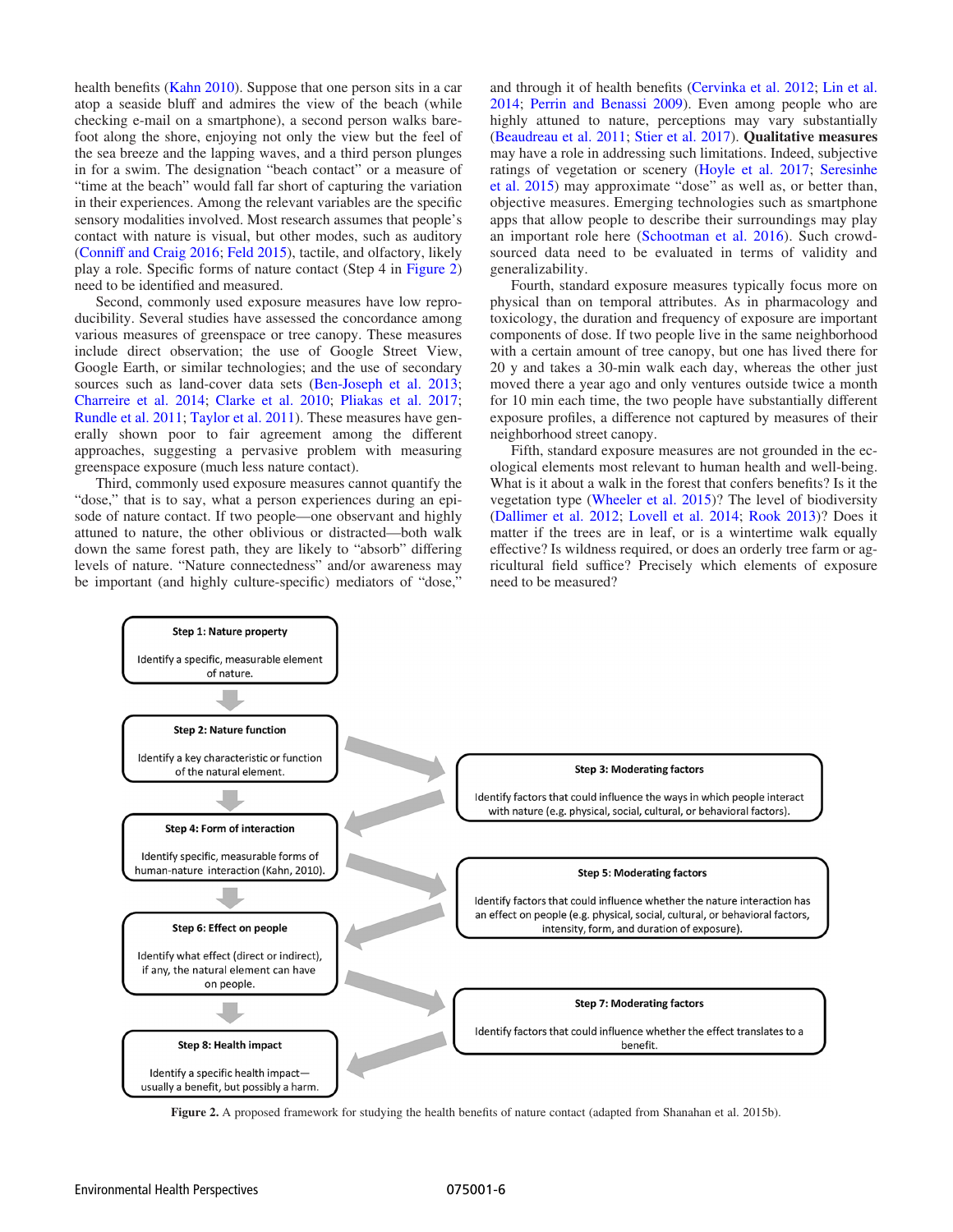The choice of exposure metrics is consequential; there is evidence that research findings may vary with the exposure metrics used. For example, a study of green space exposure in relation to general health [\(Akpinar et al. 2016\)](#page-10-28) found that "aggregated green space" performed differently from "forest," and that urban green space performed differently from rural green space, in predicting mental health complaints.

Research is needed across all metrics of nature exposure to identify the metrics that are most accurate and precise and that best predict human responses of interest. The resulting insights, coupled with better knowledge of mechanisms of benefit, are needed to guide the provision of "the best dose of the best exposures."

#### Proposed research priorities

- 2.1. Which metrics of nature best predict various health benefits?
- 2.2. For each such metric, what is its accuracy? What is its precision?
- 2.3. What is the role of subjective assessments, and of "nature connectedness," in measuring nature contact?
- 2.4. How do exposure metrics vary in their performance by population and other factors?
- 2.5. What are the roles of duration and frequency of exposure in predicting health benefits?

# Domain 3: Epidemiology of Health Benefits

## The State of Research

Although recent research has identified many associations between nature contact and health, much remains to be learned. The body of epidemiologic research consists principally of three categories of study: true experiments, "natural experiments," and observational studies, with observational studies accounting for the preponderance of the literature.

True experiments are the gold standard in science. In the nature and health domain, examples include clinical trials of nature imagery for pain relief during medical procedures ([Diette et al.](#page-11-10) [2003](#page-11-10); [Lechtzin et al. 2010\)](#page-14-11), of nature adventure therapy in the treatment of post-traumatic stress disorder (PTSD) in veterans [\(Gelkopf et al. 2013\)](#page-12-33), of horticultural therapy in pain management [\(Verra et al. 2012\)](#page-17-28), and of park walks in workplace stress management [\(de Bloom et al. 2017\)](#page-11-28). The challenges of such experiments include their cost and the difficulty of assessing long-term outcomes; indeed, most reported trials have been limited to relatively short-term outcomes. Opportunities include the emergence of innovative techniques for measuring outcomes that can be readily applied in experimental settings (see below).

Natural experiments are study opportunities that resemble experiments but that arise through circumstances outside the investigator's control ([Dunning 2012\)](#page-12-34). In the nature and health domain, examples include a comparison of surgical outcomes in patients with and without views of trees through their hospital room windows [\(Ulrich 1984\)](#page-17-11); a comparison of women's health in counties with and without tree loss resulting from emerald ash borer infestation [\(Donovan et al. 2015\)](#page-12-35); a comparison of selfdiscipline in children living in public housing with and without nearby trees [\(Taylor et al. 2002](#page-16-27)); and a study of crime and stress in relation to the greening of neglected vacant lots, comparing blocks already treated with blocks not yet treated ([Branas et al.](#page-11-6) [2011](#page-11-6)). In each instance, the strength of the study depends on the extent to which the two groups compared do not differ in ways other than the exposure of interest. Natural experiments have important advantages: they are opportunities to study realistic

exposures in realistic settings, they can study long-term outcomes more readily than true experiments, and they can be far less expensive than true experiments. They can yield powerful insights, as illustrated by John Snow's classic study of water sources during the 1854 cholera epidemic in London [\(Snow](#page-16-28) [1855](#page-16-28)). However, natural experiments pose several challenges for researchers. Practically, they require a nimble and rapid response once a study opportunity is recognized, often exceeding the capacity of funders, ethics committees, and other institutional structures. The more thorny challenge is conceptual: natural experiments are highly susceptible to bias, that is to say, to the tendency for exposure to vary across a study population by factors that are also associated with outcomes [\(Craig et al. 2012](#page-11-29); [Rutter 2007\)](#page-16-29). Confounding and reverse causation can be difficult to exclude. For example, if people who walk in natural settings evince lower levels of stress than those who do not, is that because the nature contact has a salutary effect, or is it because people who are better at managing their stress choose to take more nature walks?

Finally, retrospective observational studies comprise the bulk of the literature on nature contact and health. Examples include the many recent studies of various health outcomes according to the greenness of residential neighborhoods. These studies have several advantages. They are practical. They can be conducted more rapidly than prospective studies. They can readily address long-term health outcomes. By using data collected for other purposes, they reduce costs. However, they also face the considerable challenges of controlling bias and confounding as well as the potential limits of data not designed specifically for testing nature–health hypotheses.

## Directions for Future Research

Potential enhancements in epidemiologic research on the nature–health connection include innovative data sources, more diverse study settings, improved exposure assessment (discussed above), innovative outcome measures, and improved analytical approaches.

With respect to data sources, one option is tapping into large, ongoing cohort studies. For example, a recent analysis of the Nurses' Health Study (NHS) examined the association between residential greenness and causes of death ([James et al. 2016](#page-13-11)). This analysis benefited from the well-established, high-quality exposure and outcome data in an ongoing study. A related option is adding measures of nature contact to ongoing studies. For instance, both the Behavioral Risk Factor Surveillance System (BRFSS) and the National Health Interview Survey (NHIS) inquire about physical activity, but until now, neither has inquired about whether that activity takes place outdoors.

Improved computing capabilities offer the possibility of acquiring and analyzing "big data" from innovative sources. Examples include administrative data from health care systems [\(Birkhead et al. 2015;](#page-10-29) [Mazzali and Duca 2015](#page-15-29)), mobile health data [\(Chen et al. 2012;](#page-11-30) [Hayden 2016\)](#page-13-33), environmental sources such as Google Street View and webcams ([Schootman et al.](#page-16-26) [2016](#page-16-26)), and social media sources such as Twitter [\(Hamad et al.](#page-12-36) [2016](#page-12-36)). For instance, with smartphone apps such as Mappiness [\(http://www.mappiness.org.uk/](http://www.mappiness.org.uk/)), Track Your Happiness ([https://](https://www.trackyourhappiness.org/) [www.trackyourhappiness.org/](https://www.trackyourhappiness.org/)), and Urban Mind ([https://www.](https://www.urbanmind.info) [urbanmind.info/](https://www.urbanmind.info)), users record their emotions. These responses are geolocated, permitting the study of minute-to-minute associations between proximity to nature and emotional states. The same is true for disease-specific apps such as Share the Journey, developed to study breast cancer [\(http://sharethejourneyapp.org/\)](http://sharethejourneyapp.org/).

With regard to study settings, most studies of nature contact and health have been carried out in cool, temperate climates,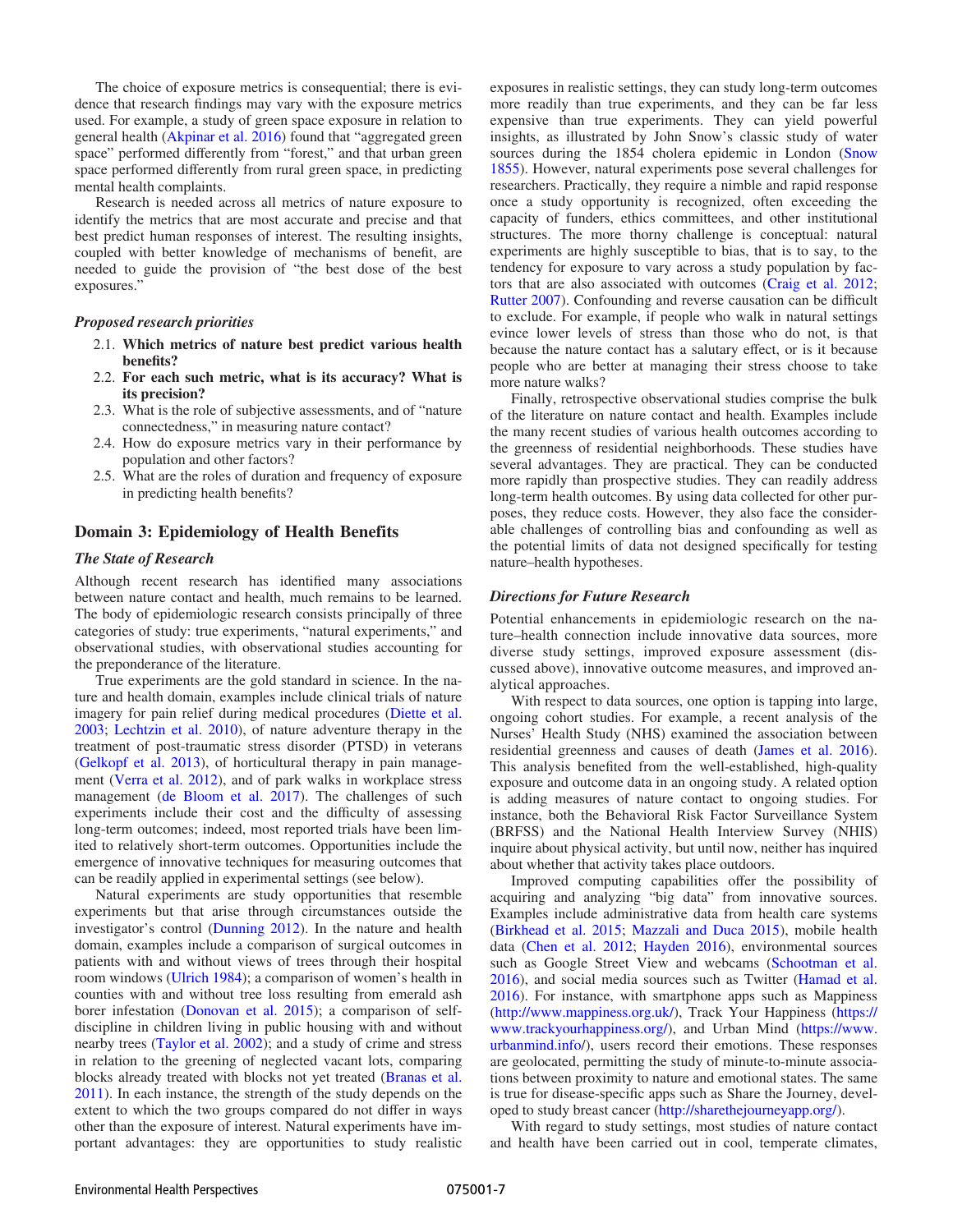generally in high-income countries. Relatively little research has evaluated desert, mountainous, or shoreline landscapes—places where major population centers are located. Similarly, little research has been based in low- and middle-income settings, with their distinct profiles of environmental conditions and health vulnerabilities. Epidemiologic research in such settings will extend knowledge considerably.

Innovative outcome measures offer great promise when applied to health research on nature exposure ([Haluza et al.](#page-12-37) [2014](#page-12-37)). These measures include stress indicators such as cortisol, amylase, and skin conductance [\(Beil and Hanes 2013;](#page-10-30) [Jiang et al.](#page-13-34) [2014](#page-13-34); [JJ Roe et al. 2013\)](#page-16-30); measures of brain activity including novel EEG methods ([Aspinall et al. 2015;](#page-10-31) [J Roe et al. 2013](#page-16-31); [Tilley et al. 2017\)](#page-17-29) and functional brain imaging ([Bratman et al.](#page-11-31) [2015b\)](#page-11-31); genetic markers such as leukocyte basal gene expression profiles [\(Fredrickson et al. 2013](#page-12-38)); and telomere shortening ([Woo](#page-17-30) [et al. 2009\)](#page-17-30). The use of physiological measurements may help elucidate mechanisms of action, as discussed above.

Finally, because nature contact invariably operates as part of a complex web of health determinants, statistical analysis must address this complexity. Analytical techniques including multilevel analysis [\(Diez-Roux 2000\)](#page-12-39), complex causal process diagrams (Joff[e and Mindell 2006](#page-13-35)), path analysis and structural equations, and the use of counterfactuals [\(Berzuini et al. 2012](#page-10-32); [Pearl 2009](#page-15-30); [Pearl et al. 2016](#page-15-31)) may all be useful in controlling bias and confounding; in disentangling multivariate, multilevel, bidirectional associations; and in clarifying causal pathways.

Advancing epidemiologic research requires both the improved methods described above as well as confirmation and clarification of specific associations. [Figure 2](#page-5-0) (based on [Shanahan et al. 2015b\)](#page-16-12) shows a model for this research. In this figure, a natural element such as tree canopy is identified and associated with defined functions (such as casting a shadow) that have direct or indirect effects on people (such as reducing UV radiation exposure) that in turn affect health (such as reducing skin cancer risk). The association between ecosystem functions and human effects may be subject to mediation and effect modification by a range of factors; these are encompassed by the term "moderating factors" in [Figure 2](#page-5-0).

Of the innumerable potential associations between nature contact and health, which are the most important to study? Although priorities will vary from setting to setting, the most common exposures (for example, urban greenspace, given the preponderance of people who live in cities) and the most common and/or high-consequence outcomes (such as conditions that account for a high burden of suffering) should be research priorities. Research should also focus on characterizing associations in ways that are relevant to practice, such as by defining dose– response relationships. Additionally, as discussed below, research should focus on subpopulations at particular risk or on those that could benefit disproportionately from nature contact, such as children, the elderly, and deprived groups.

#### Proposed research priorities

- 3.1. How is nature contact associated with specific health outcomes of public health importance, such as cardiovascular disease, cancer, depression, anxiety, wellbeing, and happiness?
	- 3.a. How do these associations vary across different populations, life stages, and other factors?
	- 3.b. Which forms of nature contact are most beneficial?
- 3.2. What "dose" and duration of exposure are needed to yield a benefit? How long does the beneficial effect last? Can habituation occur, with attenuated benefit over time?
- 3.3. If people born and raised in one setting relocate to a setting with different natural features, do the benefits of nature contact still operate?
- 3.4. Are there particular benefits from contact with landscapes or ecosystems that align with human evolutionary origins and/or with conservation priorities?
- 3.5. What are the adverse effects, if any, of nature contact?

# Domain 4: Diversity and Equity—The Role of Nature Contact

At least four major strands of research are needed with respect to diversity and equity: *a*) patterns of disproportionate exposure; *b*) cultural and contextual factors that affect nature preferences and the experience of nature;  $c$ ) differing patterns of benefit across different populations; and  $d$ ) the possibility that improved access to nature may have unintended negative consequences on vulnerable populations.

With respect to disparities in access to nature, there is considerable evidence that disadvantaged urban populations are relatively deprived of access to nature and greenspace [\(Astell-Burt et al.](#page-10-33) [2014b;](#page-10-33) [Boone et al. 2009](#page-10-34); [Dahmann et al. 2010;](#page-11-32) [Heynen et al.](#page-13-36) [2006](#page-13-36); [Jennings and Gaither 2015;](#page-13-37) [Jennings et al. 2016;](#page-13-38) [Li et al. 2016](#page-14-38); [Pedlowski et al. 2002](#page-15-32); [Schwarz et al. 2015;](#page-16-32) [Wolch et al. 2014\)](#page-17-31). Much of this research centers on park access in urban settings. In some circumstances, studies have shown disadvantaged populations to have equal or greater proximity to parks and tree canopy [\(Barbosa et al. 2007;](#page-10-35) [Cutts et al. 2009](#page-11-33); [Rigolon 2016](#page-15-33); [Schwarz](#page-16-32) [et al. 2015](#page-16-32); [Vaughan et al. 2013;](#page-17-32) [Wen et al. 2013](#page-17-33)), but typically in these situations, the quality of the parks, the level of programming, and/or park access remain significant barriers to park use.

There is also evidence that nature preferences vary across ethnic, cultural, and racial backgrounds. Tragically, the legacy of forced labor, lynchings, and other violence may evoke deeply disturbing associations with trees, fields, and forests among some African Americans [\(Johnson et al. 1997;](#page-13-39) [Johnson and Bowker](#page-13-40) [2004](#page-13-40)). Diverse populations also express diverse preferences with respect to greenspace: a baseball diamond for some, a soccer field for others, picnic facilities for still others [\(Gobster 2002;](#page-12-40) [Ho et al.](#page-13-41) [2005](#page-13-41); [Payne et al. 2002;](#page-15-34) [Smiley et al. 2016\)](#page-16-33). Similarly, the preferred forms of nature contact may vary: a group activity for some, solitary hikes for others. Such differences are deeply rooted in historical and geographic context ([Buijs et al. 2009](#page-11-34); [Byrne and](#page-11-35) [Wolch 2009\)](#page-11-35). Livelihood may play an important role: a rural farmer likely has quite different preferences regarding nature from those of an urban computer programmer. These cultural and other filters may help determine whether, and how, nature contact confers health benefits. (There are limits to this approach: people may not fully recognize and report their own preferences, and attention restoration or other mechanisms could operate independently of preference or even awareness.) Research is needed to clarify the origin and durability of such preferences and their effects on health benefits. In practical terms, research on how best to engage communities in planning parks and greenspace will likely yield the best-performing facilities in terms of park use, health, and well-being.

There is evidence that contact with nature and greenspace may disproportionately benefit disadvantaged populations, attenuating the toxic effects of poverty and reducing health disparities—the so-called "equigenic" effect ([Lachowycz and Jones 2014;](#page-14-41) [Maas](#page-14-18) [et al. 2006;](#page-14-18) [Mitchell and Popham 2007](#page-15-35), [2008](#page-15-36); [Mitchell et al.](#page-15-37) [2015\)](#page-15-37). This effect needs to be confirmed and clarified in different settings, using a variety of study designs. If nature contact can help mitigate the toxic effects of poverty, this information could help guide interventions both to achieve both social justice goals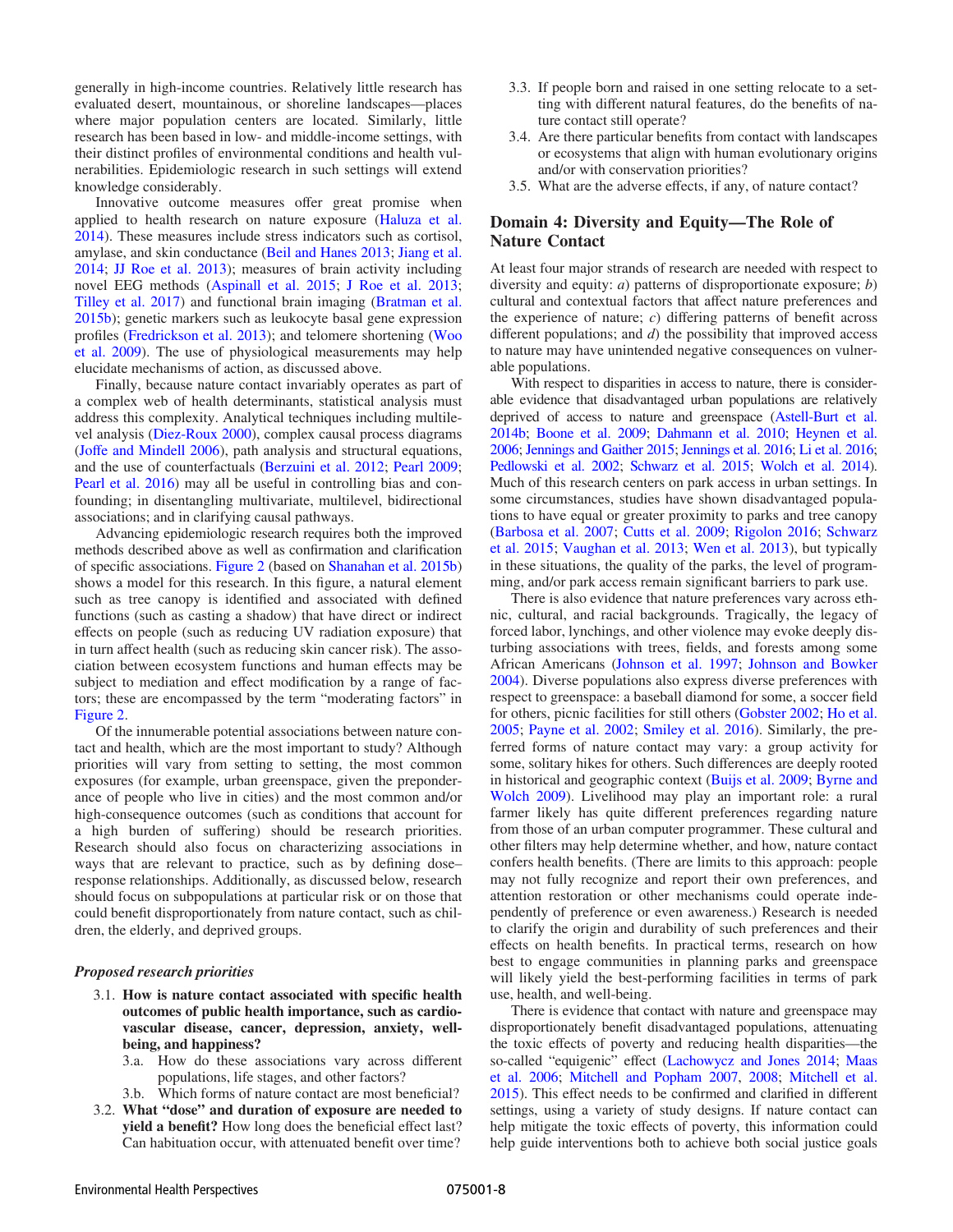and to realize the greatest return on investment in terms of human well-being.

Finally, improvements in access to greenspace may lead to "green gentrification," an increase in property values that displaces low-income residents from their neighborhoods ([Anguelovski](#page-10-36) [2017](#page-10-36); [Lewis and Gould 2017;](#page-14-42) [Miller 2016;](#page-15-38) [Wolch et al. 2014](#page-17-31)). This process needs to be studied and understood so that its adverse effects can be prevented.

Research on these dimensions of equity with respect to nature contact will permit both understanding the interplay of social disadvantage and nature contact and designing and targeting the most effective strategies for improving health and well-being for all ([Rutt and Gulsrud 2016;](#page-16-34) [Smiley et al. 2016](#page-16-33)).

#### Potential research priorities

- 4.1. How does access to nature vary by socioeconomic status, ethnicity, cultural background, and other social factors, in specific settings?
- 4.2. How do preferences and perceptions of nature vary by socioeconomic status, ethnicity, and other demographic factors, in specific settings, and how do these differences affect choices regarding time in nature?
- 4.3. What are the obstacles, both subjective and objective, to increasing the frequency of nature contact for disadvantaged communities?
- 4.4. How do the benefits of nature contact vary by socioeconomic status, ethnicity, and other demographic factors, in specific settings?
- 4.5. What unintended negative consequences flow from "green gentrification," and what policies and practices help avoid those consequences?

## Domain 5: Technological Nature

Modern information and communication technology that leverages digital computation is becoming exponentially more sophisticated and pervasive and may profoundly alter the human relationship with nature ([Kahn 2011;](#page-13-42) [Kurzweil 2005](#page-14-43)). Increasing use of technology—as exemplified by growing "screen time," particularly among children—can compete with such activities as play in natural settings [\(Radesky and Christakis 2016;](#page-15-39) [Vanderloo](#page-17-34) [2014](#page-17-34)) enough to have prompted the American Academy of Pediatrics to recommend limits on children's screen time [\(Council on Communications and Media 2016\)](#page-11-36).

However, technology does not only interfere with nature contact. "Technological nature" refers to technologies that mediate, simulate, promote, and/or augment the human experience of nature ([Kahn 2011](#page-13-42)). Examples include real-time digital screen representations of local nature (digital nature "windows"), robot pets, and tele-robot-operated gardens. Virtual reality applications may simulate nature-based experiences ([Guttentag 2010](#page-12-41); [Schutte](#page-16-35) [et al. 2017](#page-16-35)), and the Pokémon Go game, during a peak in popularity in 2016, may have triggered outdoor activity (although the quality of the resulting nature interaction is unknown) ([Altho](#page-10-37)ff [et al. 2016](#page-10-37); [Dorward et al. 2017;](#page-12-42) [Howe et al. 2016\)](#page-13-43). Other smartphone apps may facilitate or inform a connection with nature; examples include apps that assist with identifying trees, birds, or constellations.

Studies of people interacting with technological nature have begun to suggest that such interaction is better for people than no exposure to nature, but not as beneficial as genuine nature exposure ([Kahn Jr et al. 2008;](#page-13-44) [Kahn 2011;](#page-13-42) [Melson et al. 2009](#page-15-40)). However, whether this initial trend generalizes across a wide range of human metrics, and if so, whether it will persist with increasing fidelity of technological nature, remain open questions. Research could also focus on the ways in which technological nature could broaden and even change the human experience of nature. One near-future example is linking apps with networked artificial intelligence conversational systems. Virtual reality is also a near-future pervasive form of interaction in social media and beyond, including in contact with the natural world [\(Guttentag 2010\)](#page-12-41). Because of the growing role of technology in human–nature interactions, it is important to understand how best to harness technology to maximize health benefits.

Technological nature may be useful in another way: laboratorybased controlled experiments utilizing technology may help tease apart which aspects of the nature experience have which effects on people and how these effects are moderated according to individual differences. Here again, attention would need to be paid to how the technological nature experience compares to the actual nature experience.

## Proposed research priorities

- 5.1. How can specific forms of technological nature increase and deepen the human experience of nature?
- 5.2. Where, how, and why does technological nature fall short in conferring human benefits relative to the actual experience of nature?
- 5.3. What forms of technological nature contact provide health benefits, and what are those benefits?
- 5.4. How do these findings vary by technology, context, and across age groups and other demographic factors?
- 5.5. What insights can virtual nature contact provide into the causal mechanisms of psychological benefits, and how ecologically valid will these insights be?

# Domain 6: Economic and Policy Studies, Including Cobenefits

The benefits of nature contact need to be studied and tested not only as scientific hypotheses but also as policy propositions; this requires quantitative estimates of the value of these benefits. The principal intellectual framework for this approach comes from the field of ecological economics [\(Costanza 2015](#page-11-37); [Farley and](#page-12-43) [Daly 2011](#page-12-43); [Stagl and Common 2005](#page-16-36)), and more particularly from the analysis and valuation of ecosystem services [\(Hester](#page-13-45) [and Harrison 2010](#page-13-45); [Ninan and Costanza 2014;](#page-15-41) [Ruckelshaus et al.](#page-16-37) [2015](#page-16-37)). Both civil society ([Harnik and Welle 2009;](#page-13-46) [NRPA 2015\)](#page-15-42) and academic researchers ([Naidoo et al. 2006;](#page-15-43) [Roy et al. 2012](#page-16-38); [Shoup 2010\)](#page-16-39) characterize the ecosystem services provided by parks and greenspace, tree canopy, open land, and other natural assets. However, these analyses generally focus on biophysical processes such as storm water management, air quality, and erosion control, omitting explicit consideration of human health and well-being. Key reports often fail even to mention human health, much less to quantify it as an ecosystem service [\(Fisher et al.](#page-12-44) [2009](#page-12-44); [Posner et al. 2016;](#page-15-44) [Seppelt et al. 2011\)](#page-16-40)—an omission that is likely to lead to incorrect conclusions and suboptimal policies.

Fortunately, recent publications have begun to integrate human health into ecosystem services analyses ([Bayles et al.](#page-10-38) [2016](#page-10-38); [Breslow et al. 2016;](#page-11-38) [Ford et al. 2015](#page-12-45); [Lindgren and](#page-14-44) [Elmqvist 2017](#page-14-44); [Salmond et al. 2016;](#page-16-41) [Sandifer et al. 2015](#page-16-42); [Willis](#page-17-35) [and Petrokofsky 2017\)](#page-17-35) and even to propose quantitative metrics [\(Jackson et al. 2013](#page-13-47); [Smith et al. 2013\)](#page-16-43). In some cases, research identifies and quantifies the health cobenefits of green infrastructure and/or conservation efforts, providing a more complete picture than would otherwise be available [\(Coutts and Hahn 2015](#page-11-39); [Larsen et al. 2012](#page-14-45); [Wolf and Robbins 2015\)](#page-17-36). Health economics research can help value both health gains and relatively intangible benefits such as aesthetic enjoyment and happiness, as well as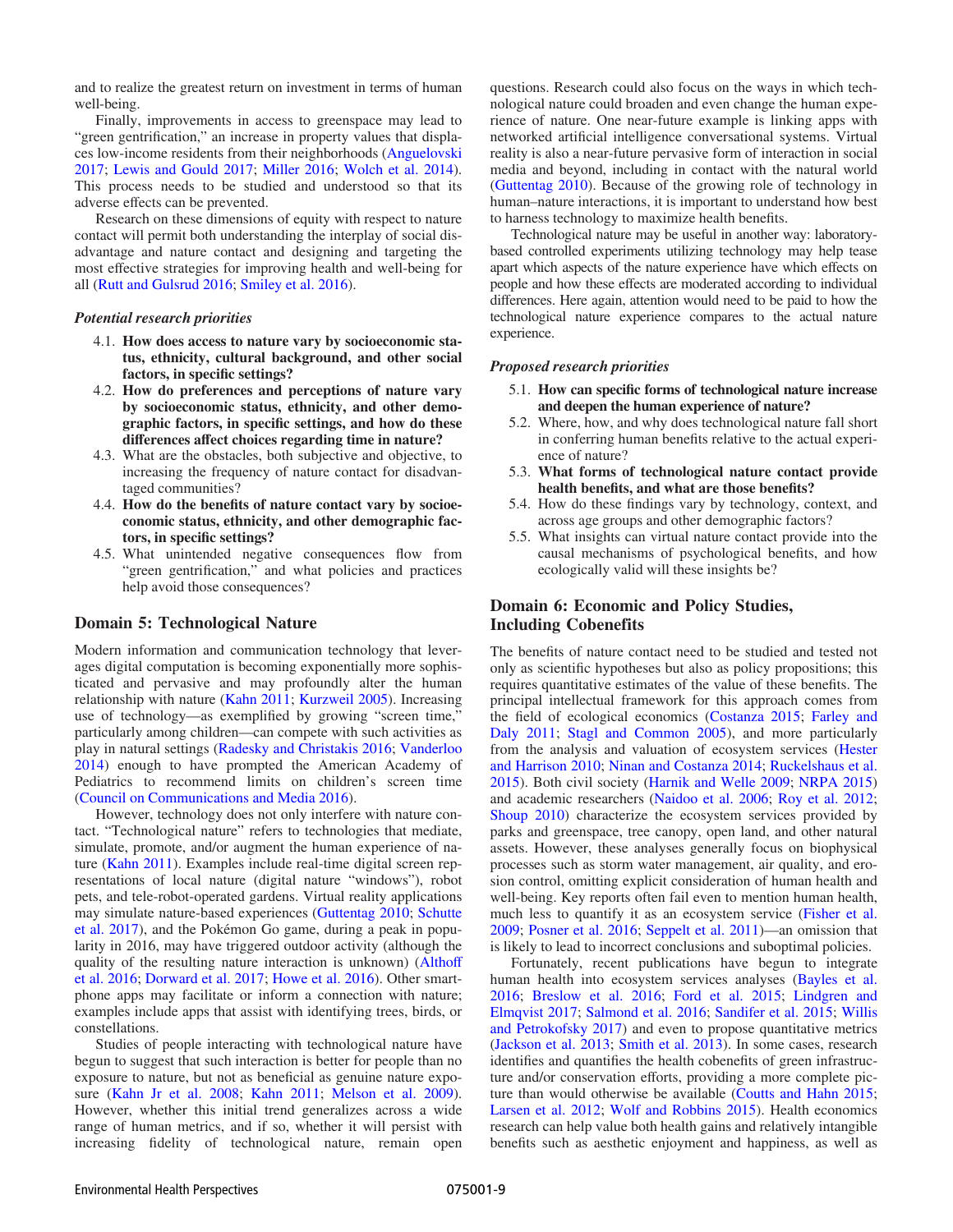help quantify avoided health care costs, attributable to nature contact. Although precise estimates may be elusive and uncertainty must be acknowledged, in many cases, health benefits will be large enough to rival other ecosystem services in value. Importantly, this work needs to take a life course approach; although average medical costs during childhood are low, investments in nature contact early in life may yield substantial health improvements, and avoided medical costs, later in life ([Wolf](#page-17-37) [et al. 2015](#page-17-37)). Moreover, analysis needs to account for disbenefits of nature contact, such as allergic reactions and excessive sunlight exposure. Much more research and analysis are needed to address these issues.

Cost–benefit analyses need to estimate how much benefit will flow from specific kinds of investments in nature contact and to make comparisons among policy alternatives, a key consideration for city officials, park managers, and other decision makers confronting the reality of limited resources ([Ruckelshaus et al.](#page-16-37) [2015](#page-16-37)). This research requires mechanistic models that can predict a mix of monetary and nonmonetary ecosystem services. Teams of scientists and policy makers need to be highly multidisciplinary to perform "full benefit accounting" that considers both health benefits and nonhealth benefits (ranging from storm water management to biodiversity protection to enhanced property value) of nature's services.

As noted above, policy research needs to include a strong focus on equity issues—from documenting disparities in nature access to testing solutions to preventing gentrification and other unintended consequences of interventions.

## Proposed research priorities

- 6.1. What are the best methods for valuing the health benefits of nature?
- 6.2. What is the health-related value of various forms of nature contact?
	- 6.2a. Cost–benefit analyses
	- 6.2b. Cost-effectiveness analyses
	- 6.2c. Long-term analyses across the life span
	- 6.2d. Integration with other ecosystem services assessments
- 6.3. What are the optimal methods of combining both health and nonhealth cobenefits of various forms of nature contact?

# Domain 7: Implementation Science—Studies of What Works

Research findings do not necessarily translate into action. According to one leading researcher, "[d]issemination and implementation of research findings into practice are necessary to achieve a return on investment in our research enterprise and to apply research findings to improve outcomes in the broader community" ([Colditz 2012](#page-11-40)). This is the motivation for implementation science—research that "supports movement of evidencebased effective health care and prevention strategies or programs from the clinical or public health knowledge base into routine use" [\(Colditz 2012\)](#page-11-40). Although descriptive studies can identify and quantify health benefits of nature contact, intervention studies are needed to determine what works in practice ([Kondo et al.](#page-14-46) [2015](#page-14-46)).

Like translational research in medicine, designed to bring research findings "from the bench to the bedside" to improve patient outcomes, studies of the nature–health association can be designed with real-world application in mind. Such studies might be structured as true experiments, consistent with clinical trials used routinely in biomedical research. They might also take the form of program evaluations following a wide range of

interventions. Integrated quantitative and qualitative research may provide the most comprehensive understanding of health impacts, from individual to community scales. Important products of such work are predictive models and decision tools for use by planners and decision makers. For example, some cities use tools such as the U.S. Forest Service's i-Tree software [\(http://](http://www.itreetools.org/) [www.itreetools.org/\)](http://www.itreetools.org/) to analyze environmental services associated with tree planting. Might further development of such tools incorporate additional mental and physical health benefits?

## Proposed research priorities

(Examples only; research topics in this domain will vary by particular circumstances)

- 7.1. With respect to specific interventions designed to promote health and well-being through nature contact, how are they implemented (legal and administrative arrangements, partnerships, costs, and financial mechanisms), and how do they work (in terms of attracting people and yielding desired outcomes)? Examples of potential highimpact research include the following:
	- 7.1a. Which trail and park designs perform best in promoting physical activity [\(Qviström 2016\)](#page-15-45)?
	- 7.1b. How should children's play spaces be designed to optimize nature contact ([Gundersen et al. 2016\)](#page-12-46)?
	- 7.1c. Which configurations of children's outdoor schools optimize health, social relationships, and learning ([Roe and Aspinall 2011;](#page-15-46) [Söderström et al. 2013](#page-16-44))?
	- 7.1d. Which design features in natural settings (such as sweeping views, known as "prospect," and safe places to hide, known as "refuge") make them most restorative ([Gatersleben and Andrews 2013\)](#page-12-47)?
	- 7.1e. What dose of nature is needed to optimize benefits ([Hunter and Askarinejad 2015](#page-13-48); [Shanahan et al.](#page-16-45) [2015a,](#page-16-45) [2016](#page-16-7))? How is that dose most effectively delivered? Are programs such as Park Prescriptions, in which health care providers direct their patients to spend time in natural settings, effective ([Co](#page-11-41)ffey [and Gauderer 2016\)](#page-11-41)?
	- 7.1f. Which outdoor programs most effectively treat post-traumatic stress disorder in veterans [\(Poulsen](#page-15-47) [et al. 2015](#page-15-47))?
	- 7.1g. What is the efficacy of horticultural therapy in treating dementia, anxiety, stress, and other conditions in the institutionalized and noninstitutionalized elderly [\(Detweiler et al. 2012\)](#page-11-42)?

# **Conclusions**

According to the best available evidence, nature contact offers considerable promise in addressing a range of health challenges, including many, such as obesity, cardiovascular disease, depression, and anxiety, that are public health priorities. Nature contact offers promise both as prevention and as treatment across the life course. Potential advantages include low costs relative to conventional medical interventions, safety, practicality, not requiring dispensing by highly trained professionals, and multiple cobenefits. Few medications can boast these attributes.

However, many questions regarding the health benefits of nature contact remain unanswered. A robust program of scientific research is needed to generate evidence-based answers to these questions. This paper has identified seven domains of research that, together, frame an agenda for needed research: mechanistic biomedical studies, exposure science, epidemiologic studies, studies focusing on diversity and equity, studies of technological nature, economic and policy studies, and implementation science.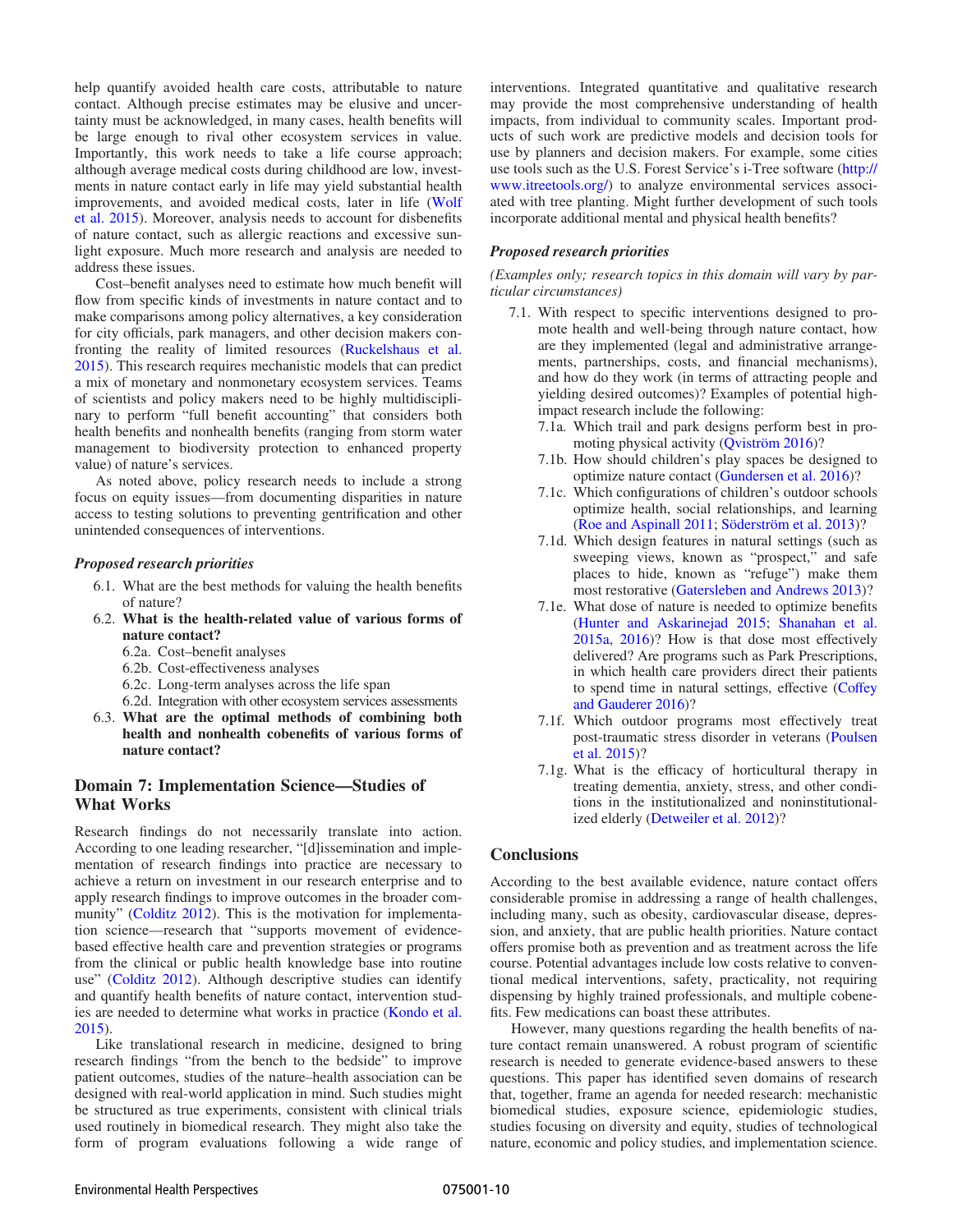Although particular challenges exist in such areas as exposure assessment, innovative data sources and analytical techniques represent exciting opportunities. The results of such research will guide interventions across a wide range of settings, populations, spatial scales, and forms of nature. Health professionals, ecologists, landscape architects, parks staff, educators, and many others will in turn be able to apply these results to improve health and well-being on a large scale.

## Acknowledgments

This research agenda was facilitated by the Center for Creative Conservation at the University of Washington, which receives partial support from REI. Support for K.L.W. was provided by the Pacific Northwest Research Station, U.S. Department of Agriculture Forest Service. Support for G.N.B. was provided by the Wallenberg Foundation.

#### References

- <span id="page-10-28"></span>Akpinar A, Barbosa-Leiker C, Brooks KR. 2016. Does green space matter? Exploring relationships between green space type and health indicators. Urb Forestry Urb Greening 20:407–418, <https://doi.org/10.1016/j.ufug.2016.10.013>.
- <span id="page-10-37"></span>Althoff T, White RW, Horvitz E. 2016. Influence of Pokémon Go on physical activity: Study and implications. J Med Internet Res 18:e315, PMID: [27923778](https://www.ncbi.nlm.nih.gov/pubmed/27923778), [https://doi.org/](https://doi.org/10.2196/jmir.6759) [10.2196/jmir.6759](https://doi.org/10.2196/jmir.6759).
- <span id="page-10-24"></span>Alvey AA. 2006. Promoting and preserving biodiversity in the urban forest. Urb Forestry Urb Greening 5:195–201, [https://doi.org/10.1016/j.ufug.2006.09.003.](https://doi.org/10.1016/j.ufug.2006.09.003)
- <span id="page-10-7"></span>Ambrey CL, Cartlidge N. 2017. Do the psychological benefits of greenspace depend on one's personality?. Pers Individ Dif 116:233–239, [https://doi.org/10.1016/j.](https://doi.org/10.1016/j.paid.2017.05.001) [paid.2017.05.001.](https://doi.org/10.1016/j.paid.2017.05.001)
- <span id="page-10-15"></span>Ambrey CL. 2016. An investigation into the synergistic wellbeing benefits of greenspace and physical activity: moving beyond the mean. Urb Forestry Urb Greening 19:7–12, <https://doi.org/10.1016/j.ufug.2016.06.020>.
- <span id="page-10-9"></span>Amoly E, Dadvand P, Forns J, Lopez-Vicente M, Basagana X, Julvez J, et al. 2014. Green and blue spaces and behavioral development in Barcelona schoolchildren: The BREATHE project. Environ Health Perspect 122(12):1351–1358, PMID: [25204008,](https://www.ncbi.nlm.nih.gov/pubmed/25204008) <https://doi.org/10.1289/ehp.1408215>.
- <span id="page-10-13"></span>Andrusaityte S, Grazuleviciene R, Kudzyte J, Bernotiene A, Dedele A, Nieuwenhuijsen MJ. 2016. Associations between neighbourhood greenness and asthma in preschool children in Kaunas, Lithuania: a case–control study. BMJ Open 6(4):e010341, PMID: [27067890](https://www.ncbi.nlm.nih.gov/pubmed/27067890), [https://doi.org/10.1136/bmjopen-2015-](https://doi.org/10.1136/bmjopen-2015-010341) [010341.](https://doi.org/10.1136/bmjopen-2015-010341)
- <span id="page-10-36"></span>Anguelovski I. 2017. Urban greening as the ultimate urban environmental justice tragedy?. Planning Theory 16(1):NP2–NP23, [https://doi.org/10.1177/1473095216654448.](https://doi.org/10.1177/1473095216654448)
- <span id="page-10-25"></span>Armstrong BK, Saracci R, White E. 2008. Principles of Exposure Measurement in Epidemiology: Collecting, Evaluating, and Improving Measures of Disease Risk Factors. 2nd ed. Oxford, UK:Oxford University Press.
- <span id="page-10-31"></span>Aspinall P, Mavros P, Coyne R, Roe J. 2015. The urban brain: analysing outdoor physical activity with mobile EEG. Br J Sports Med 49(4):272–276, PMID: [23467965,](https://www.ncbi.nlm.nih.gov/pubmed/23467965) <https://doi.org/10.1136/bjsports-2012-091877>.
- <span id="page-10-4"></span>Astell-Burt T, Feng X, Kolt GS. 2013. Does access to neighbourhood green space promote a healthy duration of sleep? Novel findings from a cross-sectional study of 259 319 Australians. BMJ Open 3(8):e003094, [https://doi.org/10.1136/](https://doi.org/10.1136/bmjopen-2013-003094) [bmjopen-2013-003094.](https://doi.org/10.1136/bmjopen-2013-003094)
- <span id="page-10-11"></span>Astell-Burt T, Feng X, Kolt GS. 2014a. Is neighborhood green space associated with a lower risk of type 2 diabetes? Evidence from 267,072 Australians. Diabetes Care 37:197–201, PMID: [24026544,](https://www.ncbi.nlm.nih.gov/pubmed/24026544) [https://doi.org/10.2337/dc13-1325.](https://doi.org/10.2337/dc13-1325)
- <span id="page-10-33"></span>Astell-Burt T, Feng X, Mavoa S, Badland HM, Giles-Corti B. 2014b. Do low-income neighbourhoods have the least green space? a cross-sectional study of Australia's most populous cities. BMC Public Health 14:292, PMID: [24678610](https://www.ncbi.nlm.nih.gov/pubmed/24678610), [https://doi.org/10.1186/1471-2458-14-292.](https://doi.org/10.1186/1471-2458-14-292)
- <span id="page-10-5"></span>Astell-Burt T, Mitchell R, Hartig T. 2014c. The association between green space and mental health varies across the lifecourse. A longitudinal study. J Epidemiol Community Health 68:578–583, [https://doi.org/10.1136/jech-2013-](https://doi.org/10.1136/jech-2013-203767) [203767.](https://doi.org/10.1136/jech-2013-203767)
- <span id="page-10-20"></span>Balseviciene B, Sinkariova L, Grazuleviciene R, Andrusaityte S, Uzdanaviciute I, Dedele A, et al. 2014. Impact of residential greenness on preschool children's emotional and behavioral problems. Int J Environ Res Public Health 11(7):6757– 6770, PMID: [24978880,](https://www.ncbi.nlm.nih.gov/pubmed/24978880) [https://doi.org/10.3390/ijerph110706757.](https://doi.org/10.3390/ijerph110706757)
- <span id="page-10-17"></span>Bancroft C, Joshi S, Rundle A, Hutson M, Chong C, Weiss CC, et al. 2015. Association of proximity and density of parks and objectively measured physical activity in the united states: a systematic review. Soc Sci Med 138:22–30, PMID: [26043433](https://www.ncbi.nlm.nih.gov/pubmed/26043433), <https://doi.org/10.1016/j.socscimed.2015.05.034>.
- <span id="page-10-35"></span>Barbosa O, Tratalos JA, Armsworth PR, Davies RG, Fuller RA, Johnson P, et al. 2007. Who benefits from access to green space? A case study from Sheffield, UK. Landscape and Urban Planning 83(2–3):187–195, [https://doi.org/10.1016/j.](https://doi.org/10.1016/j.landurbplan.2007.04.004) [landurbplan.2007.04.004.](https://doi.org/10.1016/j.landurbplan.2007.04.004)
- <span id="page-10-1"></span>Barker SB, Wolen AR. 2008. The benefits of human-companion animal interaction: a review. J Vet Med Educ 35(4):487–495, PMID: [19228898](https://www.ncbi.nlm.nih.gov/pubmed/19228898), [https://doi.org/10.](https://doi.org/10.3138/jvme.35.4.487) [3138/jvme.35.4.487](https://doi.org/10.3138/jvme.35.4.487).
- <span id="page-10-19"></span>Barton J, Bragg R, Wood C, Pretty J, eds. 2016. Green Exercise: Linking Nature, Health and Well-Being. Abingdon, UK:Earthscan/Routledge.
- <span id="page-10-16"></span>Bauman A, Merom D, Bull FC, Buchner DM, Fiatarone Singh MA. 2016. Updating the evidence for physical activity: Summative reviews of the epidemiological evidence, prevalence, and interventions to promote "active aging". Gerontologist 56(suppl2):S268–S280, <https://doi.org/10.1093/geront/gnw031>.
- <span id="page-10-38"></span>Bayles BR, Brauman KA, Adkins JN, Allan BF, Ellis Am, Goldberg TL, et al. 2016. Ecosystem services connect environmental change to human health outcomes. EcoHealth 13(3):443–449, PMID: [27357081](https://www.ncbi.nlm.nih.gov/pubmed/27357081), [https://doi.org/10.1007/s10393-016-](https://doi.org/10.1007/s10393-016-1137-5) [1137-5.](https://doi.org/10.1007/s10393-016-1137-5)
- <span id="page-10-27"></span>Beaudreau AH, Levin PS, Norman KC. 2011. Using folk taxonomies to understand stakeholder perceptions for species conservation. Conserv Lett 4(6):451–463, <https://doi.org/10.1111/j.1755-263X.2011.00199.x>.
- <span id="page-10-30"></span>Beil K, Hanes D. 2013. The influence of urban natural and built environments on physiological and psychological measures of stress- a pilot study. Int J Environ Res Public Health 10(4):1250–1267, PMID: [23531491,](https://www.ncbi.nlm.nih.gov/pubmed/23531491) [https://doi.org/10.](https://doi.org/10.3390/ijerph10041250) [3390/ijerph10041250.](https://doi.org/10.3390/ijerph10041250)
- <span id="page-10-10"></span>Bell JF, Wilson JS, Liu GC. 2008. Neighborhood greenness and 2-year changes in body mass index of children and youth. Am J Prev Med 35(6):547–553, PMID: [19000844,](https://www.ncbi.nlm.nih.gov/pubmed/19000844) <https://doi.org/10.1016/j.amepre.2008.07.006>.
- <span id="page-10-26"></span>Ben-Joseph E, Lee JS, Cromley EK, Laden F, Troped PJ. 2013. Virtual and actual: Relative accuracy of on-site and web-based instruments in auditing the environment for physical activity. Health Place 19:138–150, PMID: [23247423](https://www.ncbi.nlm.nih.gov/pubmed/23247423), [https://doi.org/10.1016/j.healthplace.2012.11.001.](https://doi.org/10.1016/j.healthplace.2012.11.001)
- <span id="page-10-22"></span>Berland A, Shiflett SA, Shuster WD, Garmestani AS, Goddard HC, Herrmann DL, et al. 2017. The role of trees in urban stormwater management. Landsc Urban Plan 162:167–177, [https://doi.org/10.1016/j.landurbplan.2017.02.017.](https://doi.org/10.1016/j.landurbplan.2017.02.017)
- <span id="page-10-3"></span>Berto R. 2014. The role of nature in coping with psycho-physiological stress: A literature review on restorativeness. Behav Sci (Basel) 4(4):394-409, [https://doi.org/](https://doi.org/10.3390/bs4040394) [10.3390/bs4040394.](https://doi.org/10.3390/bs4040394)
- <span id="page-10-32"></span>Berzuini C, Dawid P, Bernardinelli L, Berzuini C. 2012. Causality: Statistical Perspectives and Applications. Hoboken, NJ:Wiley.
- <span id="page-10-6"></span>Beyer KMM, Kaltenbach A, Szabo A, Bogar S, Nieto FJ, Malecki KM. 2014. Exposure to neighborhood green space and mental health: Evidence from the survey of the health of Wisconsin. Int J Environ Res Public Health 11(3):3453– 3472, [https://doi.org/10.3390/ijerph110303453.](https://doi.org/10.3390/ijerph110303453)
- <span id="page-10-14"></span>Bijker RA, Sijtsma FJ. 2017. A portfolio of natural places: using a participatory GIS tool to compare the appreciation and use of green spaces inside and outside urban areas by urban residents. Landsc Urban Plan 158:155–165, [https://doi.org/](https://doi.org/10.1016/j.landurbplan.2016.10.004) [10.1016/j.landurbplan.2016.10.004](https://doi.org/10.1016/j.landurbplan.2016.10.004).
- <span id="page-10-18"></span>Bingham DD, Costa S, Hinkley T, Shire KA, Clemes SA, Barber SE. 2016. Physical activity during the early years: a systematic review of correlates and determinants. Am J Prev Med 51(3):384–402, PMID: [27378255](https://www.ncbi.nlm.nih.gov/pubmed/27378255), [https://doi.org/10.1016/j.](https://doi.org/10.1016/j.amepre.2016.04.022) [amepre.2016.04.022.](https://doi.org/10.1016/j.amepre.2016.04.022)
- <span id="page-10-29"></span>Birkhead GS, Klompas M, Shah NR. 2015. Uses of electronic health records for public health surveillance to advance public health. Annu Rev Public Health 36:345–359, PMID: [25581157,](https://www.ncbi.nlm.nih.gov/pubmed/25581157) [https://doi.org/10.1146/annurev-publhealth-031914-](https://doi.org/10.1146/annurev-publhealth-031914-122747) [122747.](https://doi.org/10.1146/annurev-publhealth-031914-122747)
- <span id="page-10-2"></span>Blumenthal DS, Diclemente RJ, Braithwaite R, Smith SA. 2013. Community-Based Participatory Health Research: Issues, Methods, and Translation to Practice. 2nd ed. New York, NY:Springer.
- <span id="page-10-12"></span>Bodicoat DH, O'Donovan G, Dalton AM, Gray LJ, Yates T, Edwardson C, et al. 2014. The association between neighbourhood greenspace and type 2 diabetes in a large cross-sectional study. BMJ Open 4:e006076, [https://doi.org/10.1136/bmjopen-2014-](https://doi.org/10.1136/bmjopen-2014-006076) [006076.](https://doi.org/10.1136/bmjopen-2014-006076)
- <span id="page-10-8"></span>Bogar S, Beyer KM. 2016. Green space, violence, and crime. Trauma Violence Abuse 17(2):160–171, PMID: [25824659](https://www.ncbi.nlm.nih.gov/pubmed/25824659), [https://doi.org/10.1177/1524838015576412.](https://doi.org/10.1177/1524838015576412)
- <span id="page-10-21"></span>Bolund P, Hunhammar S. 1999. Ecosystem services in urban areas. Ecol Econ 29(2):293–301, [https://doi.org/10.1016/S0921-8009\(99\)00013-0](https://doi.org/10.1016/S0921-8009(99)00013-0).
- <span id="page-10-34"></span>Boone CG, Buckley GL, Grove JM, Sister C. 2009. Parks and people: an environmental justice inquiry in Baltimore, Maryland. Ann Assoc Am Geogr 99(4):767– 787, <https://doi.org/10.1080/00045600903102949>.
- <span id="page-10-0"></span>Bowler DE, Buyung-Ali L, Knight TM, Pullin AS. 2010. Urban greening to cool towns and cities: a systematic review of the empirical evidence. Landsc Urban Plan 97:147–155, <https://doi.org/10.1016/j.landurbplan.2010.05.006>.
- <span id="page-10-23"></span>Bowler DE, Buyung-Ali LM, Knight TM, Pullin AS. 2010. A systematic review of evidence for the added benefits to health of exposure to natural environments. BMC Public Health 10:456, PMID: [20684754,](https://www.ncbi.nlm.nih.gov/pubmed/20684754) [https://doi.org/10.1186/](https://doi.org/10.1186/1471-2458-10-456) [1471-2458-10-456](https://doi.org/10.1186/1471-2458-10-456).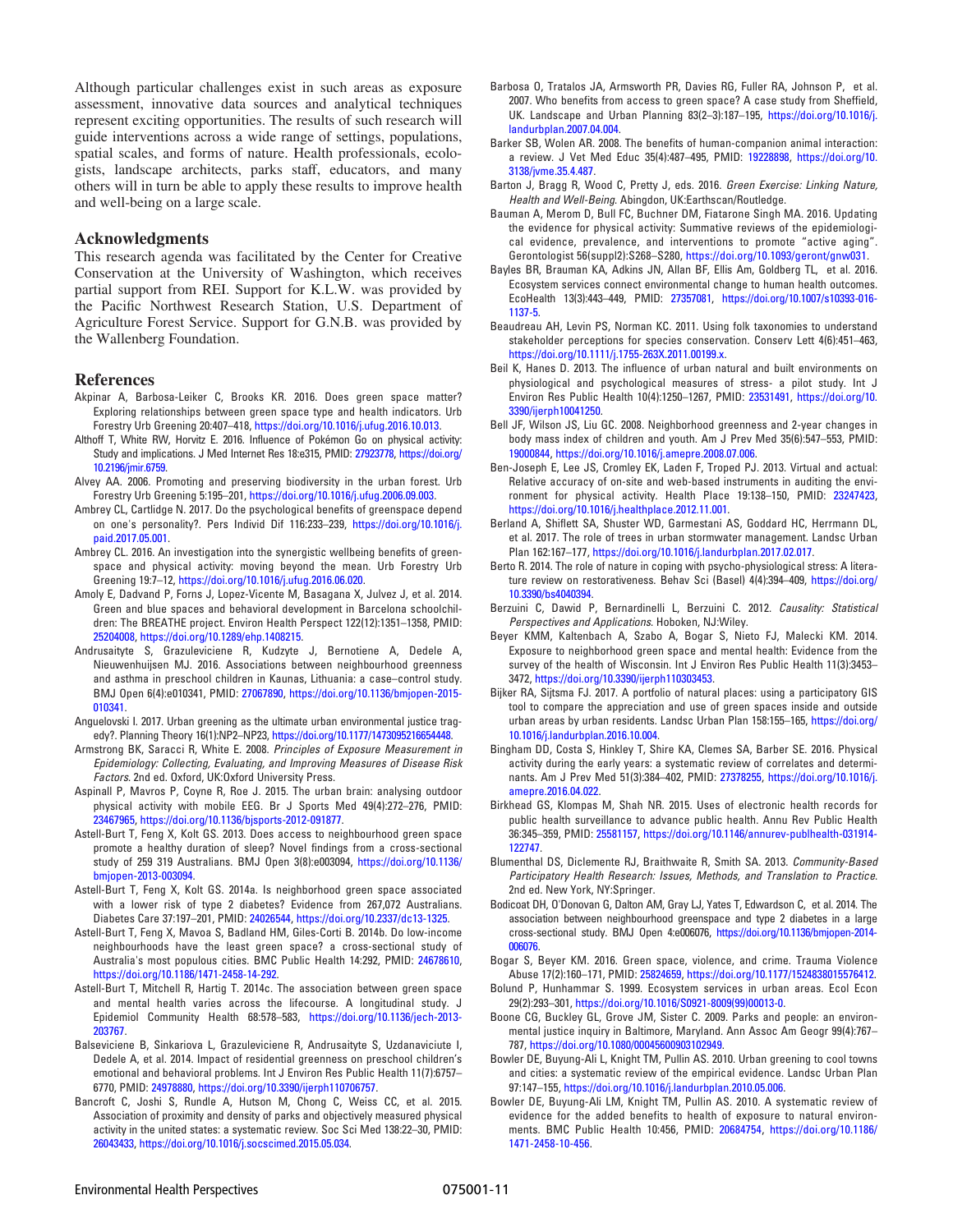- <span id="page-11-6"></span>Branas CC, Cheney RA, MacDonald JM, Tam VW, Jackson TD, Ten Have TR. 2011. A difference-in-differences analysis of health, safety, and greening vacant urban space. Am J Epidemiol 174(11):1296–1306, PMID: [22079788,](https://www.ncbi.nlm.nih.gov/pubmed/22079788) [https://doi.org/](https://doi.org/10.1093/aje/kwr273) [10.1093/aje/kwr273.](https://doi.org/10.1093/aje/kwr273)
- <span id="page-11-1"></span>Bratman GN, Daily GC, Levy BJ, Gross JJ. 2015a. The benefits of nature experience: improved affect and cognition. Landsc Urban Plan 138:41–50, [https://doi.org/10.1016/j.landurbplan.2015.02.005.](https://doi.org/10.1016/j.landurbplan.2015.02.005)
- <span id="page-11-5"></span>Bratman GN, Hamilton JP, Daily GC. 2012. The impacts of nature experience on human cognitive function and mental health. Ann N Y Acad Sci 1249:118–136, PMID: [22320203](https://www.ncbi.nlm.nih.gov/pubmed/22320203), <https://doi.org/10.1111/j.1749-6632.2011.06400.x>.
- <span id="page-11-31"></span>Bratman GN, Hamilton JP, Hahn KS, Daily GC, Gross JJ. 2015b. Nature experience reduces rumination and subgenual prefrontal cortex activation. Proc Natl Acad Sci USA 112(28):8567–8572.
- <span id="page-11-38"></span>Breslow SJ, Sojka B, Barnea R, Basurto X, Carothers C, Charnley S, et al. 2016. Conceptualizing and operationalizing human wellbeing for ecosystem assessment and management. Environ Sci Policy 66:250–259, [https://doi.org/10.1016/j.envsci.2016.](https://doi.org/10.1016/j.envsci.2016.06.023) [06.023](https://doi.org/10.1016/j.envsci.2016.06.023).
- <span id="page-11-13"></span>Brown SC, Lombard J, Wang K, Byrne MM, Toro M, Plater-Zyberk E, et al. 2016. Neighborhood greenness and chronic health conditions in medicare beneficiaries. Am J Prev Med 51(1):78–89, PMID: [27061891,](https://www.ncbi.nlm.nih.gov/pubmed/27061891) [https://doi.org/10.1016/j.amepre.](https://doi.org/10.1016/j.amepre.2016.02.008) [2016.02.008.](https://doi.org/10.1016/j.amepre.2016.02.008)
- <span id="page-11-7"></span>Broyles ST, Mowen AJ, Theall KP, Gustat J, Rung AL. 2011. Integrating social capital into a park-use and active-living framework. Am J Prev Med 40(5):522–529, PMID: [21496751](https://www.ncbi.nlm.nih.gov/pubmed/21496751), [https://doi.org/10.1016/j.amepre.2010.12.028.](https://doi.org/10.1016/j.amepre.2010.12.028)
- <span id="page-11-16"></span>Brunson L, Kuo FE, Sullivan WC. 2001. Resident appropriation of defensible space in public housing: implications for safety and community. Environ Behav 33(5):626–652, <https://doi.org/10.1177/00139160121973160>.
- <span id="page-11-34"></span>Buijs AE, Elands BHM, Langers F. 2009. No wilderness for immigrants: cultural differences in images of nature and landscape preferences. Landsc Urban Plan 91:113–123, <https://doi.org/10.1016/j.landurbplan.2008.12.003>.
- <span id="page-11-35"></span>Byrne J, Wolch J. 2009. Nature, race, and parks: past research and future directions for geographic research. Prog Hum Geogr 33(6):743–765, [https://doi.org/](https://doi.org/10.1177/0309132509103156) [10.1177/0309132509103156.](https://doi.org/10.1177/0309132509103156)
- <span id="page-11-17"></span>Calogiuri G, Chroni S. 2014. The impact of the natural environment on the promotion of active living: an integrative systematic review. BMC Public Health 14:873, PMID: [25150711,](https://www.ncbi.nlm.nih.gov/pubmed/25150711) <https://doi.org/10.1186/1471-2458-14-873>.
- <span id="page-11-26"></span>Cervinka R, Röderer K, Hefler E. 2012. Are nature lovers happy? On various indicators of well-being and connectedness with nature. J Health Psychol 17(3):379– 388, PMID: [21859800,](https://www.ncbi.nlm.nih.gov/pubmed/21859800) <https://doi.org/10.1177/1359105311416873>.
- <span id="page-11-21"></span>Chaix B, Meline J, Duncan S, Merrien C, Karusisi N, Perchoux C, et al. 2013. GPS tracking in neighborhood and health studies: a step forward for environmental exposure assessment, a step backward for causal inference?. Health Place 21:46–51, PMID: [23425661,](https://www.ncbi.nlm.nih.gov/pubmed/23425661) <https://doi.org/10.1016/j.healthplace.2013.01.003>.
- <span id="page-11-24"></span>Charreire H, Mackenbach JD, Ouasti M, Lakerveld J, Compernolle S, Ben-Rebah M, et al. 2014. Using remote sensing to define environmental characteristics related to physical activity and dietary behaviours: a systematic review (The Spotlight Project). Health Place 25:1–9, PMID: [24211730](https://www.ncbi.nlm.nih.gov/pubmed/24211730), [https://doi.org/10.1016/](https://doi.org/10.1016/j.healthplace.2013.09.017) [j.healthplace.2013.09.017](https://doi.org/10.1016/j.healthplace.2013.09.017).
- <span id="page-11-30"></span>Chen C, Haddad D, Selsky J, Hoffman JE, Kravitz RL, Estrin DE, et al. 2012. Making sense of mobile health data: an open architecture to improve individual- and population-level health. J Med Internet Res 14(4):e112, [https://doi.org/10.2196/](https://doi.org/10.2196/jmir.2152) [jmir.2152](https://doi.org/10.2196/jmir.2152).
- <span id="page-11-25"></span>Clarke P, Ailshire J, Melendez R, Bader M, Morenoff J. 2010. Using Google Earth to conduct a neighborhood audit: reliability of a virtual audit instrument. Health Place 16(6):1224–1229, PMID: [20797897,](https://www.ncbi.nlm.nih.gov/pubmed/20797897) [https://doi.org/10.1016/j.healthplace.](https://doi.org/10.1016/j.healthplace.2010.08.007) [2010.08.007](https://doi.org/10.1016/j.healthplace.2010.08.007).
- <span id="page-11-11"></span>Cleland V, Crawford D, Baur LA, Hume C, Timperio A, Salmon J. 2008. A prospective examination of children's time spent outdoors, objectively measured physical activity and overweight. Int J Obes Relat Metab Disord 32:1685–1693, [https://doi.org/10.1038/ijo.2008.171.](https://doi.org/10.1038/ijo.2008.171)
- <span id="page-11-0"></span>Clements R. 2004. An investigation of the status of outdoor play. Contemp Iss Early Child 5(1):68–80, [https://doi.org/10.2304/ciec.2004.5.1.10.](https://doi.org/10.2304/ciec.2004.5.1.10)
- <span id="page-11-41"></span>Coffey JS, Gauderer L. 2016. When pediatric primary care providers prescribe nature engagement at a state park, do children "fill" the prescription?. Ecopsychology 8(4):207–214, [https://doi.org/10.1089/eco.2016.0019.](https://doi.org/10.1089/eco.2016.0019)
- <span id="page-11-4"></span>Cohen-Cline H, Turkheimer E, Duncan GE. 2015. Access to green space, physical activity and mental health: a twin study. J Epidemiol Community Health 69(6):523–529, PMID: [25631858](https://www.ncbi.nlm.nih.gov/pubmed/25631858), [https://doi.org/10.1136/jech-2014-204667.](https://doi.org/10.1136/jech-2014-204667)
- <span id="page-11-40"></span>Colditz GA. 2012. The promise and challenges of dissemination and implementation research. In: Dissemination and Implementation Research in Health: Translating Science into Practice. Brownson RC, Colditz GA, Proctor EK, eds. Oxford, UK: Oxford University Press, 3–22.
- <span id="page-11-3"></span>Collado S, Corraliza JA, Staats H, Ruiz M. 2015. Effect of frequency and mode of contact with nature on children's self-reported ecological behaviors. J Environ Psychol 41:65–73, [https://doi.org/10.1016/j.jenvp.2014.11.001.](https://doi.org/10.1016/j.jenvp.2014.11.001)
- <span id="page-11-23"></span>Conniff A, Craig T. 2016. A methodological approach to understanding the wellbeing and restorative benefits associated with greenspace. Urban For Urban Green 19:103–109, <https://doi.org/10.1016/j.ufug.2016.06.019>.
- <span id="page-11-18"></span>Coon JT, Boddy K, Stein K, Whear R, Barton J, Depledge MH. 2011. Does participating in physical activity in outdoor natural environments have a greater effect on physical and mental wellbeing than physical activity indoors? A systematic review. Environ Sci Technol 45(5):1761–1772, [https://doi.org/10.1021/](https://doi.org/10.1021/es102947t) [es102947t](https://doi.org/10.1021/es102947t).
- <span id="page-11-37"></span>Costanza R. 2015. An Introduction to Ecological Economics. 2nd ed. Boca Raton, FL:CRC Press.
- <span id="page-11-36"></span>Council on Communications and Media. 2016. Media use in school-aged children and adolescents. Pediatrics 138(5):e20162592.
- <span id="page-11-15"></span>Coutts C, Hahn M. 2015. Green infrastructure, ecosystem services, and human health. Int J Environ Res Public Health 12(8):9768–9798, PMID: [26295249](https://www.ncbi.nlm.nih.gov/pubmed/26295249), <https://doi.org/10.3390/ijerph120809768>.
- <span id="page-11-39"></span>Coutts C, Horner M, Chapin T. 2010. Using geographical information system to model the effects of green space accessibility on mortality in florida. Geocarto Int 25(6):471–484, [https://doi.org/10.1080/10106049.2010.505302.](https://doi.org/10.1080/10106049.2010.505302)
- <span id="page-11-22"></span>Cracknell D, White MP, Pahl S, Nichols WJ, Depledge MH. 2016. Marine biota and psychological well-being: A preliminary examination of dose–response effects in an aquarium setting. Environ Behav 48(10):1242–1269, [https://doi.org/10.1177/](https://doi.org/10.1177/0013916515597512) [0013916515597512](https://doi.org/10.1177/0013916515597512).
- <span id="page-11-29"></span>Craig P, Cooper C, Gunnell D, Haw S, Lawson K, Macintyre S, et al. 2012. Using natural experiments to evaluate population health interventions: New Medical Research Council guidance. J Epidemiol Community Health 66(12):1182–1186, PMID: [22577181](https://www.ncbi.nlm.nih.gov/pubmed/22577181), [https://doi.org/10.1136/jech-2011-200375.](https://doi.org/10.1136/jech-2011-200375)
- <span id="page-11-2"></span>Cronon W. 1996. Uncommon Ground: Rethinking the Human Place in Nature. New York, NY:W.W. Norton & Co.
- <span id="page-11-33"></span>Cutts BB, Darby KJ, Boone CG, Brewis A. 2009. City structure, obesity, and environmental justice: an integrated analysis of physical and social barriers to walkable streets and park access. Soc Sci Med 69(9):1314–1322, [https://doi.org/10.](https://doi.org/10.1016/j.socscimed.2009.08.020) [1016/j.socscimed.2009.08.020.](https://doi.org/10.1016/j.socscimed.2009.08.020)
- <span id="page-11-19"></span>Dadvand P, Villanueva CM, Font-Ribera L, Martinez D, Basagana X, Belmonte J, et al. 2014a. Risks and benefits of green spaces for children: a cross-sectional study of associations with sedentary behavior, obesity, asthma, and allergy. Environ Health Perspect 122(12):1329–1335, PMID: [25157960](https://www.ncbi.nlm.nih.gov/pubmed/25157960), [https://doi.org/10.1289/ehp.](https://doi.org/10.1289/ehp.1308038) [1308038.](https://doi.org/10.1289/ehp.1308038)
- <span id="page-11-12"></span>Dadvand P, Wright J, Martinez D, Basagaña X, McEachan RRC, Cirach M, et al. 2014b. Inequality, green spaces, and pregnant women: roles of ethnicity and individual and neighbourhood socioeconomic status. Environ Int 71:101–108, [https://doi.org/10.1016/j.envint.2014.06.010.](https://doi.org/10.1016/j.envint.2014.06.010)
- <span id="page-11-8"></span>Dadvand P, Bartoll X, Basagaña X, Dalmau-Bueno A, Martinez D, Ambros A, et al. 2016. Green spaces and general health: roles of mental health status, social support, and physical activity. Environ Int 91:161-167, PMID: [26949869](https://www.ncbi.nlm.nih.gov/pubmed/26949869), [https://doi.org/10.1016/j.envint.2016.02.029.](https://doi.org/10.1016/j.envint.2016.02.029)
- <span id="page-11-32"></span>Dahmann N, Wolch J, Joassart-Marcelli P, Reynolds K, Jerrett M. 2010. The active city? Disparities in provision of urban public recreation resources. Health Place 16(3):431–445, PMID: [20056472,](https://www.ncbi.nlm.nih.gov/pubmed/20056472) [https://doi.org/10.1016/j.healthplace.2009.](https://doi.org/10.1016/j.healthplace.2009.11.005) [11.005](https://doi.org/10.1016/j.healthplace.2009.11.005).
- <span id="page-11-27"></span>Dallimer M, Irvine KN, Skinner AMJ, Davies ZG, Rouquette JR, Maltby LL, et al. 2012. Biodiversity and the feel-good factor: understanding associations between self-reported human well-being and species richness. BioScience 62(1):47–55, [https://doi.org/10.1525/bio.2012.62.1.9.](https://doi.org/10.1525/bio.2012.62.1.9)
- <span id="page-11-20"></span>Davies ZG, Edmondson JL, Heinemeyer A, Leake JR, Gaston KJ. 2011. Mapping an urban ecosystem service: Quantifying above-ground carbon storage at a citywide scale. J Appl Ecol 48(5):1125–1134, [https://doi.org/10.1111/j.1365-2664.](https://doi.org/10.1111/j.1365-2664.2011.02021.x) [2011.02021.x.](https://doi.org/10.1111/j.1365-2664.2011.02021.x)
- <span id="page-11-28"></span>de Bloom J, Sianoja M, Korpela K, Tuomisto M, Lilja A, Geurts S, et al. 2017. Effects of park walks and relaxation exercises during lunch breaks on recovery from job stress: two randomized controlled trials. J Environ Psychol 51:14–30, <https://doi.org/10.1016/j.jenvp.2017.03.006>.
- <span id="page-11-14"></span>de Vries S, van Dillen SM, Groenewegen PP, Spreeuwenberg P. 2013. Streetscape greenery and health: Stress, social cohesion and physical activity as mediators. Soc Sci Med 94:26–33, PMID: [23931942](https://www.ncbi.nlm.nih.gov/pubmed/23931942), [https://doi.org/10.1016/j.socscimed.2013.](https://doi.org/10.1016/j.socscimed.2013.06.030) [06.030.](https://doi.org/10.1016/j.socscimed.2013.06.030)
- <span id="page-11-9"></span>de Vries S, Verheij RA, Groenewegen PP, Spreeuwenberg P. 2003. Natural environments—healthy environments? An exploratory analysis of the relationship between greenspace and health. Environ Plann A 35(10):1717–1731, <https://doi.org/10.1068/a35111>.
- <span id="page-11-42"></span>Detweiler MB, Sharma T, Detweiler JG, Murphy PF, Lane S, Carman J, et al. 2012. What is the evidence to support the use of therapeutic gardens for the elderly?. Psychiatry Investig 9(2):100–110, <https://doi.org/10.4306/pi.2012.9.2.100>.
- <span id="page-11-10"></span>Diette GB, Lechtzin N, Haponik E, Devrotes A, Rubin HR. 2003. Distraction therapy with nature sights and sounds reduces pain during flexible bronchoscopy. Chest 123(3):941–948, <https://doi.org/10.1378/chest.123.3.941>.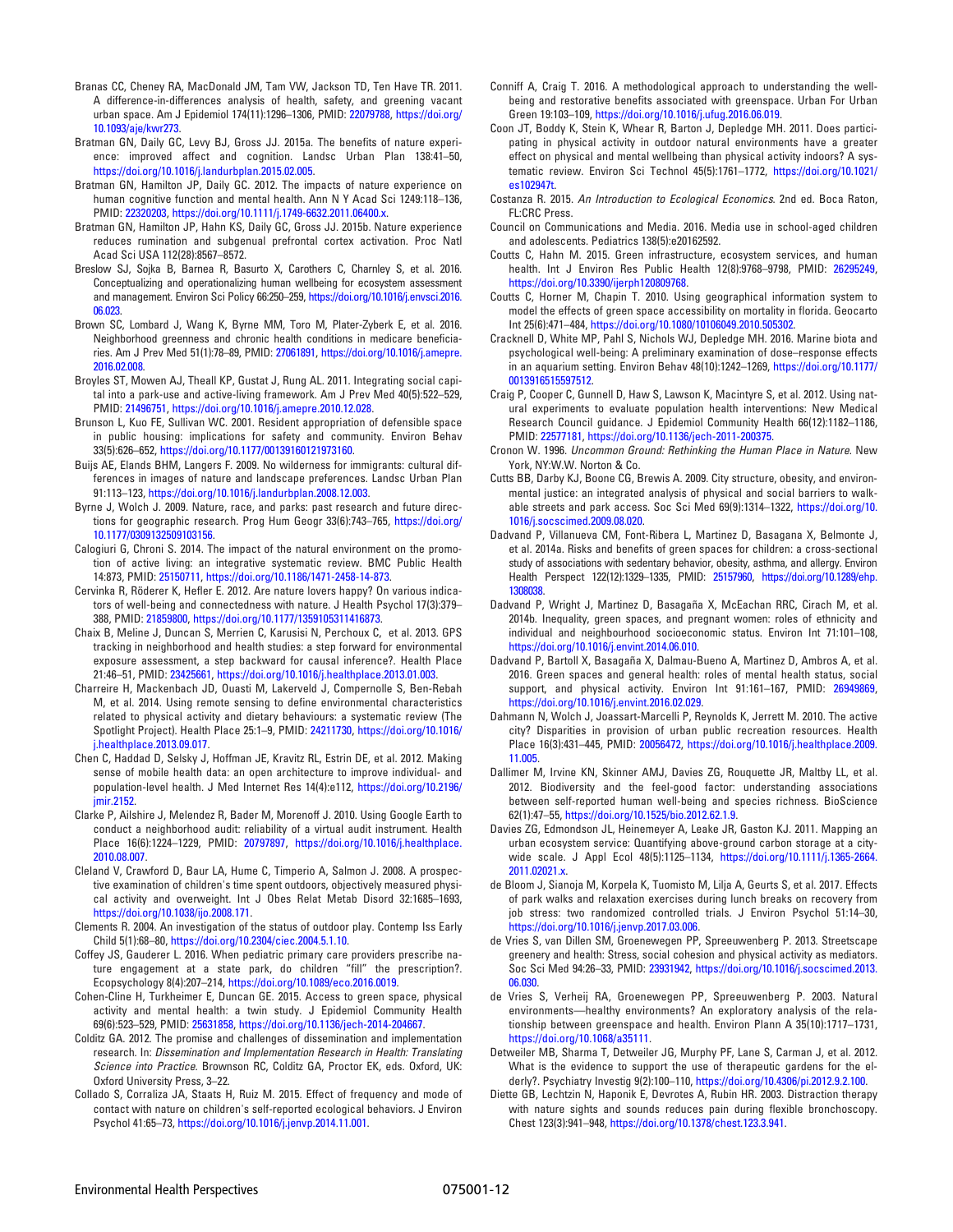- <span id="page-12-39"></span>Diez-Roux AV. 2000. Multilevel analysis in public health research. Annu Rev Public Health 21:171–192, PMID: [10884951](https://www.ncbi.nlm.nih.gov/pubmed/10884951), [https://doi.org/10.1146/annurev.publhealth.](https://doi.org/10.1146/annurev.publhealth.21.1.171) [21.1.171](https://doi.org/10.1146/annurev.publhealth.21.1.171).
- <span id="page-12-35"></span>Donovan GH, Michael YL, Gatziolis D, Prestemon JP, Whitsel EA. 2015. Is tree loss associated with cardiovascular-disease risk in the Women's Health Initiative? A natural experiment. Health Place 36:1–7, PMID: [26335885,](https://www.ncbi.nlm.nih.gov/pubmed/26335885) [https://doi.org/10.](https://doi.org/10.1016/j.healthplace.2015.08.007) [1016/j.healthplace.2015.08.007.](https://doi.org/10.1016/j.healthplace.2015.08.007)
- <span id="page-12-3"></span>Dooris M. 2006. Healthy settings: Challenges to generating evidence of effectiveness. Health Promot Int 21(1):55–65, PMID: [16339774,](https://www.ncbi.nlm.nih.gov/pubmed/16339774) [https://doi.org/10.1093/](https://doi.org/10.1093/heapro/dai030) [heapro/dai030](https://doi.org/10.1093/heapro/dai030).
- <span id="page-12-42"></span>Dorward LJ, Mittermeier JC, Sandbrook C, Spooner F. 2017. Pokémon Go: Benefits, costs, and lessons for the conservation movement. Conservation Letters 10(1):160–165, <https://doi.org/10.1111/conl.12326>.
- <span id="page-12-11"></span>Duncan M, Clarke N, Birch S, Tallis J, Hankey J, Bryant E, et al. 2014. The effect of green exercise on blood pressure, heart rate and mood state in primary school children. Int J Environ Res Public Health 11(4):3678–3688, [https://doi.org/10.](https://doi.org/10.3390/ijerph110403678) [3390/ijerph110403678](https://doi.org/10.3390/ijerph110403678).
- <span id="page-12-34"></span>Dunning T. 2012. Natural Experiments in the Social Sciences: A Design-Based Approach. Cambridge, UK:Cambridge University Press.
- <span id="page-12-12"></span>Dzhambov AM, Dimitrova DD, Dimitrakova ED. 2014. Association between residential greenness and birth weight: Systematic review and meta-analysis. Urb Forestry Urb Greening 13(4):621–629, [https://doi.org/10.1016/j.ufug.2014.09.004.](https://doi.org/10.1016/j.ufug.2014.09.004)
- <span id="page-12-29"></span>Ekkel ED, de Vries S. 2017. Nearby green space and human health: Evaluating accessibility metrics. Landsc Urban Plan 157:214–220, [https://doi.org/10.1016/j.](https://doi.org/10.1016/j.landurbplan.2016.06.008) [landurbplan.2016.06.008.](https://doi.org/10.1016/j.landurbplan.2016.06.008)
- <span id="page-12-21"></span>Evensen KH, Raanaas RK, Hagerhall CM, Johansson M, Patil GG. 2015. Restorative elements at the computer workstation: A comparison of live plants and inanimate objects with and without window view. Environ Behav 47(3):288–303, <https://doi.org/10.1177/0013916513499584>.
- <span id="page-12-8"></span>Faber Taylor A, Kuo F, Sullivan W. 2001. Coping with ADD: the surprising connection to green play settings. Environ Behav 33(1):54–77, [https://doi.org/10.1177/](https://doi.org/10.1177/00139160121972864) [00139160121972864](https://doi.org/10.1177/00139160121972864).
- <span id="page-12-9"></span>Faber Taylor A, Kuo F. 2009. Children with attention deficits concentrate better after walk in the park. J Atten Disord 12(5):402–409, [https://doi.org/10.1177/](https://doi.org/10.1177/1087054708323000) [1087054708323000](https://doi.org/10.1177/1087054708323000).
- <span id="page-12-10"></span>Faber Taylor A, Kuo FEM. 2011. Could exposure to everyday green spaces help treat ADHD? Evidence from children's play settings. Appl Psychol Health Well Being 3(3):281–303, <https://doi.org/10.1111/j.1758-0854.2011.01052.x>.
- <span id="page-12-4"></span>Fan Y, Das KV, Chen Q. 2011. Neighborhood green, social support, physical activity, and stress: Assessing the cumulative impact. Health Place 17(6):1202–1211, PMID: [21920795](https://www.ncbi.nlm.nih.gov/pubmed/21920795), <https://doi.org/10.1016/j.healthplace.2011.08.008>.
- <span id="page-12-43"></span>Farley JC, Daly HE. 2011. Ecological Economics: Principles and Applications. 2nd ed. Washington, DC:Island Press.
- <span id="page-12-25"></span>Feda DM, Seelbinder A, Baek S, Raja S, Yin L, Roemmich JN. 2015. Neighbourhood parks and reduction in stress among adolescents: Results from Buffalo, New York. Indoor Built Environ 24(5):631–639, [https://doi.org/10.1177/1420326X14535791.](https://doi.org/10.1177/1420326X14535791)
- <span id="page-12-32"></span>Feld S. 2015. Acoustemology. In: Keywords in Sound. Novak D, Sakakeeny M, eds. Durham, NC:Duke University Press, 12–21.
- <span id="page-12-44"></span>Fisher B, Turner RK, Morling P. 2009. Defining and classifying ecosystem services for decision making. Ecol Econ 68(3):643–653, <https://doi.org/10.1016/j.ecolecon.2008.09.014>.
- <span id="page-12-13"></span>Fjørtoft I. 2001. The natural environment as a playground for children: the impact of outdoor play activities in pre-primary school children. Early Child Educ J 29(2):111–117, <https://doi.org/10.1023/A:1012576913074>.
- <span id="page-12-24"></span>Fjørtoft I. 2004. Landscape as playscape: The effects of natural environments on children's play and motor development. Children Youth Environ 14(2):21–44.
- <span id="page-12-7"></span>Fleming CM, Manning M, Ambrey CL. 2016. Crime, greenspace and life satisfaction: An evaluation of the New Zealand experience. Landsc Urban Plan 149:1–10, [https://doi.org/10.1016/j.landurbplan.2015.12.014.](https://doi.org/10.1016/j.landurbplan.2015.12.014)
- <span id="page-12-2"></span>Fletcher R. 2016. Connection with nature is an oxymoron: a political ecology of "nature-deficit disorder." J Environ Educ, [https://doi.org/10.1080/00958964.2016.](https://doi.org/10.1080/00958964.2016.1139534) [1139534](https://doi.org/10.1080/00958964.2016.1139534).
- <span id="page-12-45"></span>Ford AES, Graham H, White PCL. 2015. Integrating human and ecosystem health through ecosystem services frameworks. EcoHealth 12(4):660–671, PMID: [26403794](https://www.ncbi.nlm.nih.gov/pubmed/26403794), [https://doi.org/10.1007/s10393-015-1041-4.](https://doi.org/10.1007/s10393-015-1041-4)
- <span id="page-12-22"></span>Fraser SD, Lock K. 2011. Cycling for transport and public health: A systematic review of the effect of the environment on cycling. Eur J Public Health 21(6):738–743, PMID: [20929903](https://www.ncbi.nlm.nih.gov/pubmed/20929903), [https://doi.org/10.1093/eurpub/ckq145.](https://doi.org/10.1093/eurpub/ckq145)
- <span id="page-12-38"></span>Fredrickson BL, Grewen KM, Coffey KA, Algoe SB, Firestine AM, Arevalo JM, et al. 2013. A functional genomic perspective on human well-being. Proc Natl Acad Sci USA 110(33):13684–13689, PMID: [23898182](https://www.ncbi.nlm.nih.gov/pubmed/23898182), [https://doi.org/10.1073/pnas.](https://doi.org/10.1073/pnas.1305419110) [1305419110](https://doi.org/10.1073/pnas.1305419110).
- <span id="page-12-15"></span>French AN, Ashby RS, Morgan IG, Rose KA. 2013. Time outdoors and the prevention of myopia. Exp Eye Res 114:58–68, PMID: [23644222,](https://www.ncbi.nlm.nih.gov/pubmed/23644222) [https://doi.org/10.1016/](https://doi.org/10.1016/j.exer.2013.04.018) [j.exer.2013.04.018](https://doi.org/10.1016/j.exer.2013.04.018).
- <span id="page-12-0"></span>Frost JL. 2010. A History of Children's Play and Play Environments: Toward a Contemporary Child-Saving Movement. New York, NY:Routledge.
- <span id="page-12-1"></span>Frumkin H. 2013. The evidence of nature and the nature of evidence. Am J Prev Med 44(2):196–197, PMID: [23332341,](https://www.ncbi.nlm.nih.gov/pubmed/23332341) [https://doi.org/10.1016/j.amepre.2012.10.016.](https://doi.org/10.1016/j.amepre.2012.10.016)
- <span id="page-12-18"></span>Fuertes E, Markevych I, von Berg A, Bauer CP, Berdel D, Koletzko S, et al. 2014. Greenness and allergies: evidence of differential associations in two areas in Germany. J Epidemiol Community Health 68:787–790, [https://doi.org/10.1136/](https://doi.org/10.1136/jech-2014-203903) [jech-2014-203903](https://doi.org/10.1136/jech-2014-203903).
- <span id="page-12-19"></span>Fuertes E, Markevych I, Bowatte G, Gruzieva O, Gehring U, Becker A, et al. 2016. Residential greenness is differentially associated with childhood allergic rhinitis and aeroallergen sensitization in seven birth cohorts. Allergy 71(10):1461– 1471, PMID: [27087129,](https://www.ncbi.nlm.nih.gov/pubmed/27087129) [https://doi.org/10.1111/all.12915.](https://doi.org/10.1111/all.12915)
- <span id="page-12-6"></span>Gascon M, Triguero-Mas M, Martinez D, Dadvand P, Forns J, Plasencia A, et al. 2015. Mental health benefits of long-term exposure to residential green and blue spaces: a systematic review. Int J Environ Res Public Health 12(4):4354– 4379, PMID: [25913182,](https://www.ncbi.nlm.nih.gov/pubmed/25913182) <https://doi.org/10.3390/ijerph120404354>.
- <span id="page-12-30"></span>Gascon M, Triguero-Mas M, Martínez D, Dadvand P, Rojas-Rueda D, Plasència A, et al. 2016a. Normalized difference vegetation index (NDVI) as a marker of surrounding greenness in epidemiological studies: the case of Barcelona City. Urb Forestry Urb Greening 19:88–94.
- <span id="page-12-17"></span>Gascon M, Triguero-Mas M, Martínez D, Dadvand P, Rojas-Rueda D, Plasència A, et al. 2016b. Residential green spaces and mortality: a systematic review. Environ Int 86:60–67.
- <span id="page-12-47"></span>Gatersleben B, Andrews M. 2013. When walking in nature is not restorative-the role of prospect and refuge. Health Place 20:91–101, PMID: [23399852](https://www.ncbi.nlm.nih.gov/pubmed/23399852), [https://doi.org/10.1016/j.healthplace.2013.01.001.](https://doi.org/10.1016/j.healthplace.2013.01.001)
- <span id="page-12-33"></span>Gelkopf M, Hasson-Ohayon I, Bikman M, Kravetz S. 2013. Nature adventure rehabilitation for combat-related posttraumatic chronic stress disorder: A randomized control trial. Psychiatry Res 209(3):485–493, PMID: [23541513,](https://www.ncbi.nlm.nih.gov/pubmed/23541513) [https://doi.org/10.](https://doi.org/10.1016/j.psychres.2013.01.026) [1016/j.psychres.2013.01.026](https://doi.org/10.1016/j.psychres.2013.01.026).
- <span id="page-12-40"></span>Gobster PH. 2002. Managing urban parks for a racially and ethnically diverse clientele. Leis Sci 24(2):143–159, <https://doi.org/10.1080/01490400252900121>.
- <span id="page-12-23"></span>Gray C, Gibbons R, Larouche R, Sandseter EB, Bienenstock A, Brussoni M, et al. 2015. What is the relationship between outdoor time and physical activity, sedentary behaviour, and physical fitness in children? A systematic review. Int J Environ Res Public Health 12(6):6455–6474, PMID: [26062039,](https://www.ncbi.nlm.nih.gov/pubmed/26062039) [https://doi.org/10.](https://doi.org/10.3390/ijerph120606455) [3390/ijerph120606455](https://doi.org/10.3390/ijerph120606455).
- <span id="page-12-31"></span>Grazuleviciene R, Danileviciute A, Dedele A, Vencloviene J, Andrusaityte S, Uzdanaviciute I, et al. 2015. Surrounding greenness, proximity to city parks and pregnancy outcomes in Kaunas Cohort Study. Int J Hyg Environ Health 218(3):358–365, PMID: [25757723](https://www.ncbi.nlm.nih.gov/pubmed/25757723), [https://doi.org/10.1016/j.ijheh.2015.02.004.](https://doi.org/10.1016/j.ijheh.2015.02.004)
- <span id="page-12-5"></span>Grigsby-Toussaint DS, Turi KN, Krupa M, Williams NJ, Pandi-Perumal SR, Jean-Louis G. 2015. Sleep insufficiency and the natural environment: Results from the US Behavioral Risk Factor Surveillance System Survey. Prev Med 78:78–84, PMID: [26193624](https://www.ncbi.nlm.nih.gov/pubmed/26193624), [https://doi.org/10.1016/j.ypmed.2015.07.011.](https://doi.org/10.1016/j.ypmed.2015.07.011)
- <span id="page-12-20"></span>Groenewegen PP, van den Berg AE, Maas J, Verheij RA, de Vries S. 2012. Is a green residential environment better for health? If so, why?. Ann Assoc Am Geogr 102(5):996–1003, [https://doi.org/10.1080/00045608.2012.674899.](https://doi.org/10.1080/00045608.2012.674899)
- <span id="page-12-27"></span>Grote R, Samson R, Alonso R, Amorim JH, Cariñanos P, Churkina G, et al. 2016. Functional traits of urban trees: air pollution mitigation potential. Front Ecol Environ 14(10):543–550, <https://doi.org/10.1002/fee.1426>.
- <span id="page-12-26"></span>Gubbels JS, Kremers SPJ, Droomers M, Hoefnagels C, Stronks K, Hosman C, et al. 2016. The impact of greenery on physical activity and mental health of adolescent and adult residents of deprived neighborhoods: a longitudinal study. Health Place 40:153–160, <https://doi.org/10.1016/j.healthplace.2016.06.002>.
- <span id="page-12-16"></span>Guggenheim JA, Northstone K, McMahon G, Ness AR, Deere K, Mattocks C, et al. 2012. Time outdoors and physical activity as predictors of incident myopia in childhood: A prospective cohort study. Invest Ophthalmol Vis Sci 53(6):2856– 2865, PMID: [22491403,](https://www.ncbi.nlm.nih.gov/pubmed/22491403) [https://doi.org/10.1167/iovs.11-9091.](https://doi.org/10.1167/iovs.11-9091)
- <span id="page-12-46"></span>Gundersen V, Skår M, O'Brien L, Wold LC, Follo G. 2016. Children and nearby nature: a nationwide parental survey from norway. Urban Forestry & Urban Greening 17:116–125, <https://doi.org/10.1016/j.ufug.2016.04.002>.
- <span id="page-12-41"></span>Guttentag DA. 2010. Virtual reality: Applications and implications for tourism. Tour Manag 31(5):637–651, <https://doi.org/10.1016/j.tourman.2009.07.003>.
- <span id="page-12-28"></span>Hall DM, Camilo GR, Tonietto RK, Ollerton J, Ahrné K, Arduser M, et al. 2017. The city as a refuge for insect pollinators. Conserv Biol 31(1):24–29, PMID: [27624925,](https://www.ncbi.nlm.nih.gov/pubmed/27624925) <https://doi.org/10.1111/cobi.12840>.
- <span id="page-12-37"></span>Haluza D, Schönbauer R, Cervinka R. 2014. Green perspectives for public health: A narrative review on the physiological effects of experiencing outdoor nature. Int J Environ Res Public Health 11(5):5445–5461, PMID: [24852391](https://www.ncbi.nlm.nih.gov/pubmed/24852391), [https://doi.org/10.](https://doi.org/10.3390/ijerph110505445) [3390/ijerph110505445](https://doi.org/10.3390/ijerph110505445).
- <span id="page-12-36"></span>Hamad EO, Savundranayagam MY, Holmes JD, Kinsella EA, Johnson AM. 2016. Toward a mixed-methods research approach to content analysis in the digital age: The combined content-analysis model and its applications to health care twitter feeds. J Med Internet Res 18(3):e60, <https://doi.org/10.2196/jmir.5391>.
- <span id="page-12-14"></span>Han J-W, Choi H, Jeon Y-H, Yoon C-H, Woo J-M, Kim W. 2016. The effects of forest therapy on coping with chronic widespread pain: Physiological and psychological differences between participants in a forest therapy program and a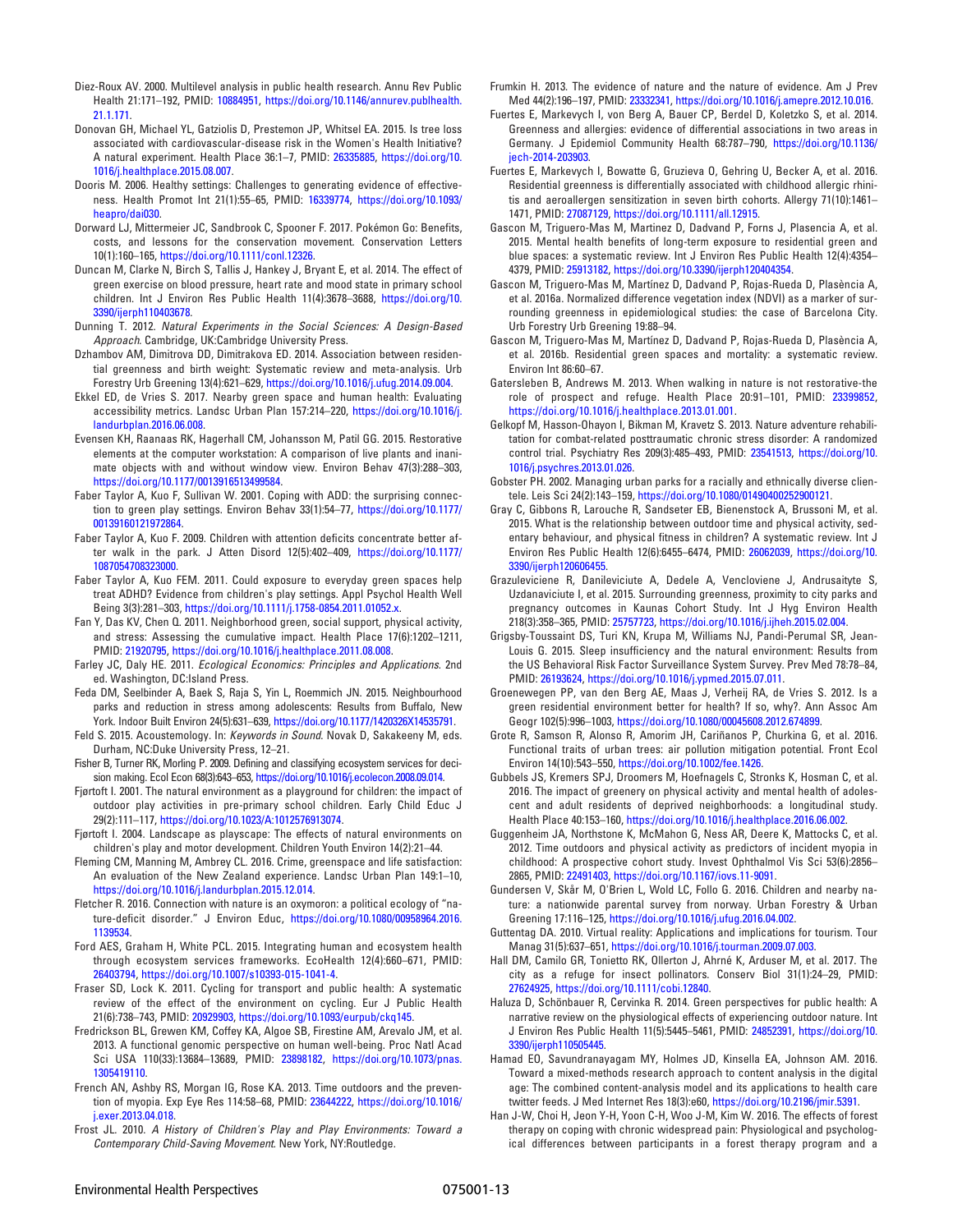control group. Int J Environ Res Public Health 13(3):255, [https://doi.org/10.3390/](https://doi.org/10.3390/ijerph13030255) [ijerph13030255.](https://doi.org/10.3390/ijerph13030255)

- <span id="page-13-30"></span>Han K-T. 2009. Influence of limitedly visible leafy indoor plants on the psychology, behavior, and health of students at a junior high school in Taiwan. Environ Behav 41(5):658–692, <https://doi.org/10.1177/0013916508314476>.
- <span id="page-13-18"></span>Hanski I, von Hertzen L, Fyhrquist N, Koskinen K, Torppa K, Laatikainen T, et al. 2012. Environmental biodiversity, human microbiota, and allergy are interrelated. Proc Natl Acad Sci USA U S A 109(21):8334–8339, PMID: [22566627](https://www.ncbi.nlm.nih.gov/pubmed/22566627), [https://doi.org/10.1073/pnas.1205624109.](https://doi.org/10.1073/pnas.1205624109)
- <span id="page-13-46"></span>Harnik P, Welle B. 2009. Measuring the economic value of a city park system. Trust for Public Land. <http://cloud.tpl.org/pubs/ccpe-econvalueparks-rpt.pdf> [accessed 5 July 2017].
- <span id="page-13-0"></span>Hartig T, Mitchell R, de Vries S, Frumkin H. 2014. Nature and health. Annu Rev Public Health 35:207–228, PMID: [24387090](https://www.ncbi.nlm.nih.gov/pubmed/24387090), [https://doi.org/10.1146/annurev](https://doi.org/10.1146/annurev-publhealth-032013-182443)[publhealth-032013-182443](https://doi.org/10.1146/annurev-publhealth-032013-182443).
- <span id="page-13-33"></span>Hayden EC. 2016. Mobile-phone health apps deliver data bounty. Nature 531(7595):422–423, <https://doi.org/10.1038/531422a>.
- <span id="page-13-7"></span>He M, Xiang F, Zeng Y, Mai J, Chen Q, Zhang J, et al. 2015. Effect of time spent outdoors at school on the development of myopia among children in china: A randomized clinical trial. JAMA 314(11):1142–1148, PMID: [26372583](https://www.ncbi.nlm.nih.gov/pubmed/26372583), [https://doi.org/10.1001/jama.2015.10803.](https://doi.org/10.1001/jama.2015.10803)
- <span id="page-13-17"></span>Herzog TR, Bryce AG. 2007. Mystery and preference in within-forest settings. Environ Behav 39(6):779–796, <https://doi.org/10.1177/0013916506298796>.
- <span id="page-13-45"></span>Hester RE, Harrison RM. 2010. Ecosystem Services. Cambridge, UK: Royal Society of Chemistry.
- <span id="page-13-36"></span>Heynen N, Perkins HA, Roy P. 2006. The political ecology of uneven urban green space: The impact of political economy on race and ethnicity in producing environmental inequality in Milwaukee. Urban Affairs Review 42(1):3–25, [https://doi.org/10.1177/](https://doi.org/10.1177/1078087406290729) [1078087406290729.](https://doi.org/10.1177/1078087406290729)
- <span id="page-13-22"></span>Hillsdon M, Panter J, Foster C, Jones A. 2006. The relationship between access and quality of urban green space with population physical activity. Public Health 120(12):1127– 1132, [https://doi.org/10.1016/j.puhe.2006.10.007.](https://doi.org/10.1016/j.puhe.2006.10.007)
- <span id="page-13-41"></span>Ho C-h, Sasidharan V, Elmendorf W, Willits FK, Graefe A, Godbey G. 2005. Gender and ethnic variations in urban park preferences, visitation, and perceived benefits. J Leis Res 37(3):281–306.
- <span id="page-13-4"></span>Holtan MT, Dieterlen SL, Sullivan WC. 2015. Social life under cover: tree canopy and social capital in Baltimore, Maryland. Environment and Behavior 47(5):502–525, [https://doi.org/10.1177/0013916513518064.](https://doi.org/10.1177/0013916513518064)
- <span id="page-13-5"></span>Home R, Hunziker M, Bauer N. 2012. Psychosocial outcomes as motivations for visiting nearby urban green spaces. Leis Sci 34(4):350–365, [https://doi.org/10.1080/](https://doi.org/10.1080/01490400.2012.687644) [01490400.2012.687644](https://doi.org/10.1080/01490400.2012.687644).
- <span id="page-13-43"></span>Howe KB, Suharlim C, Ueda P, Howe D, Kawachi I, Rimm EB. 2016. Gotta catch'em all! Pokémon Go and physical activity among young adults: difference in differences study. BMJ 355:i6270.
- <span id="page-13-32"></span>Hoyle H, Hitchmough J, Jorgensen A. 2017. All about the 'wow factor'? The relationships between aesthetics, restorative effect and perceived biodiversity in designed urban planting. Landsc Urban Plan 164:109–123, [https://doi.org/10.](https://doi.org/10.1016/j.landurbplan.2017.03.011) [1016/j.landurbplan.2017.03.011](https://doi.org/10.1016/j.landurbplan.2017.03.011).
- <span id="page-13-28"></span>Hu R, Yan G, Mu X, Luo J. 2014. Indirect measurement of leaf area index on the basis of path length distribution. Remote Sens Environ 155:239–247, [https://doi.org/10.](https://doi.org/10.1016/j.rse.2014.08.032) [1016/j.rse.2014.08.032.](https://doi.org/10.1016/j.rse.2014.08.032)
- <span id="page-13-10"></span>Hu Z, Liebens J, Rao KR. 2008. Linking stroke mortality with air pollution, income, and greenness in northwest florida: An ecological geographical study. Int J Health Geogr 7:20, PMID: [18452609,](https://www.ncbi.nlm.nih.gov/pubmed/18452609) <https://doi.org/10.1186/1476-072X-7-20>.
- <span id="page-13-27"></span>Huete A, Didan K, Miura T, Rodriguez EP, Gao X, Ferreira LG. 2002. Overview of the radiometric and biophysical performance of the MODIS vegetation indices. Remote Sens Environ 83(1–2):195–213, [https://doi.org/10.1016/S0034-4257\(02\)](https://doi.org/10.1016/S0034-4257(02)00096-2) [00096-2](https://doi.org/10.1016/S0034-4257(02)00096-2).
- <span id="page-13-26"></span>Hunter AJ, Luck GW. 2015. Defining and measuring the social-ecological quality of urban greenspace: a semi-systematic review. Urban Ecosyst 18(4):1139–1163, <https://doi.org/10.1007/s11252-015-0456-6>.
- <span id="page-13-48"></span>Hunter MR, Askarinejad A. 2015. Designer's approach for scene selection in tests of preference and restoration along a continuum of natural to manmade environments. Front Psychol 6:1228, PMID: [26347691,](https://www.ncbi.nlm.nih.gov/pubmed/26347691) [https://doi.org/10.3389/fpsyg.](https://doi.org/10.3389/fpsyg.2015.01228) [2015.01228.](https://doi.org/10.3389/fpsyg.2015.01228)
- <span id="page-13-20"></span>Hunter RF, Christian H, Veitch J, Astell-Burt T, Hipp JA, Schipperijn J. 2015. The impact of interventions to promote physical activity in urban green space: A systematic review and recommendations for future research. Soc Sci Med 124:246–256, PMID: [25462429,](https://www.ncbi.nlm.nih.gov/pubmed/25462429) [https://doi.org/10.1016/j.socscimed.2014.11.](https://doi.org/10.1016/j.socscimed.2014.11.051) [051](https://doi.org/10.1016/j.socscimed.2014.11.051).
- <span id="page-13-19"></span>Irwin MR, Cole SW. 2011. Reciprocal regulation of the neural and innate immune systems. Nat Rev Immunol 11(9):625–632, PMID: [21818124](https://www.ncbi.nlm.nih.gov/pubmed/21818124), [https://doi.org/10.](https://doi.org/10.1038/nri3042) [1038/nri3042.](https://doi.org/10.1038/nri3042)
- <span id="page-13-47"></span>Jackson LE, Daniel J, McCorkle B, Sears A, Bush KF. 2013. Linking ecosystem services and human health: The eco-health relationship browser. Int J Public Health 58(5):747–755, PMID: [23877533](https://www.ncbi.nlm.nih.gov/pubmed/23877533), <https://doi.org/10.1007/s00038-013-0482-1>.
- <span id="page-13-1"></span>James P, Banay RF, Hart JE, Laden F. 2015. A review of the health benefits of greenness. Curr Epidemiol Rep 2(2):131–142, PMID: [26185745,](https://www.ncbi.nlm.nih.gov/pubmed/26185745) [https://doi.org/10.](https://doi.org/10.1007/s40471-015-0043-7) [1007/s40471-015-0043-7](https://doi.org/10.1007/s40471-015-0043-7).
- <span id="page-13-11"></span>James P, Hart JE, Banay RF, Laden F. 2016. Exposure to greenness and mortality in a nationwide prospective cohort study of women. Environ Health Perspect 124(9): 1344–1352, PMID: [27074702,](https://www.ncbi.nlm.nih.gov/pubmed/27074702) [https://doi.org/10.1289/ehp.1510363.](https://doi.org/10.1289/ehp.1510363)
- <span id="page-13-3"></span>Jason L, Glenwick D. 2016. Handbook of Methodological Approaches to Community-Based Research: Qualitative, Quantitative, and Mixed Methods. New York, NY:Oxford University Press.
- <span id="page-13-37"></span>Jennings V, Gaither CJ. 2015. Approaching environmental health disparities and green spaces: an ecosystem services perspective. Int J Environ Res Public Health 12(2):1952–1968, PMID: [25674782,](https://www.ncbi.nlm.nih.gov/pubmed/25674782) <https://doi.org/10.3390/ijerph120201952>.
- <span id="page-13-38"></span>Jennings V, Larson L, Yun J. 2016. Advancing sustainability through urban green space: Cultural ecosystem services, equity, and social determinants of health. Int J Environ Res Public Health 13(2):196, PMID: [26861365](https://www.ncbi.nlm.nih.gov/pubmed/26861365), [https://doi.org/10.](https://doi.org/10.3390/ijerph13020196) [3390/ijerph13020196.](https://doi.org/10.3390/ijerph13020196)
- <span id="page-13-34"></span>Jiang B, Chang C-Y, Sullivan WC. 2014. A dose of nature: Tree cover, stress reduction, and gender differences. Landsc Urban Plan 132:26–36, [https://doi.org/10.](https://doi.org/10.1016/j.landurbplan.2014.08.005) [1016/j.landurbplan.2014.08.005](https://doi.org/10.1016/j.landurbplan.2014.08.005).
- <span id="page-13-35"></span>Joffe M, Mindell J. 2006. Complex causal process diagrams for analyzing the health impacts of policy interventions. Am J Public Health 96(3):473–479, PMID: [16449586,](https://www.ncbi.nlm.nih.gov/pubmed/16449586) [https://doi.org/10.2105/AJPH.2005.063693.](https://doi.org/10.2105/AJPH.2005.063693)
- <span id="page-13-39"></span>Johnson CY, Bowker JM. 2004. African-American wildland memories. Environ Ethics 26(1):57–75, <https://doi.org/10.5840/enviroethics200426141>.
- <span id="page-13-40"></span>Johnson CY, Horan PM, Pepper W. 1997. Race, rural residence, and wildland visitation: Examining the influence of sociocultural meaning. Rural Sociology 62(1):89–110, <https://doi.org/10.1111/j.1549-0831.1997.tb00646.x>.
- <span id="page-13-29"></span>Jonker MF, van Lenthe FJ, Donkers B, Mackenbach JP, Burdorf A. 2014. The effect of urban green on small-area (healthy) life expectancy. J Epidemiol Community Health 68(10):999–1002, PMID: [25053616,](https://www.ncbi.nlm.nih.gov/pubmed/25053616) [https://doi.org/10.1136/](https://doi.org/10.1136/jech-2014-203847) [jech-2014-203847.](https://doi.org/10.1136/jech-2014-203847)
- <span id="page-13-21"></span>Kaczynski A, Henderson K. 2007. Environmental correlates of physical activity: a review of evidence about parks and recreation. Leisure Sci 29(4):315–354, [https://doi.org/10.1080/01490400701394865.](https://doi.org/10.1080/01490400701394865)
- <span id="page-13-44"></span>Kahn PH Jr, Friedman B, Gill B, Hagman J, Severson RL, Freier NG, et al. 2008. A plasma display window?—The shifting baseline problem in a technologically mediated natural world. J Environ Psychol 28(2):192–199, [https://doi.org/10.](https://doi.org/10.1016/j.jenvp.2007.10.008) [1016/j.jenvp.2007.10.008.](https://doi.org/10.1016/j.jenvp.2007.10.008)
- <span id="page-13-42"></span>Kahn PH Jr. 2010. a nature language: an agenda to catalog, save, and recover patterns of human-nature interaction. Ecopsychology 2(2):59–66, [https://doi.org/10.](https://doi.org/10.1089/eco.2009.0047) [1089/eco.2009.0047](https://doi.org/10.1089/eco.2009.0047).
- <span id="page-13-31"></span>Kahn PH. 2011. Technological Nature: Adaptation and the Future of Human Life. Cambridge, MA:MIT Press.
- <span id="page-13-2"></span>Kamioka H, Okada S, Tsutani K, Park H, Okuizumi H, Handa S, et al. 2014. Effectiveness of animal-assisted therapy: A systematic review of randomized controlled trials. Complement Ther Med 22(2):371–390, PMID: [24731910](https://www.ncbi.nlm.nih.gov/pubmed/24731910), <https://doi.org/10.1016/j.ctim.2013.12.016>.
- <span id="page-13-14"></span>Kaplan R, Kaplan S. 1989. The Experience of Nature: A Psychological Perspective. New York, NY:Cambridge University Press.
- <span id="page-13-15"></span>Kaplan S. 1995. The restorative benefits of nature: Toward an integrative framework. J Environ Psychol 15(3):169–182, [https://doi.org/10.1016/0272-4944\(95\)](https://doi.org/10.1016/0272-4944(95)90001-2) [90001-2](https://doi.org/10.1016/0272-4944(95)90001-2).
- <span id="page-13-8"></span>Kardan O, Gozdyra P, Misic B, Moola F, Palmer LJ, Paus T, et al. 2015. Neighborhood greenspace and health in a large urban center. Sci Rep 5:11610, PMID: [26158911](https://www.ncbi.nlm.nih.gov/pubmed/26158911), [https://doi.org/10.1038/srep11610.](https://doi.org/10.1038/srep11610)
- <span id="page-13-23"></span>Kawachi I, Subramanian SV, Kim D, eds. 2008. Social Capital and Health. New York, NY:Springer.
- <span id="page-13-25"></span>Kaźmierczak A. 2013. The contribution of local parks to neighbourhood social ties. Landscape and Urban Planning 109(1):31–44, [https://doi.org/10.1016/j.landurbplan.](https://doi.org/10.1016/j.landurbplan.2012.05.007) [2012.05.007.](https://doi.org/10.1016/j.landurbplan.2012.05.007)
- <span id="page-13-12"></span>Kellert SR, Wilson EO. 1993. The Biophilia Hypothesis. Washington, DC:Island Press.
- <span id="page-13-6"></span>Kellert SR. 2005. Nature and childhood development. In: Building for Life: Designing and Understanding the Human-Nature Connection. Kellert SR, ed. Washington, DC:Island Press, 63–89.
- <span id="page-13-16"></span>Keltner D, Haidt J. 2003. Approaching awe, a moral, spiritual, and aesthetic emotion. Cogn Emot 17(2):297–314, <https://doi.org/10.1080/02699930302297>.
- <span id="page-13-24"></span>Kemperman A, Timmermans H. 2014. Green spaces in the direct living environment and social contacts of the aging population. Landsc Urban Plan 129:44–54, [https://doi.org/10.1016/j.landurbplan.2014.05.003.](https://doi.org/10.1016/j.landurbplan.2014.05.003)
- <span id="page-13-13"></span>Keniger LE, Gaston KJ, Irvine KN, Fuller RA. 2013. What are the benefits of interacting with nature?. Int J Environ Res Public Health 10(3):913–935, PMID: [23466828,](https://www.ncbi.nlm.nih.gov/pubmed/23466828) [https://doi.org/10.3390/ijerph10030913.](https://doi.org/10.3390/ijerph10030913)
- <span id="page-13-9"></span>Kim JH, Lee C, Sohn W. 2016. Urban natural environments, obesity, and healthrelated quality of life among Hispanic children living in inner-city neighborhoods. Int J Environ Res Public Health 13(1):E121.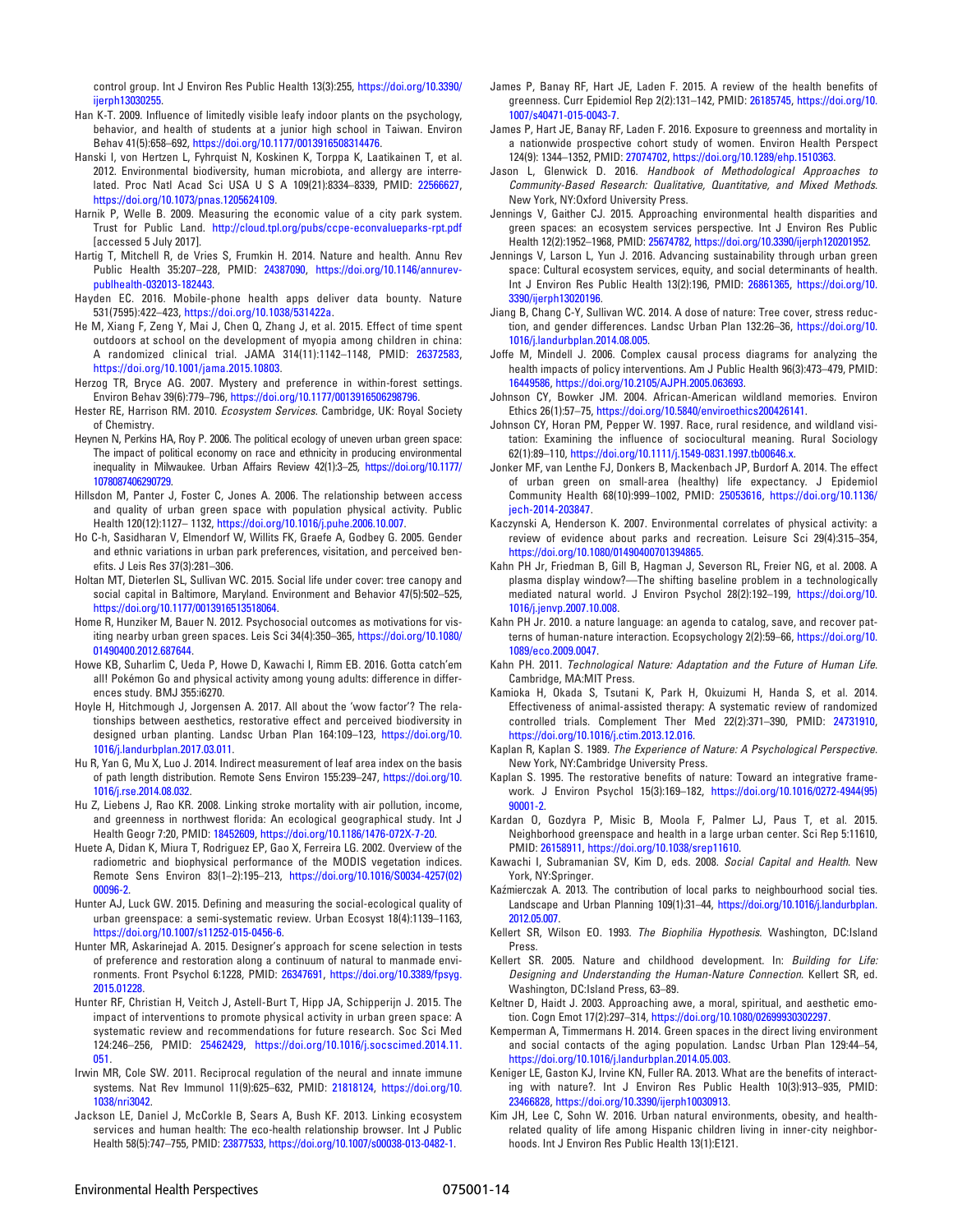- <span id="page-14-3"></span>Kim W, Lim SK, Chung EJ, Woo JM. 2009. The effect of cognitive behavior therapybased psychotherapy applied in a forest environment on physiological changes and remission of major depressive disorder. Psychiatry Investig 6(4):245–254, [https://doi.org/10.4306/pi.2009.6.4.245.](https://doi.org/10.4306/pi.2009.6.4.245)
- <span id="page-14-33"></span>Kimes D, Ullah A, Levine E, Nelson R, Timmins S, Weiss S, et al. 2004. Relationships between pediatric asthma and socioeconomic/urban variables in Baltimore, Maryland. Health Place 10(2):141–152, PMID: [15019908](https://www.ncbi.nlm.nih.gov/pubmed/15019908), [https://doi.org/10.1016/S1353-8292\(03\)00054-6](https://doi.org/10.1016/S1353-8292(03)00054-6).
- <span id="page-14-0"></span>Klepeis NE, Nelson WC, Ott WR, Robinson JP, Tsang AM, Switzer P, et al. 2001. The National Human Activity Pattern Survey (NHAPS): A resource for assessing exposure to environmental pollutants. J Expo Anal Environ Epidemiol 11(3):231–252, PMID: [11477521](https://www.ncbi.nlm.nih.gov/pubmed/11477521), <https://doi.org/10.1038/sj.jea.7500165>.
- <span id="page-14-46"></span>Kondo MC, South EC, Branas CC. 2015. Nature-based strategies for improving urban health and safety. J Urban Health 92(5):800–814, PMID: [26275455](https://www.ncbi.nlm.nih.gov/pubmed/26275455), <https://doi.org/10.1007/s11524-015-9983-y>.
- <span id="page-14-25"></span>Kondrashova A, Seiskari T, Ilonen J, Knip M, Hyöty H. 2013. The 'hygiene hypothesis' and the sharp gradient in the incidence of autoimmune and allergic diseases between Russian Karelia and Finland. APMIS 121(6):478–493, PMID: [23127244,](https://www.ncbi.nlm.nih.gov/pubmed/23127244) <https://doi.org/10.1111/apm.12023>.
- <span id="page-14-29"></span>Koohsari MJ, Sugiyama T, Sahlqvist S, Mavoa S, Hadgraft N, Owen N. 2015. Neighborhood environmental attributes and adults' sedentary behaviors: review and research agenda. Prev Med 77:141–149, PMID: [26051198](https://www.ncbi.nlm.nih.gov/pubmed/26051198), [https://doi.org/10.](https://doi.org/10.1016/j.ypmed.2015.05.027) [1016/j.ypmed.2015.05.027](https://doi.org/10.1016/j.ypmed.2015.05.027).
- <span id="page-14-9"></span>Kuo F, Faber Taylor A. 2004. A potential natural treatment for attention-deficit/ hyperactivity disorder: Evidence from a national study. Am J Public Health 94(9):1580–1586, [https://doi.org/10.2105/AJPH.94.9.1580.](https://doi.org/10.2105/AJPH.94.9.1580)
- <span id="page-14-7"></span>Kuo FE, Sullivan WC. 2001a. Environment and crime in the inner city: does vegetation reduce crime? Environ Behav 33(3):343–367.
- <span id="page-14-8"></span>Kuo FE, Sullivan WC. 2001b. Aggression and violence in the inner city: Effects of environment via mental fatigue. Environ Behav 33(4):543–571.
- <span id="page-14-24"></span>Kuo M. 2015. How might contact with nature promote human health? Promising mechanisms and a possible central pathway. Front Psychol 6:1093, <https://doi.org/10.3389/fpsyg.2015.01093>.
- <span id="page-14-43"></span>Kurzweil R. 2005. The Singularity is Near: When Humans Transcend Biology. New York, NY:Viking.
- <span id="page-14-32"></span>Kweon B-S, Sullivan WC, Wiley AR. 1998. Green common spaces and the social integration of inner-city older adults. Environ Behav 30(6):832–858, [https://doi.org/10.](https://doi.org/10.1177/001391659803000605) [1177/001391659803000605.](https://doi.org/10.1177/001391659803000605)
- <span id="page-14-12"></span>Lachowycz K, Jones AP. 2011. Greenspace and obesity: A systematic review of the evidence. Obes Rev 12(5):e183–e189, PMID: [21348919](https://www.ncbi.nlm.nih.gov/pubmed/21348919), [https://doi.org/10.1111/j.](https://doi.org/10.1111/j.1467-789X.2010.00827.x) [1467-789X.2010.00827.x](https://doi.org/10.1111/j.1467-789X.2010.00827.x).
- <span id="page-14-21"></span>Lachowycz K, Jones AP. 2013. Towards a better understanding of the relationship between greenspace and health: Development of a theoretical framework. Landsc Urban Plan 118:62–69, [https://doi.org/10.1016/j.landurbplan.2012.10.012.](https://doi.org/10.1016/j.landurbplan.2012.10.012)
- <span id="page-14-41"></span>Lachowycz K, Jones AP. 2014. Does walking explain associations between access to greenspace and lower mortality?. Soc Sci Med 107:9–17, PMID: [24602966](https://www.ncbi.nlm.nih.gov/pubmed/24602966), [https://doi.org/10.1016/j.socscimed.2014.02.023.](https://doi.org/10.1016/j.socscimed.2014.02.023)
- <span id="page-14-45"></span>Larsen FW, Turner WR, Brooks TM. 2012. Conserving critical sites for biodiversity provides disproportionate benefits to people. PLoS One 7(5):e36971, PMID: [22666337,](https://www.ncbi.nlm.nih.gov/pubmed/22666337) [https://doi.org/10.1371/journal.pone.0036971.](https://doi.org/10.1371/journal.pone.0036971)
- <span id="page-14-5"></span>Larson LR, Jennings V, Cloutier SA. 2016. Public parks and wellbeing in urban areas of the United States. PLoS One 11(4):e0153211, PMID: [27054887](https://www.ncbi.nlm.nih.gov/pubmed/27054887), <https://doi.org/10.1371/journal.pone.0153211>.
- <span id="page-14-11"></span>Lechtzin N, Busse AM, Smith MT, Grossman S, Nesbit S, Diette GB. 2010. A randomized trial of nature scenery and sounds versus urban scenery and sounds to reduce pain in adults undergoing bone marrow aspirate and biopsy. J Altern Complement Med 16(9):965–972, PMID: [20799901](https://www.ncbi.nlm.nih.gov/pubmed/20799901), [https://doi.org/10.](https://doi.org/10.1089/acm.2009.0531) [1089/acm.2009.0531](https://doi.org/10.1089/acm.2009.0531).
- <span id="page-14-30"></span>Lee AC, Jordan HC, Horsley J. 2015. Value of urban green spaces in promoting healthy living and wellbeing: prospects for planning. Risk Manag Healthc Policy 8:131–137, PMID: [26347082](https://www.ncbi.nlm.nih.gov/pubmed/26347082), [https://doi.org/10.2147/RMHP.S61654.](https://doi.org/10.2147/RMHP.S61654)
- <span id="page-14-1"></span>Lee ACK, Maheswaran R. 2011. The health benefits of urban green spaces: a review of the evidence. J Public Health (Oxf) 33(2):212–222, PMID: [20833671](https://www.ncbi.nlm.nih.gov/pubmed/20833671), [https://doi.org/10.1093/pubmed/fdq068.](https://doi.org/10.1093/pubmed/fdq068)
- <span id="page-14-28"></span>Lee IM, Shiroma EJ, Lobelo F, Puska P, Blair SN, Katzmarzyk PT. 2012. Effect of physical inactivity on major non-communicable diseases worldwide: an analysis of burden of disease and life expectancy. Lancet 380(9838):219–229, PMID: [22818936,](https://www.ncbi.nlm.nih.gov/pubmed/22818936) [https://doi.org/10.1016/S0140-6736\(12\)61031-9.](https://doi.org/10.1016/S0140-6736(12)61031-9)
- <span id="page-14-26"></span>Lee YK, Mazmanian SK. 2010. Has the microbiota played a critical role in the evolution of the adaptive immune system?. Science 330(6012):1768–1773, PMID: [21205662,](https://www.ncbi.nlm.nih.gov/pubmed/21205662) [https://doi.org/10.1126/science.1195568.](https://doi.org/10.1126/science.1195568)
- <span id="page-14-42"></span>Lewis TL, Gould KA. 2017. Green Gentrification: Urban Sustainability and the Struggle for Environmental Justice. Abingdon, UK:Routledge.
- <span id="page-14-23"></span>Li D, Sullivan WC. 2016. Impact of views to school landscapes on recovery from stress and mental fatigue. Landsc Urban Plan 148:149–158, [https://doi.org/10.](https://doi.org/10.1016/j.landurbplan.2015.12.015) [1016/j.landurbplan.2015.12.015](https://doi.org/10.1016/j.landurbplan.2015.12.015).
- <span id="page-14-27"></span>Li Q, Nakadai A, Matsushima H, Miyazaki Y, Krensky AM, Kawada T, et al. 2006. Phytoncides (wood essential oils) induce human natural killer cell activity. Immunopharmacol Immunotoxicol 28(2):319–333, PMID: [16873099,](https://www.ncbi.nlm.nih.gov/pubmed/16873099) [https://doi.org/](https://doi.org/10.1080/08923970600809439) [10.1080/08923970600809439.](https://doi.org/10.1080/08923970600809439)
- <span id="page-14-13"></span>Li Q, Morimoto K, Kobayashi M, Inagaki H, Katsumata M, Hirata Y, et al. 2008a. A forest bathing trip increases human natural killer activity and expression of anti-cancer proteins in female subjects. J Biol Regul Homeost Agents 22(1):45– 55, PMID: [18394317](https://www.ncbi.nlm.nih.gov/pubmed/18394317).
- <span id="page-14-14"></span>Li Q, Morimoto K, Kobayashi M, Inagaki H, Katsumata M, Hirata Y, et al. 2008b. Visiting a forest, but not a city, increases human natural killer activity and expression of anti-cancer proteins. Int J Immunopathol Pharmacol 21(1):117– 127, PMID: [18336737,](https://www.ncbi.nlm.nih.gov/pubmed/18336737) <https://doi.org/10.1177/039463200802100113>.
- <span id="page-14-15"></span>Li Q, Kobayashi M, Inagaki H, Hirata Y, Li YJ, Hirata K, et al. 2010. A day trip to a forest park increases human natural killer activity and the expression of anticancer proteins in male subjects. J Biol Regul Homeost Agents 24(2):157–165.
- <span id="page-14-16"></span>Li Q, Kawada T. 2011. Effect of forest environments on human natural killer (NK) activity. Int J Immunopathol Pharmacol 24(1suppl):39S–44S, PMID: [21329564](https://www.ncbi.nlm.nih.gov/pubmed/21329564).
- <span id="page-14-17"></span>Li X, Meng Q, Li W, Zhang C, Jancso T, Mavromatis S. 2014. An explorative study on the proximity of buildings to green spaces in urban areas using remotely sensed imagery. Ann GIS 20(3):193–203, [https://doi.org/10.1080/19475683.2014.](https://doi.org/10.1080/19475683.2014.945482) [945482.](https://doi.org/10.1080/19475683.2014.945482)
- <span id="page-14-38"></span>Li X, Zhang C, Li W, Kuzovkina YA. 2016. Environmental inequities in terms of different types of urban greenery in Hartford, Connecticut. Urb Forestry Urb Greening 18:163–172, <https://doi.org/10.1016/j.ufug.2016.06.002>.
- <span id="page-14-39"></span>Lin YH, Tsai CC, Sullivan WC, Chang PJ, Chang CY. 2014. Does awareness effect the restorative function and perception of street trees?. Front Psychol 5:906, PMID: [25177309](https://www.ncbi.nlm.nih.gov/pubmed/25177309), <https://doi.org/10.3389/fpsyg.2014.00906>.
- <span id="page-14-44"></span>Lindgren E, Elmqvist T. 2017. Ecosystem services and human health. In: Oxford Research Encyclopedia, Environmental Science. Oxford, UK:Oxford University Press. <https://doi.org/10.1093/acrefore/9780199389414.013.86>.
- <span id="page-14-36"></span>Lioy P, Weisel C. 2014. Exposure Science: Basic Principles and Applications. London, UK:Academic Press.
- <span id="page-14-2"></span>Liu J, Dietz T, Carpenter SR, Alberti M, Folke C, Moran E, et al. 2007. Complexity of coupled human and natural systems. Science 317(5844):1513–1516, PMID: [17872436,](https://www.ncbi.nlm.nih.gov/pubmed/17872436) [https://doi.org/10.1126/science.1144004.](https://doi.org/10.1126/science.1144004)
- <span id="page-14-34"></span>Livesley SJ, McPherson GM, Calfapietra C. 2016. The urban forest and ecosystem services: Impacts on urban water, heat, and pollution cycles at the tree, street, and city scale. J Environ Qual 45(1):119–124, PMID: [26828167,](https://www.ncbi.nlm.nih.gov/pubmed/26828167) [https://doi.org/10.](https://doi.org/10.2134/jeq2015.11.0567) [2134/jeq2015.11.0567](https://doi.org/10.2134/jeq2015.11.0567).
- <span id="page-14-22"></span>Lovallo WR. 2015. Stress and Health: Biological and Psychological Interactions. 3rd ed. Thousand Oaks, CA:Sage.
- <span id="page-14-20"></span>Lovasi GS, O'Neil-Dunne JP, Lu JW, Sheehan D, Perzanowski MS, Macfaden SW, et al. 2013. Urban tree canopy and asthma, wheeze, rhinitis, and allergic sensitization to tree pollen in a New York City birth cohort. Environ Health Perspect 121(4):494–500, PMID: [23322788](https://www.ncbi.nlm.nih.gov/pubmed/23322788), <https://doi.org/10.1289/ehp.1205513>.
- <span id="page-14-19"></span>Lovasi GS, Quinn JW, Neckerman KM, Perzanowski MS, Rundle A. 2008. Children living in areas with more street trees have lower prevalence of asthma. J Epidemiol Community Health 62(7):647–649, PMID: [18450765,](https://www.ncbi.nlm.nih.gov/pubmed/18450765) [https://doi.org/10.](https://doi.org/10.1136/jech.2007.071894) [1136/jech.2007.071894.](https://doi.org/10.1136/jech.2007.071894)
- <span id="page-14-40"></span>Lovell R, Wheeler BW, Higgins SL, Irvine KN, Depledge MH. 2014. A systematic review of the health and well-being benefits of biodiverse environments. J Toxicol Environ Health B Crit Rev 17(1):1–20, PMID: [24597907,](https://www.ncbi.nlm.nih.gov/pubmed/24597907) [https://doi.org/10.](https://doi.org/10.1080/10937404.2013.856361) [1080/10937404.2013.856361](https://doi.org/10.1080/10937404.2013.856361).
- <span id="page-14-18"></span>Maas J, van Dillen SME, Verheij RA, Groenewegen PP. 2009a. Social contacts as a possible mechanism behind the relation between green space and health. Health Place 15(2):586–595.
- <span id="page-14-31"></span>Maas J, Verheij R, Groenewegen P, de Vries S, Spreeuwenberg P. 2006. Green space, urbanity, and health: how strong is the relation?. J Epidemiol Community Health 60(7):587–592, PMID: [16790830,](https://www.ncbi.nlm.nih.gov/pubmed/16790830) [https://doi.org/10.1136/jech.](https://doi.org/10.1136/jech.2005.043125) [2005.043125.](https://doi.org/10.1136/jech.2005.043125)
- <span id="page-14-4"></span>Maas J, Verheij RA, de Vries S, Spreeuwenberg P, Schellevis FG, Groenewegen PP. 2009b. Morbidity is related to a green living environment. J Epidemiol Community Health 63(12):967–973, PMID: [19833605](https://www.ncbi.nlm.nih.gov/pubmed/19833605), [https://doi.org/10.1136/jech.](https://doi.org/10.1136/jech.2008.079038) [2008.079038.](https://doi.org/10.1136/jech.2008.079038)
- <span id="page-14-37"></span>MacFaden SW, O'Neil-Dunne JPM, Royar AR, Lu JWT, Rundle AG. 2012. High-resolution tree canopy mapping for new york city using LIDAR and object-based image analysis. J Appl Remote Sens 6(1):063567, [https://doi.org/10.1117/1.JRS.](https://doi.org/10.1117/1.JRS.6.063567) [6.063567.](https://doi.org/10.1117/1.JRS.6.063567)
- <span id="page-14-6"></span>MacKerron G, Mourato S. 2013. Happiness is greater in natural environments. Global Environmental Change 23(5):992–1000, [https://doi.org/10.1016/j.gloenvcha.](https://doi.org/10.1016/j.gloenvcha.2013.03.010) [2013.03.010.](https://doi.org/10.1016/j.gloenvcha.2013.03.010)
- <span id="page-14-10"></span>Mao G, Cao Y, Wang B, Wang S, Chen Z, Wang J, et al. 2017. The salutary influence of forest bathing on elderly patients with chronic heart failure. Int J Environ Res Public Health 14(4):368, <https://doi.org/10.3390/ijerph14040368>.
- <span id="page-14-35"></span>Margaritis E, Kang J. 2017. Relationship between green space-related morphology and noise pollution. Ecol Indic 72:921–933, [https://doi.org/10.1016/j.ecolind.2016.09.032.](https://doi.org/10.1016/j.ecolind.2016.09.032)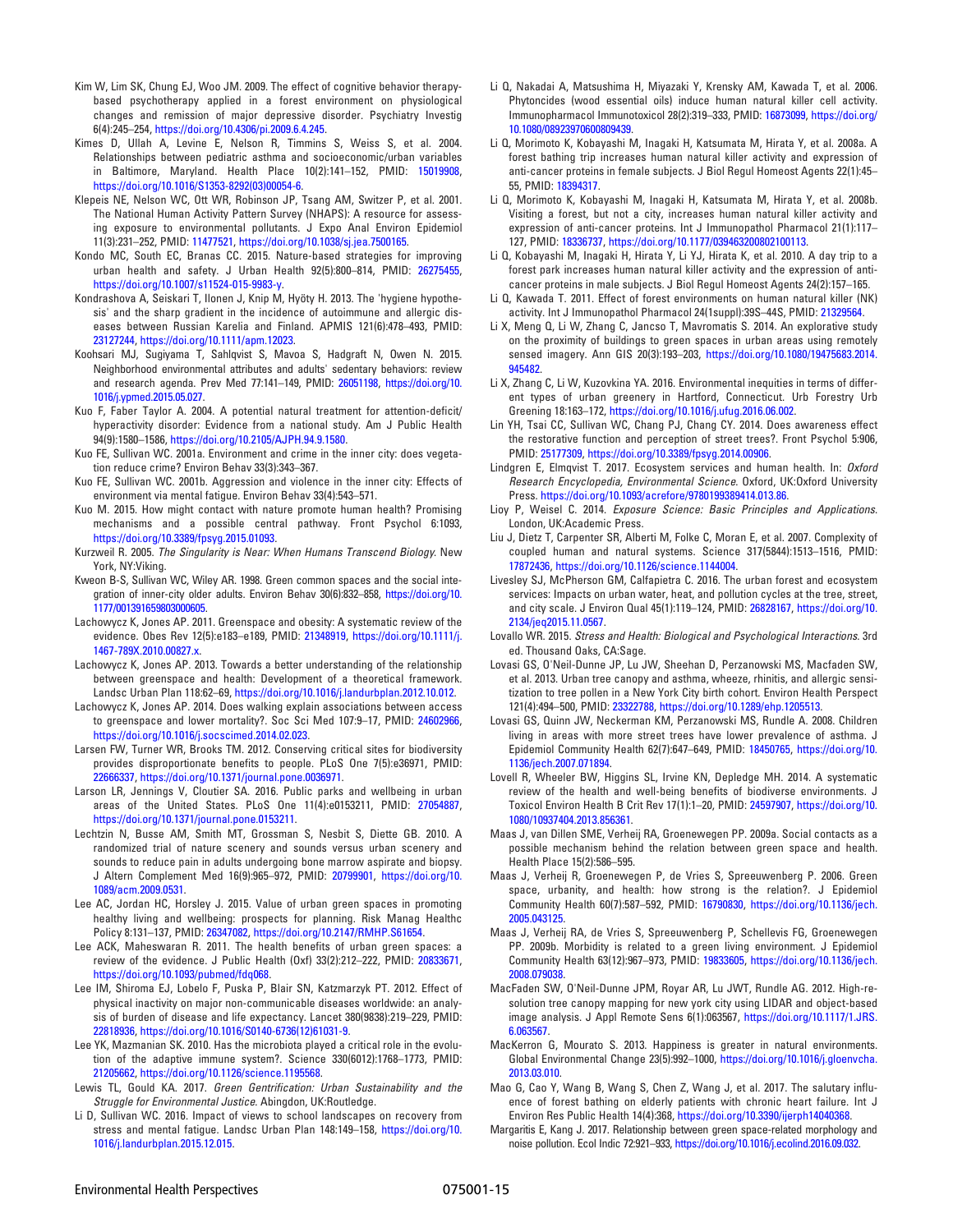- <span id="page-15-10"></span>Markevych I, Thiering E, Fuertes E, Sugiri D, Berdel D, Koletzko S, et al. 2014a. A cross-sectional analysis of the effects of residential greenness on blood pressure in 10-year old children: results from the GINIplus and LISAplus studies. BMC Public Health 14:477, PMID: [24886243,](https://www.ncbi.nlm.nih.gov/pubmed/24886243) [https://doi.org/10.1186/1471-2458-](https://doi.org/10.1186/1471-2458-14-477) [14-477](https://doi.org/10.1186/1471-2458-14-477).
- <span id="page-15-12"></span>Markevych I, Tiesler CMT, Fuertes E, Romanos M, Dadvand P, Nieuwenhuijsen MJ, et al. 2014b. Access to urban green spaces and behavioural problems in children: results from the GINIplus and LISAplus studies. Environ Int 71:29–35, [https://doi.org/10.1016/j.envint.2014.06.002.](https://doi.org/10.1016/j.envint.2014.06.002)
- <span id="page-15-4"></span>Martens D, Bauer N. 2013. Natural environments: a resource for public health and wellbeing? A literature review. In: Psychology of Well-Being: Theory, Perspectives and Practice. Noehammer E, ed. Hauppauge, NY:Nova Science Publishers, 173–217.
- <span id="page-15-5"></span>Matchock RL. 2015. Pet ownership and physical health. Curr Opin Psychiatry 28(5):386–392, PMID: [26164613](https://www.ncbi.nlm.nih.gov/pubmed/26164613), [https://doi.org/10.1097/YCO.0000000000000183.](https://doi.org/10.1097/YCO.0000000000000183)
- <span id="page-15-29"></span>Mazzali C, Duca P. 2015. Use of administrative data in healthcare research. Intern Emerg Med 10(4):517–524, PMID: [25711312,](https://www.ncbi.nlm.nih.gov/pubmed/25711312) [https://doi.org/10.1007/s11739-015-](https://doi.org/10.1007/s11739-015-1213-9) [1213-9](https://doi.org/10.1007/s11739-015-1213-9).
- <span id="page-15-8"></span>McEachan RR, Prady SL, Smith G, Fairley L, Cabieses B, Gidlow C, et al. 2016. The association between green space and depressive symptoms in pregnant women: Moderating roles of socioeconomic status and physical activity. J Epidemiol Community Health 70(3):253–259, PMID: [26560759,](https://www.ncbi.nlm.nih.gov/pubmed/26560759) [https://doi.org/10.](https://doi.org/10.1136/jech-2015-205954) [1136/jech-2015-205954](https://doi.org/10.1136/jech-2015-205954).
- <span id="page-15-40"></span>Melson GF, Kahn PH Jr, Beck A, Friedman B, Roberts T, Garrett E, et al. 2009. Children's behavior toward and understanding of robotic and living dogs. Journal of Applied Developmental Psychology 30(2):92–102, [https://doi.org/10.](https://doi.org/10.1016/j.appdev.2008.10.011) [1016/j.appdev.2008.10.011](https://doi.org/10.1016/j.appdev.2008.10.011).
- <span id="page-15-38"></span>Miller JT. 2016. Is urban greening for everyone? Social inclusion and exclusion along the Gowanus Canal. Urban For Urban Green 19:285–294, [https://doi.org/](https://doi.org/10.1016/j.ufug.2016.03.004) [10.1016/j.ufug.2016.03.004](https://doi.org/10.1016/j.ufug.2016.03.004).
- <span id="page-15-35"></span>Mitchell R, Astell-Burt T, Richardson EA. 2011. A comparison of green space indicators for epidemiological research. J Epidemiol Community Health 65(10):853– 858, PMID: [21296907,](https://www.ncbi.nlm.nih.gov/pubmed/21296907) [https://doi.org/10.1136/jech.2010.119172.](https://doi.org/10.1136/jech.2010.119172)
- <span id="page-15-36"></span>Mitchell R, Popham F. 2007. Greenspace, urbanity and health: relationships in England. J Epidemiol Community Health 61(8):681–683, PMID: [17630365,](https://www.ncbi.nlm.nih.gov/pubmed/17630365) [https://doi.org/10.1136/](https://doi.org/10.1136/jech.2006.053553) [jech.2006.053553](https://doi.org/10.1136/jech.2006.053553).
- <span id="page-15-25"></span>Mitchell R, Popham F. 2008. Effect of exposure to natural environment on health inequalities: An observational population study. Lancet 372(9650):1655–1660, [https://doi.org/10.1016/S0140-6736\(08\)61689-X](https://doi.org/10.1016/S0140-6736(08)61689-X).
- <span id="page-15-37"></span>Mitchell RJ, Richardson EA, Shortt NK, Pearce JR. 2015. Neighborhood environments and socioeconomic inequalities in mental well-being. Am J Prev Med 49(1):80–84, PMID: [25911270](https://www.ncbi.nlm.nih.gov/pubmed/25911270), <https://doi.org/10.1016/j.amepre.2015.01.017>.
- <span id="page-15-7"></span>Morita E, Imai M, Okawa M, Miyaura T, Miyazaki S. 2011. A before and after comparison of the effects of forest walking on the sleep of a community-based sample of people with sleep complaints. Biopsychosoc Med 5:13, PMID: [21999605,](https://www.ncbi.nlm.nih.gov/pubmed/21999605) <https://doi.org/10.1186/1751-0759-5-13>.
- <span id="page-15-23"></span>Murgui E, Hedblom M. 2017. Ecology and Conservation of Birds in Urban Environments. Cham, Switzerland:Springer.
- <span id="page-15-43"></span>Naidoo R, Balmford A, Ferraro PJ, Polasky S, Ricketts TH, Rouget M. 2006. Integrating economic costs into conservation planning. Trends Ecol Evol 21(12):681–687, PMID: [17050033](https://www.ncbi.nlm.nih.gov/pubmed/17050033), <https://doi.org/10.1016/j.tree.2006.10.003>.
- <span id="page-15-17"></span>Nicolaou N, Siddique N, Custovic A. 2005. Allergic disease in urban and rural populations: increasing prevalence with increasing urbanization. Allergy 60(11):1357– 1360, <https://doi.org/10.1111/j.1398-9995.2005.00961.x>.
- <span id="page-15-2"></span>Nielsen TS, Hansen KB. 2007. Do green areas affect health? Results from a Danish survey on the use of green areas and health indicators. Health Place 13(4):839–850, <https://doi.org/10.1016/j.healthplace.2007.02.001>.
- <span id="page-15-6"></span>Nielsen. 2016. The Nielsen Total Audience Report: Q1, 2016. [http://www.nielsen.](http://www.nielsen.com/us/en/insights/reports/2016/the-total-audience-report-q1-2016.html) [com/us/en/insights/reports/2016/the-total-audience-report-q1-2016.html](http://www.nielsen.com/us/en/insights/reports/2016/the-total-audience-report-q1-2016.html) [accessed 5 July 2017].
- <span id="page-15-24"></span>Nieuwenhuijsen MJ, ed. 2003. Exposure Assessment in Occupational and Environmental Epidemiology. New York, NY:Oxford University Press.
- <span id="page-15-41"></span>Ninan KN, Costanza R. 2014. Valuing Ecosystem Services: Methodological Issues and Case Studies. Cheltenham, UK:Edward Elgar Publishing Limited.
- <span id="page-15-20"></span>Nowak DJ, Appleton N, Ellis A, Greenfield E. 2017. Residential building energy conservation and avoided power plant emissions by urban and community trees in the United States. Urb Forestry Urb Greening 21:158–165, [https://doi.org/10.](https://doi.org/10.1016/j.ufug.2016.12.004) [1016/j.ufug.2016.12.004.](https://doi.org/10.1016/j.ufug.2016.12.004)
- <span id="page-15-21"></span>Nowak DJ, Hirabayashi S, Bodine A, Greenfield E. 2014. Tree and forest effects on air quality and human health in the United States. Environ Pollut 193:119–129, PMID: [25016465](https://www.ncbi.nlm.nih.gov/pubmed/25016465), [https://doi.org/10.1016/j.envpol.2014.05.028.](https://doi.org/10.1016/j.envpol.2014.05.028)
- <span id="page-15-22"></span>Nowak DJ, Hirabayashi S, Bodine A, Hoehn R. 2013. Modeled PM<sub>2.5</sub> removal by trees in ten U.S. cities and associated health effects. Environ Pollut 178:395– 402, PMID: [23624337,](https://www.ncbi.nlm.nih.gov/pubmed/23624337) <https://doi.org/10.1016/j.envpol.2013.03.050>.
- <span id="page-15-42"></span>NRPA (National Recreation and Parks Association). 2015. The economic impact of local parks: An examination of the economic impacts of operations and capital spending on the United States economy. Ashburn, VA:National Recreation and

Parks Association. [http://www.nrpa.org/publications-research/research-papers/](http://www.nrpa.org/publications-research/research-papers/the-economic-impact-of-local-parks/) [the-economic-impact-of-local-parks/](http://www.nrpa.org/publications-research/research-papers/the-economic-impact-of-local-parks/) [accessed 5 July 2017].

- <span id="page-15-18"></span>Nusslock R, Miller GE. 2016. Early-life adversity and physical and emotional health across the lifespan: A neuroimmune network hypothesis. Biol Psychiatry 80(1):23–32, PMID: [26166230](https://www.ncbi.nlm.nih.gov/pubmed/26166230), <https://doi.org/10.1016/j.biopsych.2015.05.017>.
- <span id="page-15-9"></span>Nutsford D, Pearson AL, Kingham S. 2013. An ecological study investigating the association between access to urban green space and mental health. Public Health 127(11):1005–1011, PMID: [24262442,](https://www.ncbi.nlm.nih.gov/pubmed/24262442) [https://doi.org/10.1016/j.puhe.2013.](https://doi.org/10.1016/j.puhe.2013.08.016) [08.016](https://doi.org/10.1016/j.puhe.2013.08.016).
- <span id="page-15-19"></span>O'Donoghue G, Perchoux C, Mensah K, Lakerveld J, van der Ploeg H, Bernaards C, et al. 2016. A systematic review of correlates of sedentary behaviour in adults aged 18-65 years: A socio-ecological approach. BMC Public Health 16(1):163.
- <span id="page-15-13"></span>Park S-H, Mattson RH. 2008. Effects of flowering and foliage plants in hospital rooms on patients recovering from abdominal surgery. HortTechnology 18(4):563–568.
- <span id="page-15-14"></span>Park SH, Mattson RH. 2009. Ornamental indoor plants in hospital rooms enhanced health outcomes of patients recovering from surgery. J Altern Complement Med 15(9):975–980, PMID: [19715461,](https://www.ncbi.nlm.nih.gov/pubmed/19715461) <https://doi.org/10.1089/acm.2009.0075>.
- <span id="page-15-16"></span>Parsons R, Tassinary LG, Ulrich RS, Hebl MR, Grossman-Alexander M. 1998. The view from the road: Implications for stress recovery and immunization. J Environ Psychol 18(2):113–140, <https://doi.org/10.1006/jevp.1998.0086>.
- <span id="page-15-34"></span>Payne LL, Mowen AJ, Orsega-Smith E. 2002. An examination of park preferences and behaviors among urban residents: The role of residential location, race, and age. Leis Sci 24(2):181–198, [https://doi.org/10.1080/01490400252900149.](https://doi.org/10.1080/01490400252900149)
- <span id="page-15-30"></span>Pearl J, Glymour M, Jewell NP. 2016. Causal Inference in Statistics: A Primer. Chichester, UK: John Wiley & Sons Ltd.
- <span id="page-15-31"></span>Pearl J. 2009. Causality: Models, Reasoning, and Inference. 2nd ed. Cambridge, UK:Cambridge University Press.
- <span id="page-15-32"></span>Pedlowski MA, Da Silva VAC, Adell JJC, Heynen NC. 2002. Urban forest and environmental inequality in Campos dos Goytacazes, Rio de Janeiro, Brazil. Urban Ecosyst 6(1–2):9–20, <https://doi.org/10.1023/A:1025910528583>.
- <span id="page-15-3"></span>Pergams OR, Zaradic PA. 2008. Evidence for a fundamental and pervasive shift away from nature-based recreation. Proc Natl Acad Sci U S A 105(7):2295– 2300, <https://doi.org/10.1073/pnas.0709893105>.
- <span id="page-15-28"></span>Perrin JL, Benassi VA. 2009. The connectedness to nature scale: A measure of emotional connection to nature?. J Environ Psychol 29(4):434–440, [https://doi.org/10.](https://doi.org/10.1016/j.jenvp.2009.03.003) [1016/j.jenvp.2009.03.003](https://doi.org/10.1016/j.jenvp.2009.03.003).
- <span id="page-15-11"></span>Piff PK, Dietze P, Feinberg M, Stancato DM, Keltner D. 2015. Awe, the small self, and prosocial behavior. J Pers Soc Psychol 108(6):883–899, PMID: [25984788](https://www.ncbi.nlm.nih.gov/pubmed/25984788), [https://doi.org/10.1037/pspi0000018.](https://doi.org/10.1037/pspi0000018)
- <span id="page-15-27"></span>Pliakas T, Hawkesworth S, Silverwood RJ, Nanchahal K, Grundy C, Armstrong B, et al. 2017. Optimising measurement of health-related characteristics of the built environment: Comparing data collected by foot-based street audits, virtual street audits and routine secondary data sources. Health Place 43:75–84, PMID: [27902960](https://www.ncbi.nlm.nih.gov/pubmed/27902960), <https://doi.org/10.1016/j.healthplace.2016.10.001>.
- <span id="page-15-44"></span>Posner SM, McKenzie E, Ricketts TH. 2016. Policy impacts of ecosystem services knowledge. Proc Natl Acad Sci USA 113(7):1760–1765, PMID: [26831101](https://www.ncbi.nlm.nih.gov/pubmed/26831101), [https://doi.org/10.1073/pnas.1502452113.](https://doi.org/10.1073/pnas.1502452113)
- <span id="page-15-47"></span>Poulsen DV, Stigsdotter UK, Refshage AD. 2015. Whatever happened to the soldiers? Nature-assisted therapies for veterans diagnosed with post-traumatic stress disorder: A literature review. Urb Forestry Urb Greening 14(2):438–445, [https://doi.org/10.1016/j.ufug.2015.03.009.](https://doi.org/10.1016/j.ufug.2015.03.009)
- <span id="page-15-45"></span>Qviström M. 2016. The nature of running: on embedded landscape ideals in leisure planning. Urban Forestry & Urban Greening 17:202–210, [https://doi.org/10.1016/](https://doi.org/10.1016/j.ufug.2016.04.012) [j.ufug.2016.04.012](https://doi.org/10.1016/j.ufug.2016.04.012).
- <span id="page-15-39"></span>Radesky JS, Christakis DA. 2016. Increased screen time: implications for early childhood development and behavior. Pediatr Clin North Am 63(5):827–839, PMID: [27565361](https://www.ncbi.nlm.nih.gov/pubmed/27565361), <https://doi.org/10.1016/j.pcl.2016.06.006>.
- <span id="page-15-15"></span>Ray H, Jakubec SL. 2014. Nature-based experiences and health of cancer survivors. Complement Ther Clin Pract 20(4):188–192, PMID: [25160991](https://www.ncbi.nlm.nih.gov/pubmed/25160991), [https://doi.org/10.](https://doi.org/10.1016/j.ctcp.2014.07.005) [1016/j.ctcp.2014.07.005](https://doi.org/10.1016/j.ctcp.2014.07.005).
- <span id="page-15-26"></span>Rhew IC, Vander Stoep A, Kearney A, Smith NL, Dunbar MD. 2011. Validation of the Normalized Difference Vegetation Index as a measure of neighborhood greenness. Ann Epidemiol 21(12):946–952, PMID: [21982129](https://www.ncbi.nlm.nih.gov/pubmed/21982129), [https://doi.org/10.](https://doi.org/10.1016/j.annepidem.2011.09.001) [1016/j.annepidem.2011.09.001.](https://doi.org/10.1016/j.annepidem.2011.09.001)
- <span id="page-15-1"></span>Rideout VJ, Foehr UG, Roberts DF. 2010. Generation M2: Media in the lives of 8- to 18 year-olds. Henry J. Kaiser Family Foundation. [http://www.kff.org/other/report/](http://www.kff.org/other/report/generation-m2-media-in-the-lives-of-8-to-18-year-olds/) [generation-m2-media-in-the-lives-of-8-to-18-year-olds/](http://www.kff.org/other/report/generation-m2-media-in-the-lives-of-8-to-18-year-olds/) [accessed 5 July 2017].
- <span id="page-15-0"></span>Rideout VJ. 2013. Zero to eight: children's media use in America 2013. Common Sense Media. [https://www.commonsensemedia.org/research/zero-to-eight](https://www.commonsensemedia.org/research/zero-to-eight-childrens-media-use-in-america-2013)[childrens-media-use-in-america-2013](https://www.commonsensemedia.org/research/zero-to-eight-childrens-media-use-in-america-2013) [accessed 5 July 2017].
- <span id="page-15-33"></span>Rigolon A. 2016. A complex landscape of inequity in access to urban parks: A literature review. Landsc Urban Plan 153:160–169, [https://doi.org/10.1016/j.landurbplan.](https://doi.org/10.1016/j.landurbplan.2016.05.017) [2016.05.017.](https://doi.org/10.1016/j.landurbplan.2016.05.017)
- <span id="page-15-46"></span>Roe J, Aspinall P. 2011. The restorative outcomes of forest school and conventional school in young people with good and poor behaviour. Urb Forestry Urb Greening 10(3):205–212, [https://doi.org/10.1016/j.ufug.2011.03.003.](https://doi.org/10.1016/j.ufug.2011.03.003)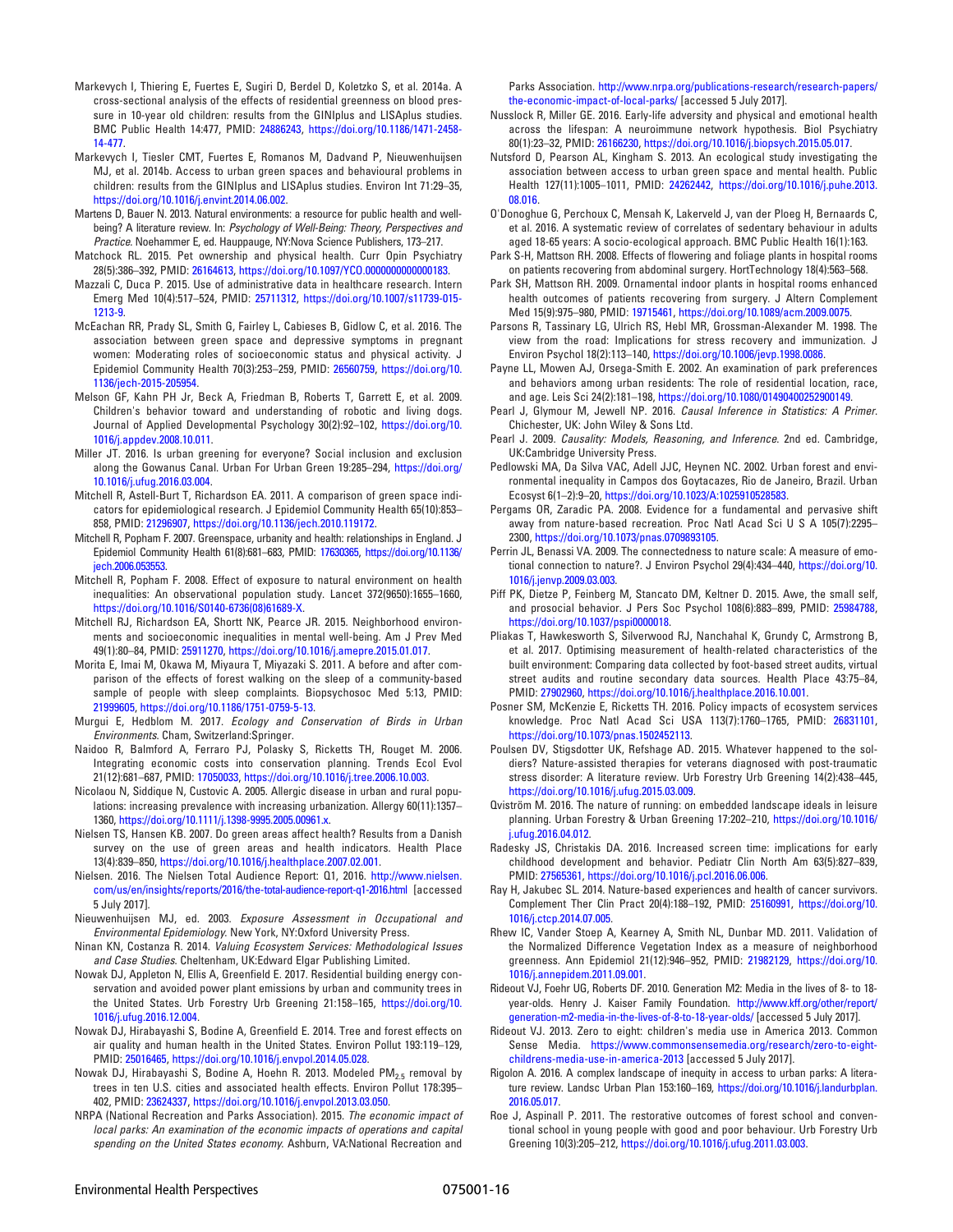- <span id="page-16-31"></span>Roe J, Aspinall PA, Mavros P, Coyne R. 2013. Engaging the brain: The impact of natural versus urban scenes using novel EEG methods in an experimental setting. Environ Sci 1(2):93–104, <https://doi.org/10.12988/es.2013.3109>.
- <span id="page-16-30"></span>Roe JJ, Thompson CW, Aspinall PA, Brewer MJ, Duff EI, Miller D, et al. 2013. Green space and stress: Evidence from cortisol measures in deprived urban communities. Int J Environ Res Public Health 10(9):4086–4103, PMID: [24002726](https://www.ncbi.nlm.nih.gov/pubmed/24002726), [https://doi.org/10.3390/ijerph10094086.](https://doi.org/10.3390/ijerph10094086)
- <span id="page-16-17"></span>Rook GA. 2013. Regulation of the immune system by biodiversity from the natural environment: An ecosystem service essential to health. Proc Natl Acad Sci USA 110(46):18360–18367, PMID: [24154724,](https://www.ncbi.nlm.nih.gov/pubmed/24154724) [https://doi.org/10.1073/pnas.1313731110.](https://doi.org/10.1073/pnas.1313731110)
- <span id="page-16-38"></span>Roy S, Byrne J, Pickering C. 2012. A systematic quantitative review of urban tree benefits, costs, and assessment methods across cities in different climatic zones. Urb Forestry Urb Greening 11(4):351–363, [https://doi.org/10.1016/j.ufug.](https://doi.org/10.1016/j.ufug.2012.06.006) [2012.06.006](https://doi.org/10.1016/j.ufug.2012.06.006).
- <span id="page-16-37"></span>Ruckelshaus M, McKenzie E, Tallis H, Guerry A, Daily G, Kareiva P, et al. 2015. Notes from the field: lessons learned from using ecosystem service approaches to inform real-world decisions. Ecol Econ 115:11–21, [https://doi.org/10.1016/j.](https://doi.org/10.1016/j.ecolecon.2013.07.009) [ecolecon.2013.07.009](https://doi.org/10.1016/j.ecolecon.2013.07.009).
- <span id="page-16-14"></span>Rudd M, Vohs KD, Aaker J. 2012. Awe expands people's perception of time, alters decision making, and enhances well-being. Psychol Sci 23(10):1130–1136, PMID: [22886132](https://www.ncbi.nlm.nih.gov/pubmed/22886132), [https://doi.org/10.1177/0956797612438731.](https://doi.org/10.1177/0956797612438731)
- <span id="page-16-22"></span>Rundle AG, Bader MDM, Richards CA, Neckerman KM, Teitler JO. 2011. Using Google Street View to audit neighborhood environments. Amn J Prev Med 40(1):94–100, [https://doi.org/10.1016/j.amepre.2010.09.034.](https://doi.org/10.1016/j.amepre.2010.09.034)
- <span id="page-16-11"></span>Ruokolainen L, von Hertzen L, Fyhrquist N, Laatikainen T, Lehtomaki J, Auvinen P, et al. 2015. Green areas around homes reduce atopic sensitization in children. Allergy 70(2):195–202, PMID: [25388016](https://www.ncbi.nlm.nih.gov/pubmed/25388016), <https://doi.org/10.1111/all.12545>.
- <span id="page-16-0"></span>Russell R, Guerry AD, Balvanera P, Gould RK, Basurto X, Chan KMA, et al. 2013. Humans and nature: how knowing and experiencing nature affect well-being. Annu Rev Environ Resour 38:473–502, [https://doi.org/10.1146/annurev-environ-](https://doi.org/10.1146/annurev-environ-012312-110838)[012312-110838](https://doi.org/10.1146/annurev-environ-012312-110838).
- <span id="page-16-34"></span>Rutt RL, Gulsrud NM. 2016. Green justice in the city: a new agenda for urban green space research in europe. Urb Forestry Urb Greening 19:123–127, [https://doi.org/](https://doi.org/10.1016/j.ufug.2016.07.004) [10.1016/j.ufug.2016.07.004.](https://doi.org/10.1016/j.ufug.2016.07.004)
- <span id="page-16-29"></span>Rutter M. 2007. Proceeding from observed correlation to causal inference: the use of natural experiments. Perspect Psychol Sci 2(4):377–395, [https://doi.org/10.](https://doi.org/10.1111/j.1745-6916.2007.00050.x) [1111/j.1745-6916.2007.00050.x.](https://doi.org/10.1111/j.1745-6916.2007.00050.x)
- <span id="page-16-41"></span>Salmond JA, Tadaki M, Vardoulakis S, Arbuthnott K, Coutts A, Demuzere M, et al. 2016. Health and climate related ecosystem services provided by street trees in the urban environment. Environ Health 15(suppl 1):S36, [https://doi.org/10.](https://doi.org/10.1186/s12940-016-0103-6) [1186/s12940-016-0103-6](https://doi.org/10.1186/s12940-016-0103-6).
- <span id="page-16-8"></span>Sanders T, Feng X, Fahey PP, Lonsdale C, Astell-Burt T. 2015. Greener neighbourhoods, slimmer children? Evidence from 4423 participants aged 6 to 13 years in the Longitudinal Study of Australian Children. Int J Obes (Lond) 39(8):1224– 1229, PMID: [25916908,](https://www.ncbi.nlm.nih.gov/pubmed/25916908) [https://doi.org/10.1038/ijo.2015.69.](https://doi.org/10.1038/ijo.2015.69)
- <span id="page-16-42"></span>Sandifer PA, Sutton-Grier AE, Ward BP. 2015. Exploring connections among nature, biodiversity, ecosystem services, and human health and well-being: Opportunities to enhance health and biodiversity conservation. Ecosyst Serv 12:1–15, [https://doi.org/10.1016/j.ecoser.2014.12.007.](https://doi.org/10.1016/j.ecoser.2014.12.007)
- <span id="page-16-26"></span>Schootman M, Nelson EJ, Werner K, Shacham E, Elliott M, Ratnapradipa K, et al. 2016. Emerging technologies to measure neighborhood conditions in public health: implications for interventions and next steps. Int J Health Geogr 15(1):20, PMID: [27339260](https://www.ncbi.nlm.nih.gov/pubmed/27339260), <https://doi.org/10.1186/s12942-016-0050-z>.
- <span id="page-16-35"></span>Schutte NS, Bhullar N, Stilinović EJ, Richardson K. 2017. The impact of virtual environments on restorativeness and affect. Ecopsychology 9(1):1–7, [https://doi.org/](https://doi.org/10.1089/eco.2016.0042) [10.1089/eco.2016.0042](https://doi.org/10.1089/eco.2016.0042).
- <span id="page-16-32"></span>Schwarz K, Fragkias M, Boone CG, Zhou W, McHale M, Grove JM, et al. 2015. Trees grow on money: urban tree canopy cover and environmental justice. PLoS One 10(4):e0122051, PMID: [25830303,](https://www.ncbi.nlm.nih.gov/pubmed/25830303) [https://doi.org/10.1371/journal.pone.](https://doi.org/10.1371/journal.pone.0122051) [0122051](https://doi.org/10.1371/journal.pone.0122051).
- <span id="page-16-40"></span>Seppelt R, Dormann CF, Eppink FV, Lautenbach S, Schmidt S. 2011. A quantitative review of ecosystem service studies: approaches, shortcomings and the road ahead. J Appl Ecol 48(3):630–636, [https://doi.org/10.1111/j.1365-2664.](https://doi.org/10.1111/j.1365-2664.2010.01952.x) [2010.01952.x.](https://doi.org/10.1111/j.1365-2664.2010.01952.x)
- <span id="page-16-25"></span>Seresinhe CI, Preis T, Moat HS. 2015. Quantifying the impact of scenic environments on health. Sci Rep 5:16899, PMID: [26603464](https://www.ncbi.nlm.nih.gov/pubmed/26603464), [https://doi.org/10.1038/](https://doi.org/10.1038/srep16899) [srep16899.](https://doi.org/10.1038/srep16899)
- <span id="page-16-21"></span>Sessions C, Wood SA, Rabotyagov S, Fisher DM. 2016. Measuring recreational visitation at U.S. National Parks with crowd-sourced photographs. J Environ Manage 183(Part 3):703–711, [https://doi.org/10.1016/j.jenvman.2016.09.018.](https://doi.org/10.1016/j.jenvman.2016.09.018)
- <span id="page-16-1"></span>Seymour V. 2016. The human–nature relationship and its impact on health: A critical review. Front Public Health 4:260, [https://doi.org/10.3389/fpubh.2016.00260.](https://doi.org/10.3389/fpubh.2016.00260)
- <span id="page-16-45"></span>Shanahan DF, Fuller RA, Bush R, Lin BB, Gaston KJ. 2015a. The health benefits of urban nature: how much do we need? BioScience 65(5):476–485, [https://doi.org/](https://doi.org/10.1093/biosci/biv032) [10.1093/biosci/biv032.](https://doi.org/10.1093/biosci/biv032)
- <span id="page-16-12"></span>Shanahan DF, Lin BB, Bush R, Gaston KJ, Dean JH, Barber E, et al. 2015b. Toward improved public health outcomes from urban nature. Am J Public Health 105(3):470–477, PMID: [25602866](https://www.ncbi.nlm.nih.gov/pubmed/25602866), [https://doi.org/10.2105/AJPH.2014.](https://doi.org/10.2105/AJPH.2014.302324) [302324.](https://doi.org/10.2105/AJPH.2014.302324)
- <span id="page-16-19"></span>Shanahan DF, Bush R, Gaston KJ, Lin BB, Dean J, Barber E, et al. 2016. Health benefits from nature experiences depend on dose. Sci Rep 6:28551, PMID: [27334040,](https://www.ncbi.nlm.nih.gov/pubmed/27334040) <https://doi.org/10.1038/srep28551>.
- <span id="page-16-7"></span>Shanahan DF, Franco L, Lin BB, Gaston KJ, Fuller RA. 2016. The benefits of natural environments for physical activity. Sports Med 46(7):989–995.
- <span id="page-16-15"></span>Shiota MN, Keltner D, Mossman A. 2007. The nature of awe: elicitors, appraisals, and effects on self-concept. Cogn Emot 21(5):944–963, [https://doi.org/10.1080/](https://doi.org/10.1080/02699930600923668) [02699930600923668](https://doi.org/10.1080/02699930600923668).
- <span id="page-16-39"></span>Shoup L, Ewing R. 2010. The economic benefits of open space, recreation facilities and walkable community design. Princeton NJ and San Diego CA:Robert Wood Johnson Foundation, Active Living Research Program. [http://activelivingresearch.](http://activelivingresearch.org/economic-benefits-open-space-recreation-facilities-and-walkable-community-design) [org/economic-benefits-open-space-recreation-facilities-and-walkable-community](http://activelivingresearch.org/economic-benefits-open-space-recreation-facilities-and-walkable-community-design)[design](http://activelivingresearch.org/economic-benefits-open-space-recreation-facilities-and-walkable-community-design) [accessed 5 July 2017].
- <span id="page-16-33"></span>Smiley KT, Sharma T, Steinberg A, Hodges-Copple S, Jacobson E, Matveeva L. 2016. More inclusive parks planning: Park quality and preferences for park access and amenities. Environ Justice 9(1):1–7, [https://doi.org/10.1089/env.](https://doi.org/10.1089/env.2015.0030) [2015.0030](https://doi.org/10.1089/env.2015.0030).
- <span id="page-16-43"></span>Smith LM, Case JL, Smith HM, Harwell LC, Summers JK. 2013. Relating ecoystem services to domains of human well-being: Foundation for a U.S. index. Ecol Ind 28:79–90, <https://doi.org/10.1016/j.ecolind.2012.02.032>.
- <span id="page-16-28"></span>Snow J. 1855. On the Mode of Communication of Cholera. London, UK:John Churchill.
- <span id="page-16-44"></span>Söderström M, Boldemann C, Sahlin U, Mårtensson F, Raustorp A, Blennow M. 2013. The quality of the outdoor environment influences childrens health  $-$  a cross-sectional study of preschools. Acta Paediatr 102(1):83–91, PMID: [23035750,](https://www.ncbi.nlm.nih.gov/pubmed/23035750) [https://doi.org/10.1111/apa.12047.](https://doi.org/10.1111/apa.12047)
- <span id="page-16-4"></span>Song C, Joung D, Ikei H, Igarashi M, Aga M, Park BJ, et al. 2013. Physiological and psychological effects of walking on young males in urban parks in winter. J Physiol Anthropol 32:18, [https://doi.org/10.1186/1880-6805-32-18.](https://doi.org/10.1186/1880-6805-32-18)
- <span id="page-16-5"></span>Song C, Ikei H, Igarashi M, Takagaki M, Miyazaki Y. 2015. Physiological and psychological effects of a walk in urban parks in fall. Int J Environ Res Public Health 12(11):14216–14228, PMID: [26569271](https://www.ncbi.nlm.nih.gov/pubmed/26569271), <https://doi.org/10.3390/ijerph121114216>.
- <span id="page-16-36"></span>Stagl S, Common MS. 2005. Ecological Economics: An Introduction. Cambridge, UK:Cambridge University Press.
- <span id="page-16-9"></span>Stark JH, Neckerman K, Lovasi GS, Quinn J, Weiss CC, Bader MDM, et al. 2014. The impact of neighborhood park access and quality on body mass index among adults in New York City. Prev Med 64:63–68, PMID: [24704504](https://www.ncbi.nlm.nih.gov/pubmed/24704504), <https://doi.org/10.1016/j.ypmed.2014.03.026>.
- <span id="page-16-18"></span>Stiemsma LT, Reynolds LA, Turvey SE, Finlay BB. 2015. The hygiene hypothesis: Current perspectives and future therapies. ImmunoTargets Ther 4:143–157, PMID: [27471720](https://www.ncbi.nlm.nih.gov/pubmed/27471720), [https://doi.org/10.2147/ITT.S61528.](https://doi.org/10.2147/ITT.S61528)
- <span id="page-16-24"></span>Stier AC, Samhouri JF, Gray S, Martone RG, Mach ME, Halpern BS, et al. 2017. Integrating expert perceptions into food web conservation and management. Conservation Letters 10(1):67–76, <https://doi.org/10.1111/conl.12245>.
- <span id="page-16-2"></span>Stigsdotter UK, Ekholm O, Schipperijn J, Toftager M, Kamper-Jørgensen F, Randrup TB. 2010. Health promoting outdoor environments - associations between green space, and health, health-related quality of life and stress based on a Danish national representative survey. Scand J Public Health 38(4):411–417, PMID: [20413584](https://www.ncbi.nlm.nih.gov/pubmed/20413584), [https://doi.org/10.1177/1403494810367468.](https://doi.org/10.1177/1403494810367468)
- <span id="page-16-3"></span>Sturm R, Cohen D. 2014. Proximity to urban parks and mental health. J Ment Health Policy Econ 17(1):19–24, PMID: [24864118](https://www.ncbi.nlm.nih.gov/pubmed/24864118).
- <span id="page-16-20"></span>Sugiyama T, Cerin E, Owen N, Oyeyemi AL, Conway TL, Van Dyck D, et al. 2014. Perceived neighbourhood environmental attributes associated with adults recreational walking: IPEN adult study in 12 countries. Health Place 28:22–30, PMID: [24721737](https://www.ncbi.nlm.nih.gov/pubmed/24721737), <https://doi.org/10.1016/j.healthplace.2014.03.003>.
- <span id="page-16-6"></span>Sullivan WC, Kaplan R. 2016. Nature! Small steps that can make a big difference. HERD 9(2):6–10, PMID: [26698884,](https://www.ncbi.nlm.nih.gov/pubmed/26698884) <https://doi.org/10.1177/1937586715623664>.
- <span id="page-16-13"></span>Sullivan WC, Kuo FE, DePooter SF. 2004. The fruit of urban nature: vital neighborhood spaces. Environ Behav 36(5):678–700, <https://doi.org/10.1177/0193841X04264945>.
- <span id="page-16-16"></span>Szolosi AM, Watson JM, Ruddell EJ. 2014. The benefits of mystery in nature on attention: assessing the impacts of presentation duration. Front Psychol 5:1360, <https://doi.org/10.3389/fpsyg.2014.01360>.
- <span id="page-16-10"></span>Takano T, Nakamura K, Watanabe M. 2002. Urban residential environments and senior citizens' longevity in megacity areas: the importance of walkable green spaces. J Epidemiol Community Health 56(12):913–918, PMID: [12461111](https://www.ncbi.nlm.nih.gov/pubmed/12461111).
- <span id="page-16-27"></span>Taylor AF, Kuo FE, Sullivan WC. 2002. Views of nature and self-discipline: evidence from inner city children. J Environ Psychol 22(1–2):49–63, [https://doi.org/10.](https://doi.org/10.1006/jevp.2001.0241) [1006/jevp.2001.0241.](https://doi.org/10.1006/jevp.2001.0241)
- <span id="page-16-23"></span>Taylor BT, Fernando P, Bauman AE, Williamson A, Craig JC, Redman S. 2011. Measuring the quality of public open space using Google Earth. Am J Prev Med 40(2):105–112, PMID: [21238857](https://www.ncbi.nlm.nih.gov/pubmed/21238857), <https://doi.org/10.1016/j.amepre.2010.10.024>.